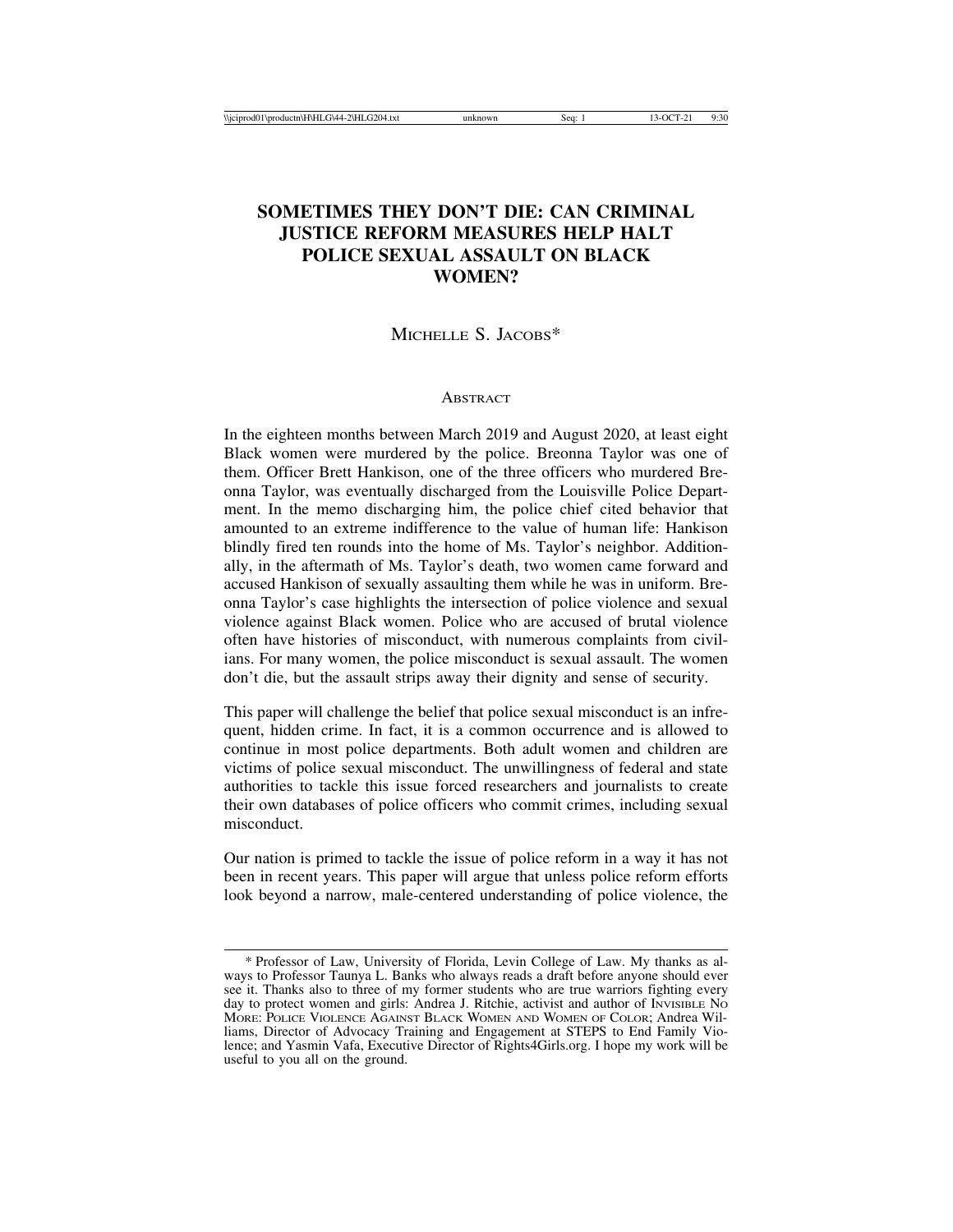opportunity to create reform that helps protect Black women from police sexual misconduct will be lost.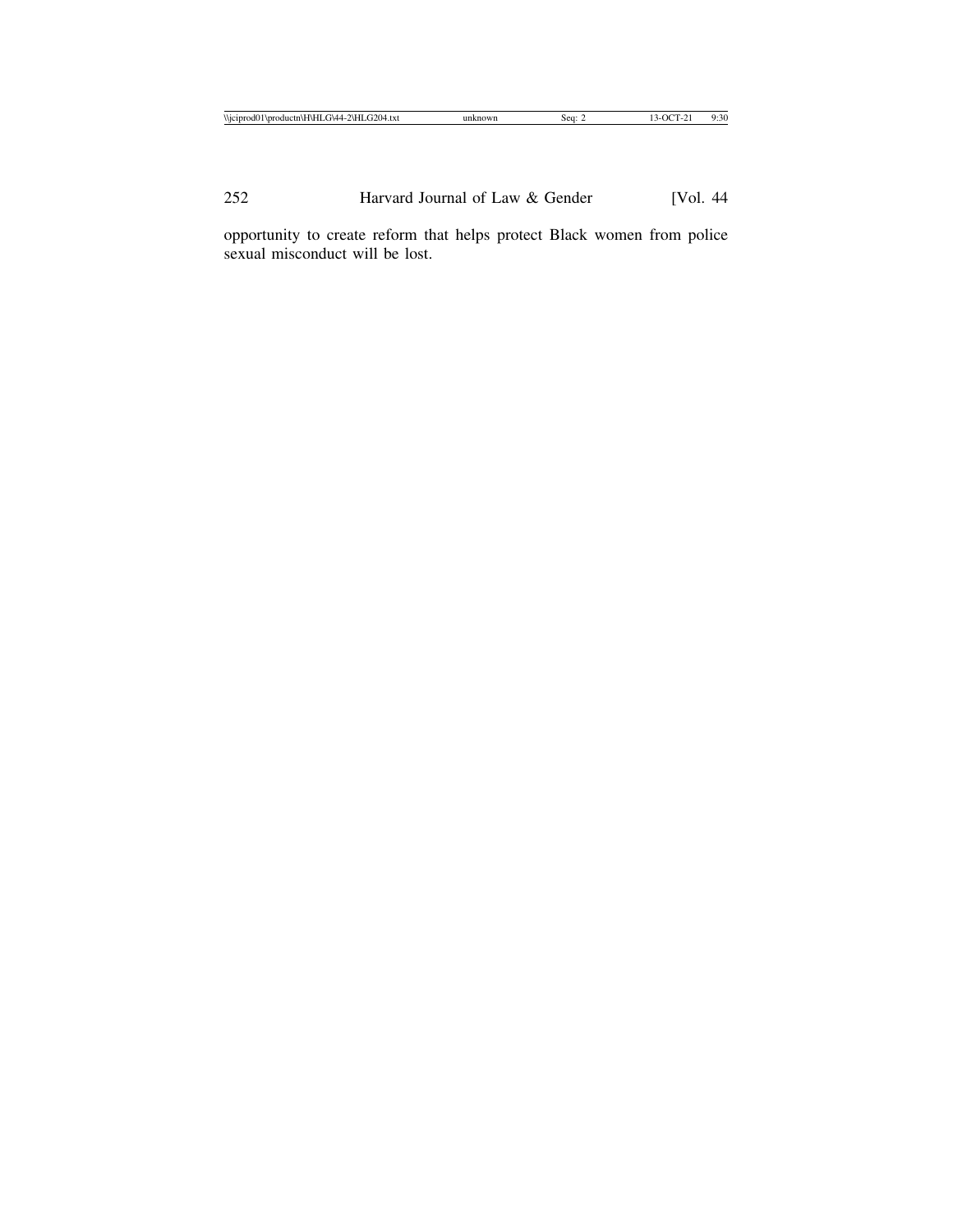2021] Sometimes They Don't Die 253

|      | THE SPRING AND SUMMER OF OUR DISCONTENT                        | 253 |
|------|----------------------------------------------------------------|-----|
|      | I. POLICE SEXUAL MISCONDUCT                                    | 257 |
|      | Scholars Force Law Enforcement Groups to<br>A.                 |     |
|      | Acknowledge Police Sexual Misconduct                           | 257 |
|      | Researchers Create a Database for Police Sexual<br>$B_{\cdot}$ |     |
|      |                                                                | 260 |
|      | C. News Journalists Create Their Own Databases                 | 264 |
| H.   | SEXUAL ASSAULT, BLACK WOMEN, AND THE POLICE.                   | 265 |
|      | A. Breonna Taylor's Death Opens the Door to Discuss            |     |
|      |                                                                | 265 |
|      | Centering Black Women in the Sexual Assault Literature<br>B.   |     |
|      |                                                                | 267 |
|      | C. Vulnerabilities: Driving While Black and Female             | 272 |
|      | Vulnerabilities: Poverty, Homelessness and Sex Work<br>D.      | 275 |
|      | Why Don't Women Report Sexual Assault?<br>E.                   | 278 |
| III. | OBSTACLES TO ELIMINATING PSM                                   | 281 |
|      | A.                                                             | 281 |
|      | B.                                                             | 283 |
|      | C. Lack of Transparency and Accountability                     | 287 |
| IV.  | SUGGESTIONS FOR REFORM                                         | 291 |
|      | Centering Black Women in Police Reform Proposals<br>А.         | 291 |
|      | Building Community-Based Data Collection Points<br>B.          | 294 |
|      | Civilian Complaint Review Boards<br>C.                         | 295 |
|      |                                                                |     |

#### THE SPRING AND SUMMER OF OUR DISCONTENT

In the eighteen months between March 2019 and August 2020, at least eight Black women were murdered by the police. They were Brittany Mc-Lean,<sup>1</sup> Latasha Walton,<sup>2</sup> Nina Adams,<sup>3</sup> Pamela Turner,<sup>4</sup> Crystal Ragland,<sup>5</sup>

<sup>1</sup> Live 5 Web Staff, *Coroner Identifies Women Who Died While in Custody at Dorchester County Detention Center*, LIVE 5 (Mar. 19, 2019), https:// www.live5news.com/2019/03/10/coroner-identifies-woman-who-died-while-custody-<br>dorchester-county-detention-center/ [https://perma.cc/ZNV6-NTWF].

<sup>&</sup>lt;sup>2</sup> Family of Woman Shot by FHP Trooper Wants DOJ to Investigate, NBC MIAMI (Mar. 19, 2019), https://www.nbcmiami.com/news/local/family-latasha-walton-fhp-<br>trooper-shooting/80153/ [https://perma.cc/6ZDH-2S9Z].

<sup>&</sup>lt;sup>3</sup> Woman Killed in Greensburg Police-involved Shooting Identified, CBS PITTSBURGH (Mar. 14, 2019), https://pittsburgh.cbslocal.com/2019/03/14/greensburg-woman-police-<br>involved-shooting-victim-identified/ [https://perma.cc/KKP4-3GF2].

<sup>&</sup>lt;sup>4</sup> Minyvonne Burke & Janelle Griffith, *Texas Woman Fatally Shot by the Police Officer was not Violent, Family Says*, NBC NEWS (May 15, 2019 6:31 PM) https:// www.nbcnews.com/news/us-news/woman-had-several-bad-experiences-texas-officer-

<sup>&</sup>lt;sup>5</sup> Ashley Thusius, *Huntsville Police: Woman Killed in Confrontation Told Them to Shoot Her*, WAAY 31 (May 31, 2019), https://www.waaytv.com/content/news/Huntsville-police-Woman-killed-in-confrontation-with-officers-told-them-to-shoot-her-510678221.html [https://perma.cc/22PE-XN7P].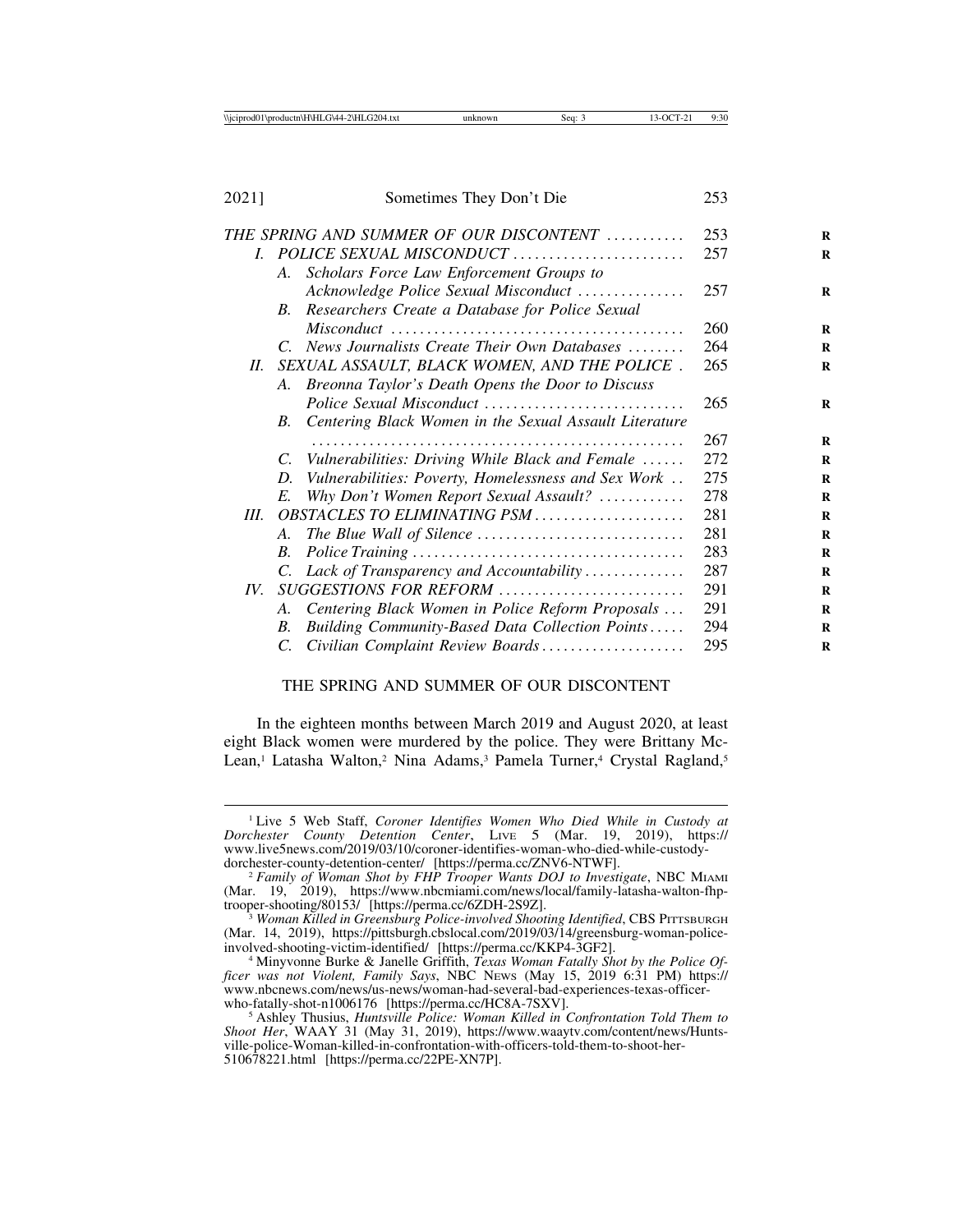Atatiana Jefferson,<sup>6</sup> Priscilla Slater,<sup>7</sup> and Breonna Taylor.<sup>8</sup> As was the case with most of these women, Breonna Taylor's death received little media attention outside of local media.9 Ms. Taylor was killed days before Kentucky shut down due to the threat of the coronavirus.10 The national news, as well as all local news, went on a coronavirus-only reporting cycle. Even though Ms. Taylor was an Emergency Medical Technician—an essential worker—her death still did not receive media attention.<sup>11</sup> In fact, she was not mentioned by the Louisville media again until her boyfriend was released from jail.12 However, the news story was about him, and she was not referenced by name.13 The police killing of George Floyd on May 25, 2020,14 and the subsequent protests helped bolster the efforts of Ms. Taylor's family, local activists, and the Black Lives Matter movement to bring attention to the fact that the police officers who killed her had been neither fired nor arrested.15 Although one police officer was fired and indicted for the events of that fatal night, he was not discharged for causing her death but rather for jeopardizing her neighbors and their property.<sup>16</sup>

<sup>6</sup> *Fort Worth Police Officer Fatally Shoots Woman in Her Own Home*, CBS NEWS (Oct. 12, 2019 9:21 PM), https://www.cbsnews.com/news/police-officer-shooting-whitefort-worth-police-officer-fatally-shoots-Black-woman-in-her-own-home-today-2019-10-

Alan Campbell, *Family Demands Answers After Woman Dies in Harper Woods Police Custody*, WXYZ NEWS DETROIT (June 11, 2020), https://www.wxyz.com/news/ region/wayne-county/family-demands-answers-after-woman-dies-in-harper-woods-po-

<sup>8</sup> Billy Kobin, *LMPD Officer Shot, Woman Killed During Drug Investigation Off St. Andrews Church Road*, LOUISVILLE COURIER J. (Mar. 13, 2020), https://www.courierjournal.com/story/news/crime/2020/03/13/louisville-police-officer-shot-suspect-killed-<br>springfield-drive/5040349002/ [https://perma.cc/QZ8Y-8DMR].

<sup>9</sup> *See id.* (standing as one of the only news stories to mention Taylor in the immediate aftermath of her death).

<sup>10</sup> See Dylan Lovan, *Federal Look into Breonna Taylor's Death Casts a Wider Net*, AP News (Mar. 12, 2021), https://apnews.com/article/federal-investigation-breonna-tay-<br>lor-death-111213346787cdb5fb7b3266a3ddc402 [https://perma.cc/H3L3-GJGP].

<sup>11</sup> See Richard A. Oppel Jr. et al., *What to Know About Breonna Taylor's Death*, N.Y. TIMES (Jan. 6, 2021), https://www.nytimes.com/article/breonna-taylor-police.html [https:/

<sup>12</sup> See John P. Wise, *Judge Releases Man Who Shot Cop During Deadly Confrontation 2 Weeks Ago*, WAVE 3 NEWS (Mar. 27, 2020 1:10 PM), https://www.wave3.com/ 2020/03/27/judge-releases-man-who-shot-officer-during-deadly-confrontation-weeks-<br>ago/ [https://perma.cc/34VG-SBJ2].<br> $^{13}$  Id.

<sup>14</sup> Tom Cleary, *George Floyd: Minnesota Man Who Died in Minneapolis Police Custody Is Identified*, HEAVY.COM (May 28, 2020), https://heavy.com/news/2020/05/george-floyd-minneapolis-minnesota-video/ [https://perma.cc/LF3K-JAF3].

<sup>15</sup> Steve Almasy, Dakin Andone, Faith Karimi, & Sara Sidner, *Unrest Mounts Across Multiple US Cities over the death of George Floyd*, CNN (May 30, 2020), https:// www.cnn.com/2020/05/29/us/minneapolis-george-floyd-friday/index.html [https:// perma.cc/QF7P-6S2Y]; Ganesh Setty & Holly Yan, *New York City Protest Demanding Justice for Breonna Taylor Ends with 12 Arrests*, CNN (Sept. 27, 2020), https://

<sup>16</sup> See Darcy Costello, Third Anonymous Grand Juror in Breonna Taylor Case: 'No *Additional Charges Were Allowed,*' LOUISVILLE COURIER J. (Oct. 30, 2020), https:// www.courier-journal.com/story/news/local/breonna-taylor/2020/10/30/third-anonymous-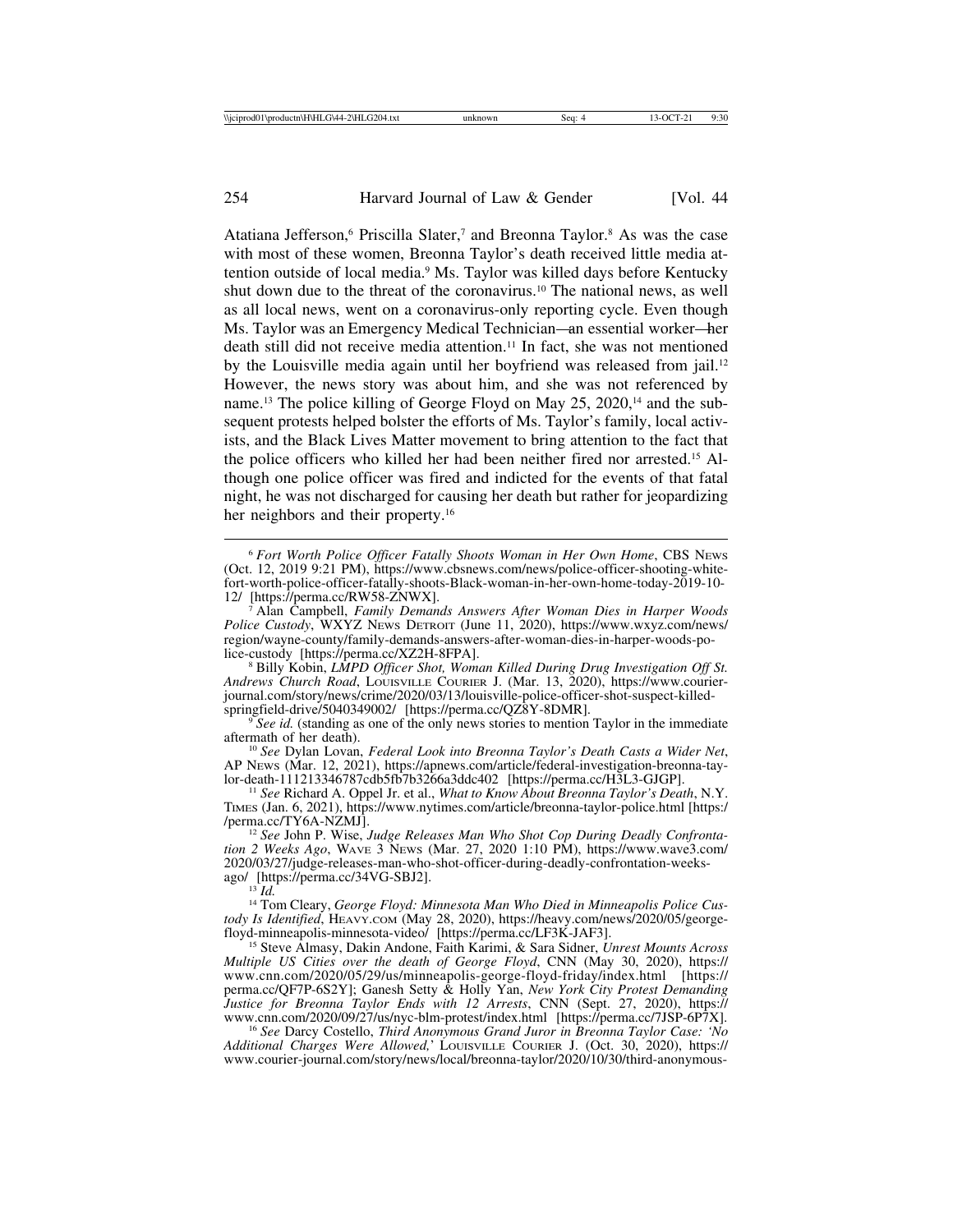A recent *Washington Post* article stated that two hundred and fortyseven women have been killed by the police between 2015 and 2020.<sup>17</sup> According to the *Washington Post*, Black women made up 20% of those killed, for a total of forty-eight out of the two hundred forty-seven.18 Among women killed by police while unarmed, Black women comprised 28%.19 Black women comprise only 13% the female population, leading reporters to conclude that Black women are fatally shot at higher rates than women of other races.20 Other compilations of information about Black women killed look further into history than 2015 and list many more Black women and girls killed by the police.21 The #SayHerName project created by Professor Kimberlé Crenshaw and Andrea J. Ritchie served as the focal point for the collection of names.<sup>22</sup>

Most of these deaths involved horrific explosions of police violence, where the women were deprived of their Fourth Amendment right to be secure from unreasonable search and seizure.23 And no matter how violent the killing, when the woman dies, her suffering may end, but it will only just begin for her family, loved ones, and community.24 An even greater number

<sup>17</sup> See Marisa Iati, Jennifer Jenkins and Sommer Brugal, *Nearly 250 Women Have Been Fatally Shot by Police Since 2015*, WASH. POST (Sept. 4, 2020) https:// www.washingtonpost.com/graphics/2020/investigations/police-shootings-women/

<sup>18</sup> *Id.* <sup>19</sup> *Id.* 20 *Id.* 21 *Id.* 20 *Id.* 20 *Id.* 20 *Id.* 20 *Id.* 20 *Id.* 21 *See* Kimberlé Crenshaw & Andrea Ritchie, SAY HER NAME: RESISTING POLICE BRUTALITY AGAINST BLACK WOMEN, AFRICAN AMERICAN POLICY FORUM (2015), https:// static1.squarespace.com/static/53f20d90e4b0b80451158d8c/t/560c068ee4b0af26f72741 df/1443628686535/AAPF\_SMN\_Brief\_Full\_singles-min.pdf [https://perma.cc/3VE9-

 $^{22}$  *Id.* The work is being amplified through inournames network.org [https://perma.cc/ KGR3-BWNW], which created a poster of 100 Black women and girls killed by the police between 1984 and 2019. Breonna Taylor's name is not yet included (poster can be

 $23$  U.S. CONST. amend. IV, which states: The right of the people to be secure in their persons, houses, papers, and effects, against unreasonable searches and seizures, shall not be violated, and no Warrants shall issue, but upon probable cause, supported by Oath or affirmation, and particularly describing the place to be searched, and the persons or things to be seized. *See also* Tennessee v. Garner, 471 U.S. 1 (1985) (holding that use of deadly force to apprehend a fleeing suspect may constitute an unreasonable seizure in violation of the suspect's Fourth Amendment rights); *Torres v. Madrid*, 141 S. Ct. 989 (2021). <sup>24</sup> *See, e.g.*, Nelson Oliveira, *Breonna Taylor's Mother Slams Kentucky Attorney Gen-*

*eral, Says She Never had Faith in Him 'To Do the Right Thing*,' N.Y. DAILY NEWS (Sept. 25, 2020), https://www.msn.com/en-us/news/crime/breonna-taylors-mother-slams-kentucky-attorney-general-says-she-never-had-faith-in-him-to-do-the-right-thing/ar-BB19qEqy [https://perma.cc/E8EX-E84F].

grand-juror-comes-forward-breonna-taylor-case/6091411002/ [https://perma.cc/HZP3- NUVA]. The officer who shot Taylor and the officer who supplied what may have been false information to obtain the no-knock warrant used to enter Taylor's home without warning have since been fired. *See* Doha Madani, *Louisville Police Move to Fire Officers* in Breonna Taylor Case who Got Warrant, Fired Fatal Shot, NBC News (Dec. 29, 2020), https://www.nbcnews.com/news/nbcblk/louisville-police-move-fire-detective-who-ob-<br>tained-breonna-taylor-warrant-n1252509 [https://perma.cc/W8DY-Y7MG].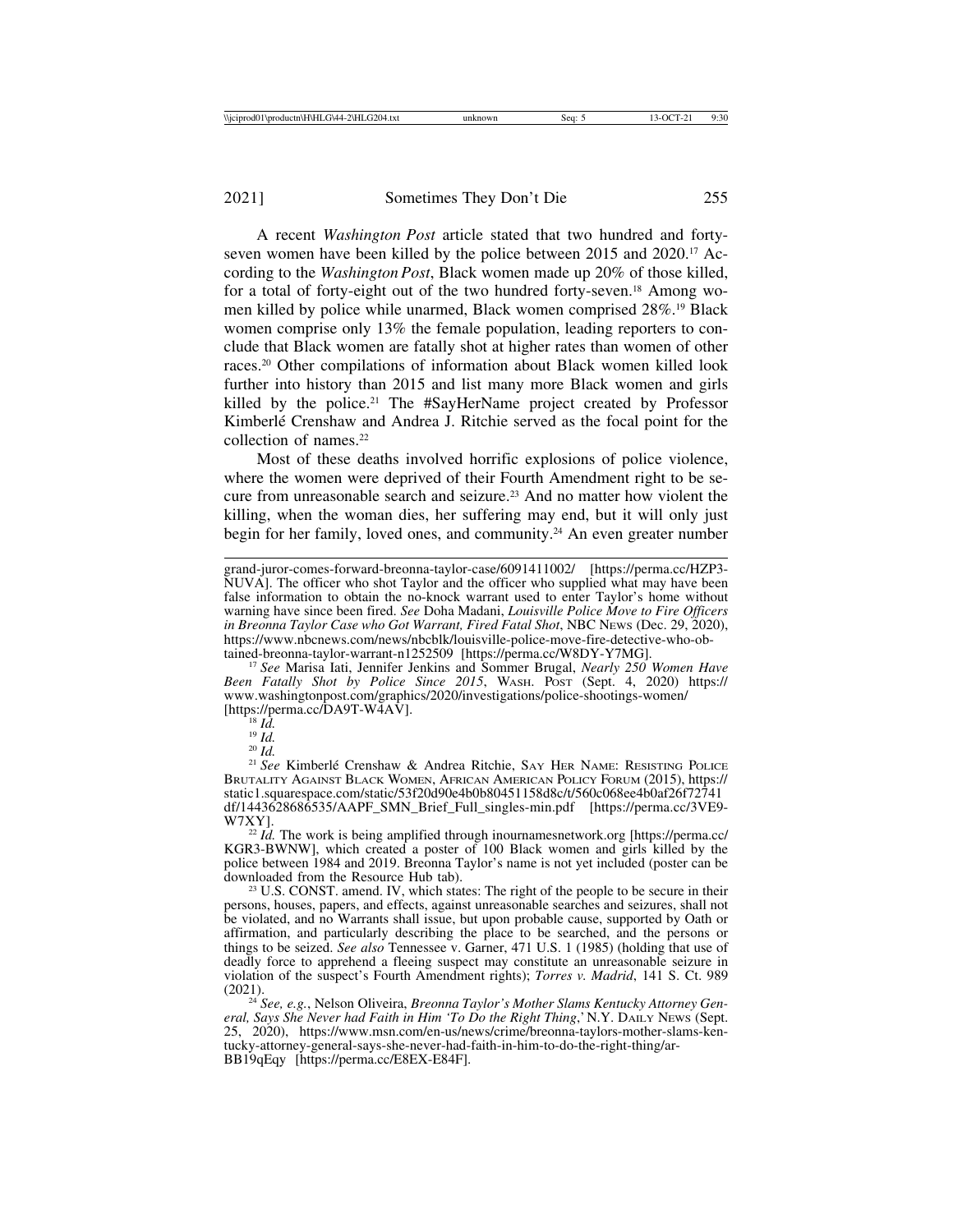of women who have violent interactions with the police do not die, but survive to carry life-long scars from the interaction. These women are victims of police-perpetrated rape and other unwanted sexually related contacts.25 They do not die as a result of their unwanted police interaction, but the assault strips away their dignity and sense of security.26

This article explores the phenomenon of police sexual misconduct and demonstrates how contemporary police reforms spurred by the Black Lives Matter protests of 2020 can help bring an end to impunity for police sexual violence against Black women. For over twenty years, police sexual misconduct has been regarded as a hidden crime. Part I of the paper will challenge the belief that police sexual misconduct is hidden. This Part will discuss the research defining and documenting police sexual misconduct. In addition, the paper will explore two different databases that were created to track all police misconduct, including sexual misconduct. One database was developed specifically by scholars who study police misconduct. The second database was created by journalists who track police misconduct on their own. Both databases help fill a void created by the lack of an official database maintained by the federal government.

Part II discusses Breonna Taylor's death and the connection it had with police sexual misconduct. There will be a brief exploration of sexual assaults against women in the United States, which will highlight how the sexual assault experiences of Black women are not included within the national framework. The trauma of being sexually assaulted is magnified when the perpetrator is a police officer. Women in vulnerable communities are at risk of being victims of predator police. This Part will discuss the factors that make Black women vulnerable to police predators. Part II will close with examining why Black women do not come forward and report police sexual misconduct to the authorities.

Despite the years of research on police sexual misconduct and the creation of the two types of databases, few states have achieved any degree of success in reducing or eliminating police sexual misconduct. Part III will examine the main obstacles to reform: the blue wall of silence, lack of training, lack of transparency, and lack of accountability of police officers. Police culture contributes to officers' unwillingness to report other officers who engage in criminal conduct generally. This is certainly true in the context of police sexual misconduct. Much of the contemporary discussion about police reform raises the question of whether police are properly trained. Training on the use of force or de-escalation techniques are not adequate to address behaviors that lead to police sexual misconduct. It will be a challenge to convince law enforcement agencies that training on police sexual misconduct is important. Regardless of whether additional training occurs, getting official data on the frequency of police sexual misconduct is vital.

<sup>25</sup> See *infra* Section IIE text and notes. <sup>26</sup> *Id.*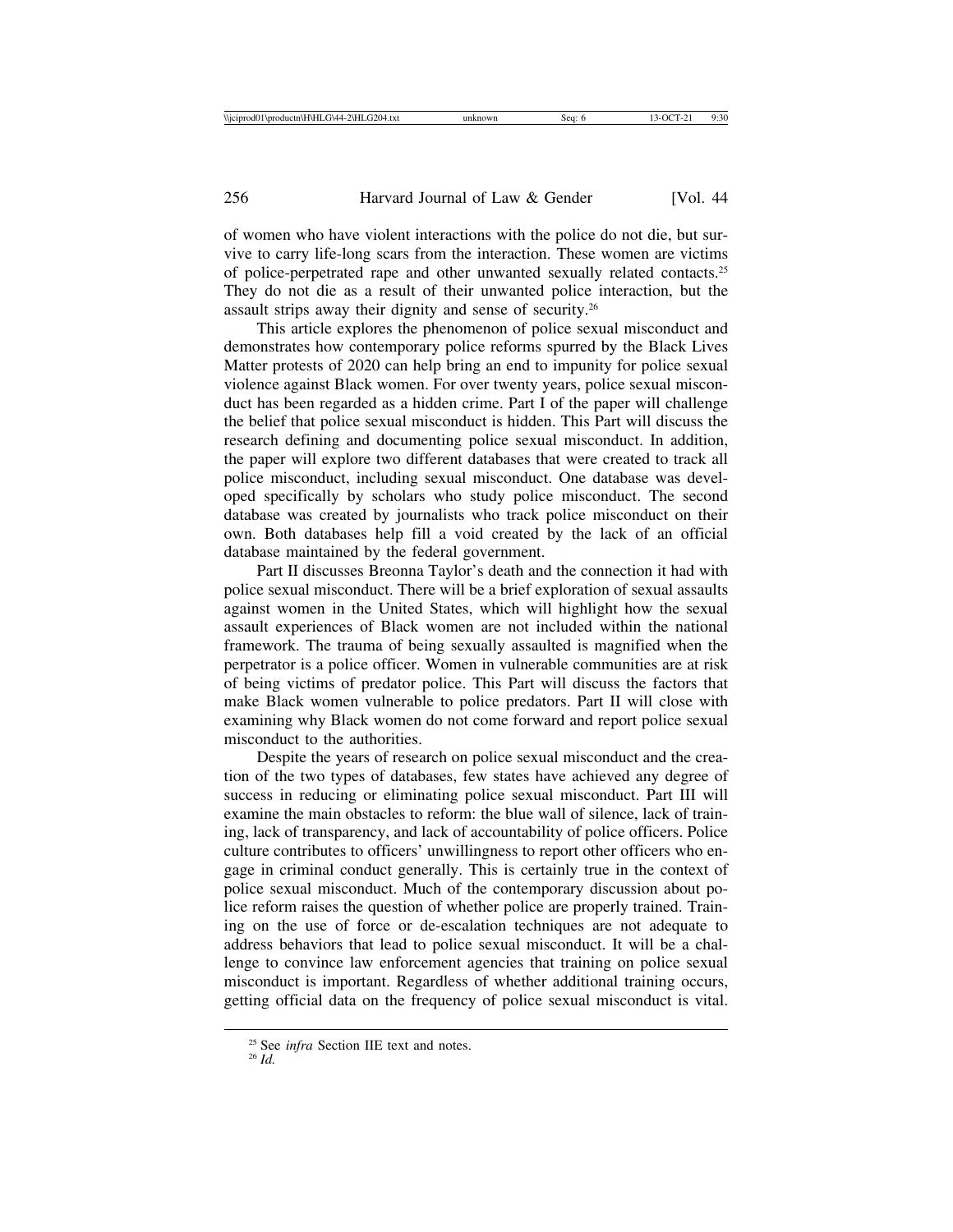The informal databases are a great start, but reliable data that agencies are mandated to supply is critically needed. Unfortunately, police officers have legislative protection that often makes the data inaccessible to the public. The difficulty of circumventing these police protections will be discussed. Finally, police who do commit sexual misconduct are often not held accountable for their offenses. The lack of criminal accountability is combined with tort protections through the doctrine of qualified immunity. Lack of accountability can embolden the police, which further erodes public trust in them.

Part IV urges advocates for police reform to refrain from marginalizing Black women by proposing reform measures that are only male-centered. Scholars and activists who are concerned with police sexual misconduct should seek to broaden the conversation about police reform such that it encapsulates proposals that help protect Black women from the police. This article suggests two recommendations for how the focus of police reform can be expanded. The first provides a community-based solution for women that will avoid police involvement in curing the lack-of-transparency problem. The second recommendation works within current proposals to expand the use of civilian complaint review boards and suggests ways in which the process can be tweaked to provide some solutions for both the transparency and accountability barriers to reducing police sexual violence.

## I. POLICE SEXUAL MISCONDUCT

## *A. Scholars Force Law Enforcement Groups to Acknowledge Police Sexual Misconduct*

Sexual misconduct by police officers is called a "hidden" crime.<sup>27</sup> But labeling it as such is both outdated and inaccurate. Referring to police crimes as "hidden" excuses the reluctance of supervisory personnel within law enforcement agencies from taking more serious action to punish this criminality within their ranks. While it was true that early research of police criminality rarely focused on police misconduct outside of corruption and bribery, the same cannot be said today.28 Over the past twenty years, a small but growing number of scholars have focused on crimes by members of law enforcement that include police sexual misconduct.<sup>29</sup> The term "police sexual misconduct" includes the broadest variety of police sexual behaviors and

<sup>&</sup>lt;sup>27</sup> Cara E. Rabe-Hemp and Jeremy Braithwaite, *An Exploration of Recidivism and the Officer Shuffle in Police Sexual Violence*, 16 Police Q. 127, 129 (2012).

<sup>&</sup>lt;sup>28</sup> See generally Timothy M. Maher, *Police Sexual Misconduct: Officers' Perceptions of Its Extent and Causality*, 28 CRIM. JUSTICE REV. 355 (2003) (reviewing the early literature looking at only police corruption).

 $29$  In the decade of the nineties alone, at least eight studies were published on police sexual misconduct. *See* Kristina M. Lopez et al., *Media Coverage of Police Sexual Misconduct in Seven Cities: A Research Note*, 42 AM. J. CRIM. JUSTICE 833, 834 (2017).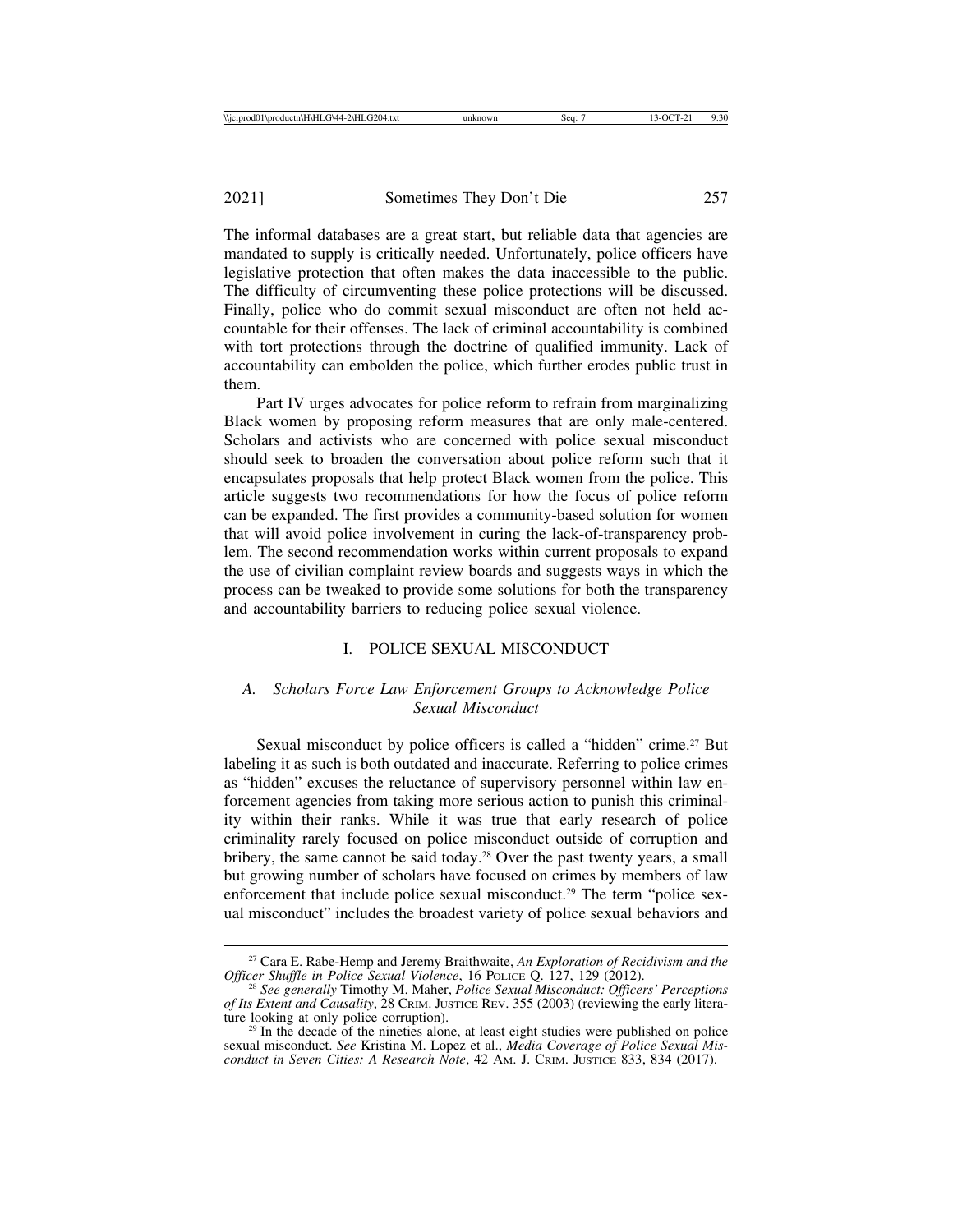will be used for the balance of this article. The definition of Police Sexual Misconduct (PSM) is:

Any behavior by a police officer that takes advantage of the position of the police officer to misuse his/her power and authority to commit a sexual act or to initiate or respond to a sexual act initiated by another person. . ..This includes any behavior, communication, or gestures that would be deemed as lewd, inappropriate, or unsuitable for an officer in his/her position in law enforcement.30

The phrase is now commonly used to indicate the entire spectrum of offending police behaviors. The term police sexual violence is also used to identify a category of sexual misconduct in which physical force was used against the victim.31 Although similar to the language for sexual misconduct, police sexual violence can be defined as "sexually degrading, humiliating, violating, damaging or threatening act committed by a police officer through the use of force, fear or intimidation, or police authority."32 Police sexual violence is studied in the context of police officers who engage in sexual violence on repeat occasions.<sup>33</sup> Research continues to be published exploring the types of sexual misconduct, the frequency of it, and even the financial costs borne by local governments to protect the offending officers.34

The Department of Justice, as well as the International Association of Chiefs of Police (IACP), acknowledged years ago that law enforcement sexual misconduct exists.35 The problem lies not in knowing about it but rather in failing to do anything about it. The IACP's work identified five barriers to making progress on police sexual misconduct: (1) lack of clearly written policies defining it and prohibiting the behaviors that constitute sexual misconduct;<sup>36</sup> (2) lack of effective training to prevent the occurrence of PSM

<sup>30</sup> PHILIP M. STINSON ET AL., POLICE SEXUAL MISCONDUCT: ARRESTED OFFICERS AND THEIR VICTIMS 5 (2014), https://scholarworks.bgsu.edu/cgi/viewcontent.cgi?article=1037 &context=crim\_just\_pub [https://perma.cc/WBK4-6NJL]. Stinson's definition is a modified version of what Maher adopted and used in his work. Maher talked about sexually violent acts and wrote that such acts were motivated by the "purpose of personal gratification." Maher, *supra* note 28, at 357.

<sup>&</sup>lt;sup>31</sup> *See* Maher, *supra* note 28, at 357. **R** 32 Rabe-Hemp & Braithwaite, *supra* note 27, at 130 (citing Peter B. Kraska & Victor **R** E. Kappeler, *To Serve and Pursue: Exploring Police Sexual Violence Against Women*, 12

<sup>&</sup>lt;sup>33</sup> *See* Rabe-Hemp & Braithwaite, *supra* note 27, at 130.<br><sup>34</sup> *See* Victor Kappeler & Michael Vaughn, *Law Enforcement: When Pursuit Becomes Criminal* – *Municipal Liability for Police Sexual Violence,* 33 CRIM. L. BULL. 352–376

<sup>&</sup>lt;sup>35</sup> See INT'L Ass'N OF CHIEFS OF POLICE, ADDRESSING SEXUAL OFFENSES AND MIS-CONDUCT BY LAW ENFORCEMENT: EXECUTIVE GUIDE 13 (2011), https://www.nccpsafety. org/assets/files/library/Addressing\_Sexual\_Offenses\_and\_Misconduct\_by\_LE.pdf

<sup>[</sup>https://perma.cc/LD6D-64JQ] (hereinafter referred to as IACP, ADDRESSING SEXUAL OFFENSES). <sup>36</sup> *See id.*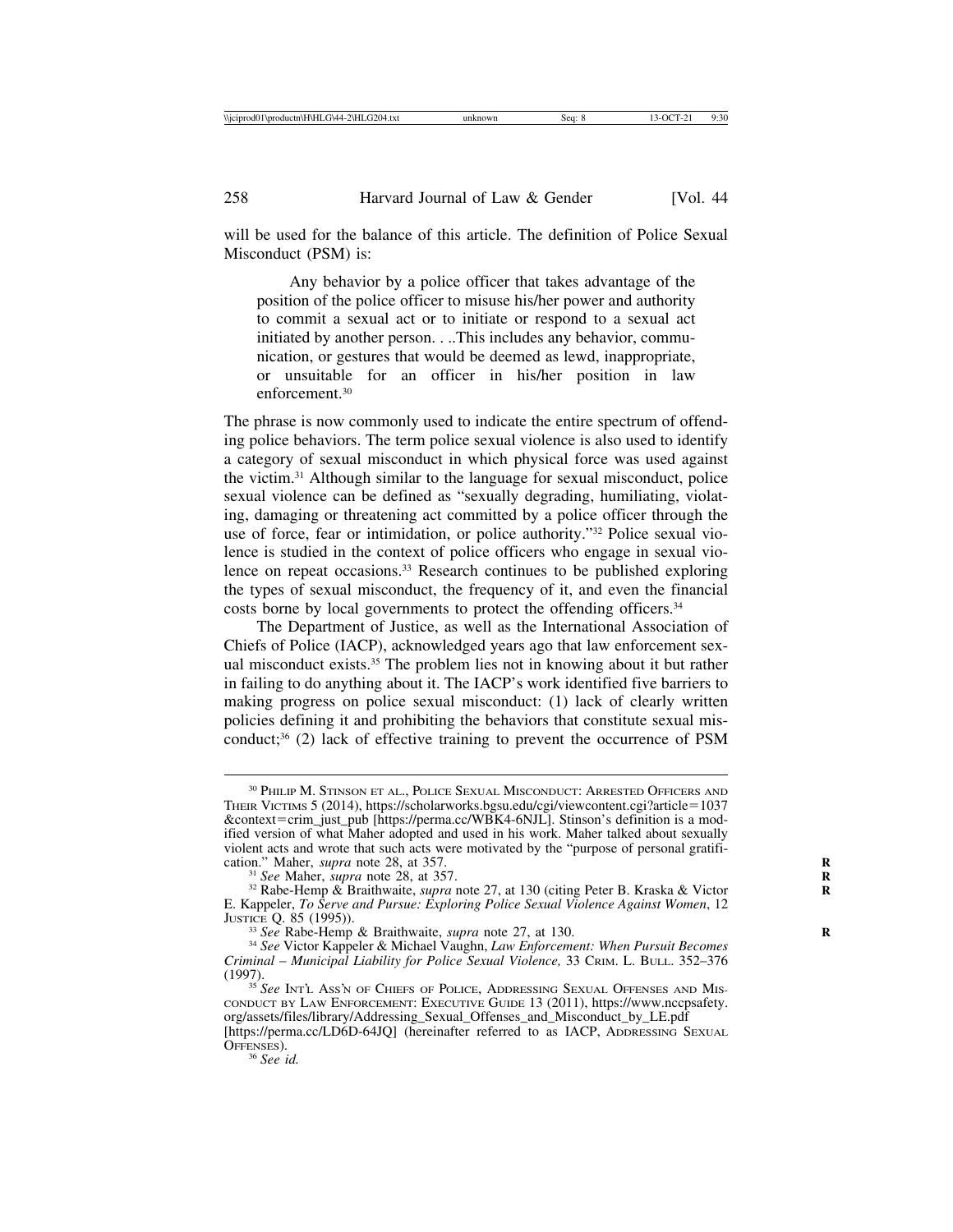within the ranks; $37$  (3) lack of an official national database that contains the names of officers who have engaged in PSM;<sup>38</sup> (4) inadequate systems of accountability, including the availability of decertifying police officers when they commit  $PSM$ ;<sup>39</sup> and finally (5) the "blue wall of silence," which is the police cultural practice of sticking together and refusing to report or cooperate with harmful information against fellow officers.40 Today, all five of these obstacles still exist.

The IACP issued their report in 2011 and included several recommendations for clearly written policies and enhanced training on the issue of PSM.41 In the course of preparing the report, the IACP noted that police chiefs throughout the nation resisted the idea of having formal policies prohibiting sexual misconduct.42 There were two basic reasons: the chiefs either believed it was not a problem in their agencies, or they preferred to handle incidents of PSM on a case-by-case basis.<sup>43</sup> Other chiefs embraced a broad policy against sexual harassment but not specifically against PSM. While IACP opposes this strategy, their recommendations are advisory, and no law enforcement agency is required to adopt them.44

The federal government also has its fair share of allegations of law enforcement misconduct, including sexual misconduct.45 Law enforcement officers are on notice that misconduct is punishable under 18 U.S.C. § 242.46 Federal law prohibits sexual conduct with anyone in custody.<sup>47</sup> While the

<sup>&</sup>lt;sup>37</sup> *See id.* at 8.<br><sup>38</sup> Associated Press, *A National Registry of Problem Police Officers Would Require Major Changes by States*, L.A. TIMES (Jun. 26, 2020 5:13 AM), https:// www.latimes.com/world-nation/story/2020-06-26/us-police-registry-would-fail-withoutchanges-in-states [https://perma.cc/4A8V-HKEA]. <sup>39</sup> *See, e.g.*, Roger L. Goldman & Steve Puro, *Revocation of Police Certification: A*

*Viable Remedy for Police Misconduct*, 45 ST. Louis U.L.J. 541, 575 (2001).<br><sup>40</sup> IACP, ADDRESSING SEXUAL OFFENSES, *supra* note 35, at 4, 7; *see also* Frank

Serpico, *Penetrating the Police Brotherhood*, POLITICO MAGAZINE (Oct. 22, 2016), https:/ /www.politico.com/magazine/story/2016/10/police-apology-minority-communities-

<sup>&</sup>lt;sup>41</sup> See IACP, ADDRESSING SEXUAL OFFENSES, *supra* note 35, at 7–9. Police sexual misconduct was originally defined by Timothy M. Maher. *See* Maher, *supra* note 28, at **R** 357. Philip Stinson later refined Maher's definition to the one currently used today. Police sexual misconduct is "any behavior by a police officer that takes advantage of the position of police officer to misuse his/her power and authority to commit a sexual act or, to initiate or respond to a sexual act initiated by another person." STINSON ET AL., POLICE SEXUAL MISCONDUCT, *supra* note 30, at 5.

<sup>&</sup>lt;sup>42</sup> See IACP, ADDRESSING SEXUAL OFFENSES, *supra* note 35, at 5.<br><sup>43</sup> See id. at 6.<br><sup>44</sup> See id. at 5–6.<br><sup>45</sup> See Associated Press, *FBI Agent Accused of Using Foreign Prostitutes*, CBS NEWS (Sept. 24, 2012, 4:29 PM), https://www.cbsnews.com/news/fbi-agent-accused-of-

 $6.18$  U.S.C. §§ 241–242 (2018) provides in pertinent part: "[w]hoever, under color of any law, . . . willfully subjects any person . . . to the deprivation of any rights, privileges, or immunities secured or protected by the Constitution or laws of the United

<sup>&</sup>lt;sup>47</sup> See U.S. DEP'T OF JUSTICE, *Law Enforcement Misconduct* (July 6, 2020), https:// www.justice.gov/crt/law-enforcement-misconduct#sex [https://perma.cc/4VCR-XMR2]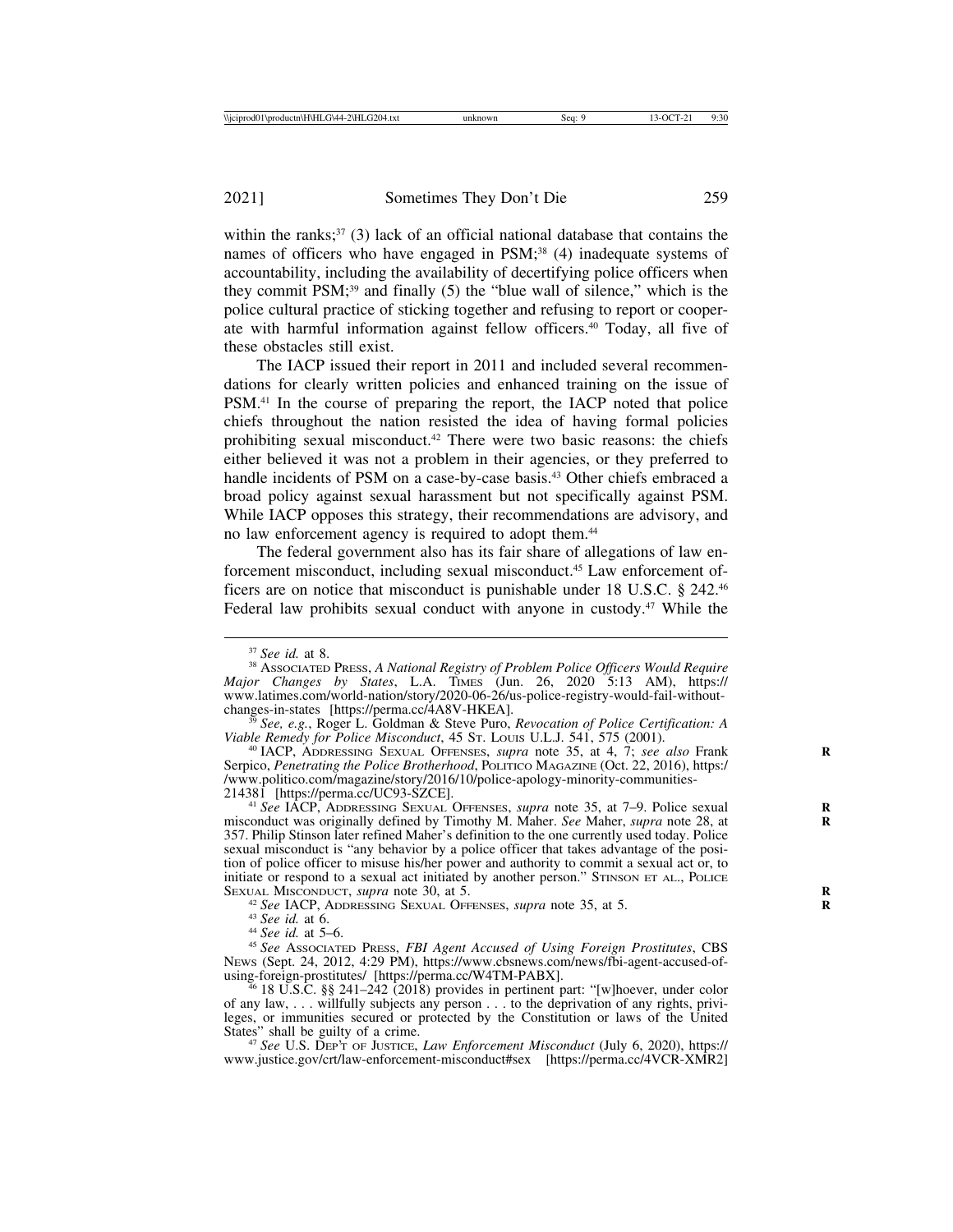prohibition protects those who are detained or arrested, it does not include cases where federal law enforcement officers engage in sexual contact with other civilians.48 Under former Attorney General Loretta Lynch, however, guidance was issued prohibiting sexual harassment in the workplace and sexual misconduct.<sup>49</sup> Although the Lynch order did include off-duty behavior, it was limited to behavior that has a nexus to the officer's job.50 There was also an order prohibiting "sexual relationships with prostitutes," developed in response to the public embarrassment caused by agents soliciting  $sex<sup>.51</sup>$ 

The federal government, professional police organizations, and state and local law enforcement agencies all know or should know of the existence of police sexual misconduct, but none of these entities has managed to find a way to reduce or eliminate its occurrence.

#### *B. Researchers Create a Database for Police Sexual Misconduct*

Scholars and the IACP agree that an official national database is needed to help keep police officers who commit crimes, including PSM, accountable.52 However, the lack of an official national database does not mean that there is insufficient data to inform legislators and other policy makers about the extent and danger of PSM.53 Former police officer turned scholar Philip Stinson started building on prior research of police sexual misconduct, and police misconduct in general, in 2015.54 Stinson created a system of categorization that organized police crimes into five areas.<sup>55</sup> He joined a project to collect all media stories of police officers who had been charged with a

<sup>(&</sup>quot;Sexual misconduct includes, but is not limited to, sexual assault without consent (rape), sexual contact procured by force, threat of force or coercion, and unwanted or gratuitous sexual contact such as touching or groping.").

<sup>&</sup>lt;sup>48</sup> See id.<br><sup>49</sup> See OFF. OF PUBLIC AFFAIRS, *Justice Department Issues Guidance on Identifying and Preventing Gender Bias in Law Enforcement Response to Sexual Assault and Domestic Violence,* U.S. DEP'T OF JUSTICE (Dec. 15, 2015), https://www.justice.gov/opa/pr/ justice-department-issues-guidance-identifying-and-preventing-gender-bias-law-enforce<br>ment [https://perma.cc/7X3Y-CK4F].

<sup>&</sup>lt;sup>50</sup> See id.<br><sup>51</sup> Id.<br><sup>52</sup> See Wash., D.C.: Off. of Cmty. Oriented Policing Servs., Final Report of THE PRESIDENT'S TASK FORCE ON 21ST CENTURY POLICING 90 (2015), https:// d3n8a8pro7vhmx.cloudfront.net/nacole/pages/115/attachments/original/1570474092/ President-Barack-Obama-Task-Force-on-21st-Century-Policing-Final-Report-min.pdf?15

<sup>&</sup>lt;sup>53</sup> See PHILIP M. STINSON, POLICE CRIME: THE CRIMINAL BEHAVIOR OF SWORN LAW ENFORCEMENT OFFICERS 6–9 (2015), https://scholarworks.bgsu.edu/cgi/viewcontent.cgi? article=1036&context=crim\_just\_pub [https://perma.cc/U2FD-KULX] (reviewing ex-<br>isting literature about sex-related police crime).

<sup>&</sup>lt;sup>54</sup> *See id.* at 3. **See id.** at 3. **See id.** at 3. **See id.** at 3. **See id.** at 3. **55** The five areas were: sex-related police crime, alcohol-related police crime, drugrelated police crime, violence-related police crime, and profit-motivated police crime. *See id.* at 2.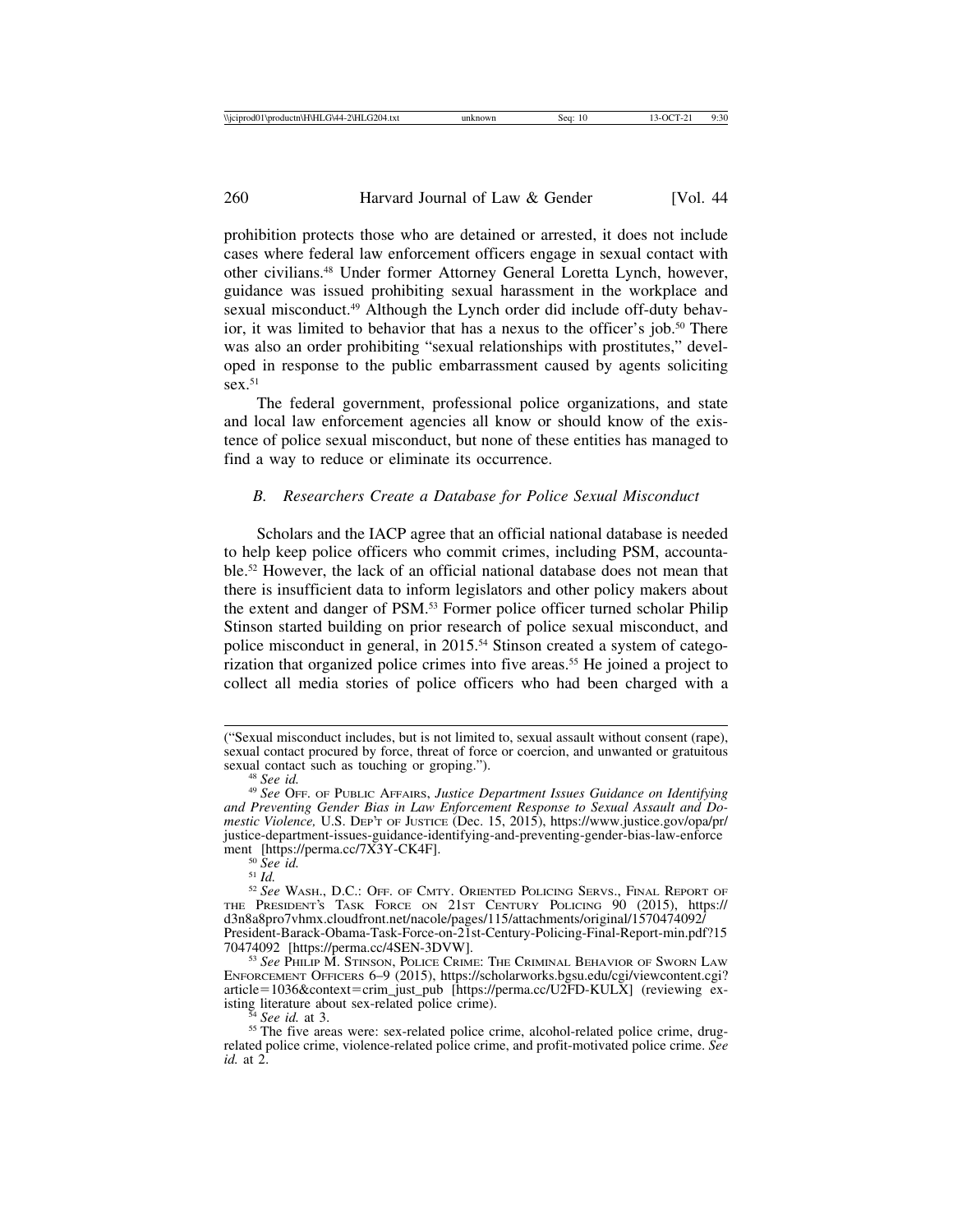crime.56 From the initial larger group of data, 771 media reports involved police sexual misconduct, and Stinson's team analyzed all of them.57 His team's findings greatly added to the understanding of police sexual misconduct. The team's report helped standardize the terminology used to describe police sexual crimes as police sexual misconduct, and it modified the definition put forward by Timothy Maher in 2003.58

The findings also highlighted the sheer number of cases involving PSM, demonstrating that sex-related police crimes are not unusual.59 The data came from reports throughout the country, from big urban police agencies to small rural ones, and showed that police sexual misconduct can occur in any size agency.60 Most disturbingly, the data showed that children were victims of PSM, as many victims were under the age of eighteen.<sup>61</sup> This is an important finding because it challenges the notion that police sexual misconduct is just consensual sex between the officer and a consenting adult.<sup>62</sup> Adult women were victims of PSM more frequently when the officer was on duty, while children were primarily victims of off-duty conduct.63 The Stinson study reaffirmed prior work that found most PSM involved male patrol officers or "street level" ranks who "operate in a low visibility environment with very little supervision."<sup>64</sup> A smaller subset of line managers also com-

with Explorer Scouts).<br><sup>62</sup> *See* Maher, *supra* note 28, at 366; Timothy M. Maher, *Police Chiefs' Views on Police Sexual Misconduct*, 9 POLICE PRAC. & RES. 239, 243 (2008) (noting that chiefs believed most serious PSM such as rape was rare).

<sup>63</sup> See Stinson et al., Police Sexual Misconduct, *supra* note 30, at 20. *CA* PHILIP M. Stinson et al., Police Integrity Lost: A Study Of Law Enforce-MENT OFFICERS ARRESTED 35 (2016), https://scholarworks.bgsu.edu/cgi/viewcontent. cgi?article=1062&context=crim\_just\_pub [https://perma.cc/B4AM-4BMR].

<sup>&</sup>lt;sup>56</sup> STINSON ET AL., POLICE SEXUAL MISCONDUCT, *supra* note 30, at 10 (describing the process by which researchers used Google search and Google alerts to collect stories about 3,403 reports of officers charged with crimes). Stinson's cases differ from those on the USA Today database, as Stinson's database only includes reports of charged officers, whereas *Tarnished Badge* includes allegations as well.

<sup>&</sup>lt;sup>57</sup> See id. at 3.<br><sup>58</sup> See Maher, *supra* note 28, at 357.<br><sup>59</sup> See STINSON ET AL., POLICE SEXUAL MISCONDUCT, *supra* note 30, at 29.<br><sup>60</sup> See id. at 30; *see also* Samuel Walker & Dawn Irlbeck, "*Driving While Female*": *National Problem in Police Misconduct*, UNIV. OF NEBRASKA AT OMAHA: POLICE PRO-FESSIONALISM INITIATIVE (2002) (documenting 72 cases of police sexual misconduct with teenage girls, half of whom interacted with the police through a national life skills development program known as Explorers); Matthew Glowicki, *Third LMPD Officer Pleads Guilty to Sexual Abuse of a Minor in Explorer Program*, LOUISVILLE COURIER JOURNAL (Nov. 16, 2020, 5:05 PM), https://www.courier-journal.com/story/news/crime/2020/11/ 16/3rd-lmpd-officer-admits-he-sexually-abused-explorer-program-member/6312161002/ [https://perma.cc/DRG8-PLLK] (describing the scandal of Louisville, Kentucky police having sex with Explorer Scouts); Amy Larson, *Gilroy Police Chief Responds to Department Sex Scandal*, KSBW 8 ACTION NEWS (Aug. 18, 2017, 4:20 PM), https:// www.ksbw.com/article/gilroy-police-department-accused-in-sex-scandal/12028042# [https://perma.cc/F4W5-LMA9] (relating the scandal of California police having sex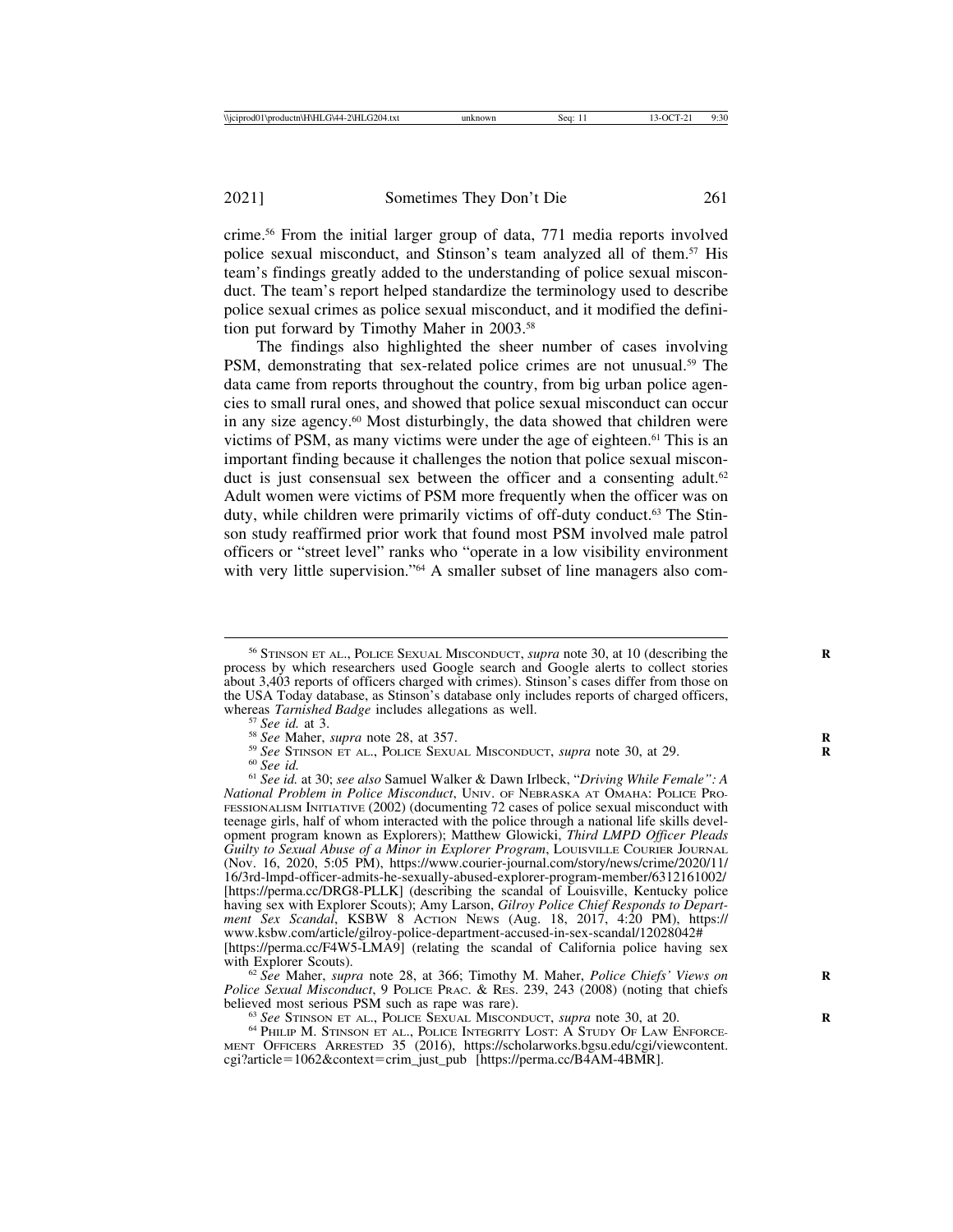mitted offenses, as did an even smaller group of what Stinson calls managers and executives.65

In 2016, additional data was added to the project.<sup>66</sup> The number of arrests in the dataset doubled to 6,724 arrest cases involving 5,545 officers.<sup>67</sup> The number of sex-related cases rose to 1,475 arrest cases involving 1,070 officers.68 In the updated material, Stinson et al. found that 30% of sexrelated offenses involved police sexual *violence*, as opposed to the more generalized police sexual *misconduct*. 69 The most serious offenses involving police sexual violence were forcible or statutory rape followed by forcible fondling and sodomy.70 Children continued to represent almost half of the victims.71 Another study suggests that there is a subgroup of officers who commit police sexual violence on multiple occasions throughout multiple jurisdictions.72 The police officers within this subgroup are repeat offenders, and each has an average of four victims.73 These officers tend to fall into the group that travel from jurisdiction to jurisdiction because they are not decertified after the initial offending incident.74

The joint project data now serve as the basis for the Henry A. Wallace Police Crime Database, which catalogs incidents of police misconduct as reported in the media.75 It was recently updated to include media stories published through 2015.76 Cases of police sexual misconduct from every single state were reported by the media, with the largest number of cases occurring in the southeastern part of the country.77 The sex-related crimes category

<sup>68</sup> Id. at 22.<br><sup>69</sup> *See id.* at 192–93.<br><sup>70</sup> *See* STINSON ET AL., POLICE INTEGRITY LOST, *supra* note 64, at 193. "The study identified a total of 422 forcible or statutory rapes, 352 cases of forcible fondling, and 94 sodomy arrest cases." *Id.* at 23. The number of cases involving police sexual violence was higher than the researchers expected. *Id.* at 193. They theorized that their expectation was skewed by their methodology of news-based searches—the news only reports the most serious cases. *Id.* 

<sup>71</sup> *See id. In. I See id. In.* Rabe-Hemp & Braithwaite, *supra* note 27 (finding, in a study of 106 *R*<sub>*R*</sub> *R*<sub>*R*</sub> *R*<sub>*R*</sub> *R*<sub>*R*</sub> *R*<sub>*R*</sub> *R*<sub>*R*</sub> *R*<sub>*R*</sub> *R*<sub>*R*</sub> *R*<sub>*R*</sub> *R*<sub>*R*</sub> *R*<sub>*R*</sub> *R*<sub>*R*</sub> *R*<sub></sub> officers in the Midwest whose cases were covered in the news, that some officers who commit police sexual violence are shuffled to other jurisdictions where they become re-

peat offenders).<br><sup>73</sup> *Id*. at 140. Almost half of the recidivist officers in the study offended against chil-<br>dren. *Id.* at 134.

<sup>74</sup> *Id.* at 129, 137, 141.<br><sup>75</sup> Philip M. Stinson, *Police Integrity Research for the Common Good*, THE HENRY A. WALLACE POLICE CRIME DATABASE (2020), https://policecrime.bgsu.edu [https://

<sup>76</sup> See id.<br><sup>77</sup> The website allows user to search police misconduct on a heat map. When all crime categories except sex-related crimes are eliminated, the map shows every place where a sex-related crime committed by an officer was published in the media. *See* Philip

<sup>&</sup>lt;sup>65</sup> *Id.* at 77. Out of the 771 cases, 766 were male officers; 624 were patrol officers; 104 were field supervisors (corporals and lieutenants); and 43 were captains, deputy chiefs, sergeants and lieutenants.  $Id$ .

<sup>&</sup>lt;sup>66</sup> *See id.* at 152. The number of officers and the number of cases can be different because an officer may be charged in more than one case. *Id.*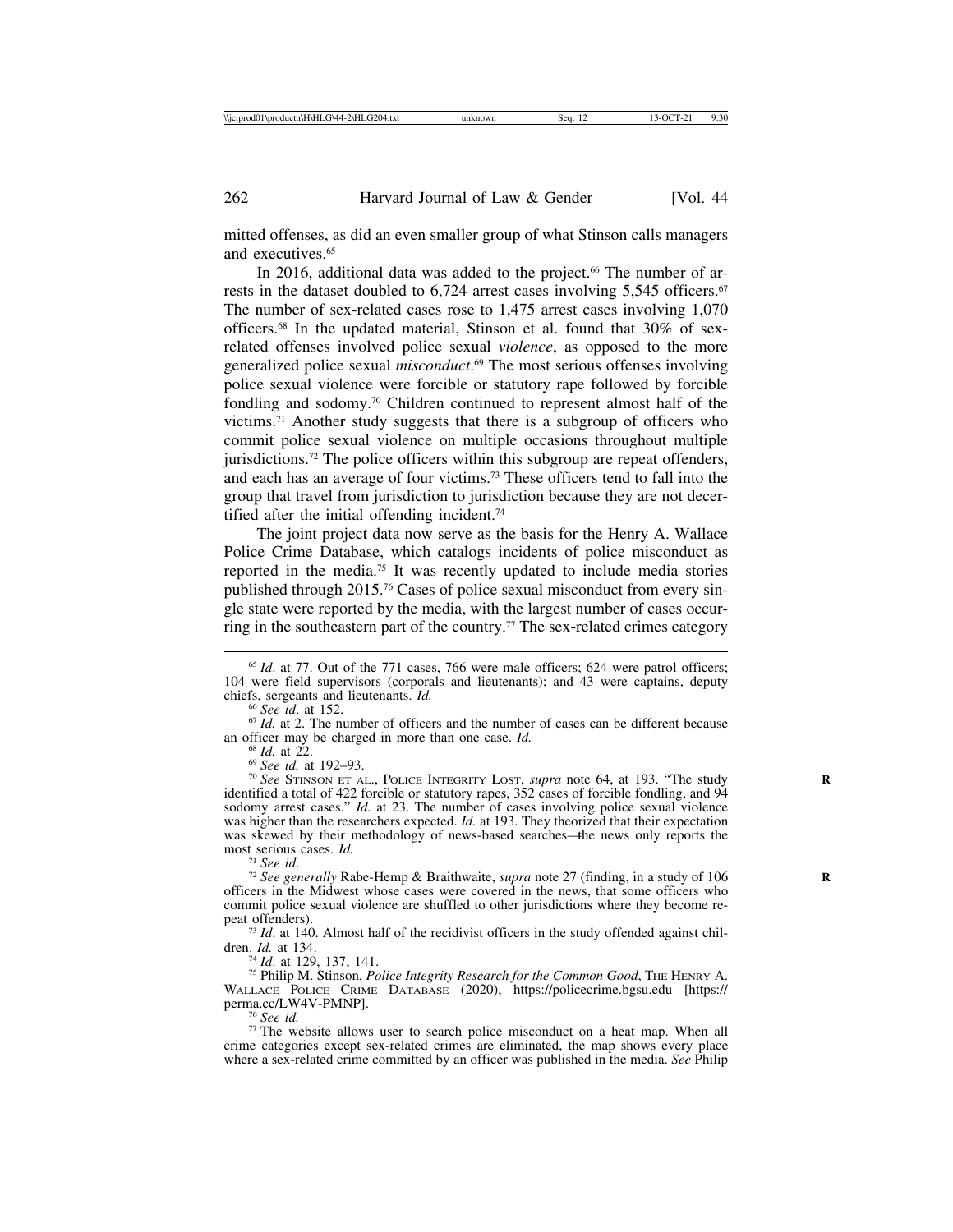was divided into twelve sub-groups according to level of severity.<sup>78</sup> By following the case files of those arrested through to adjudication, the researchers were able to predict the likelihood of an officer having job-related consequences for sexual misconduct. The data show that officers were more likely to be arrested and prosecuted when an outside agency conducted the investigation of the allegations against the officer.79 When a child was the victim, the rate of prosecution and conviction dramatically increased.80 Prosecution for PSM outside of the forcible rape, statutory rape, and sodomy categories was less certain; those cases may fit better with the sense that officers are not held accountable for PSM.81

There are limitations to the Police Crime Database, as Stinson himself points out. The cases are only what could be culled from media reports, and they are only cases where officers were actually charged.82 The cases represent only the tip of the iceberg because most PSM does not make its way to the news.83 Scholars also point out that police unions negotiate contracts that restrict how much information about a police officer can be released.<sup>84</sup> Those restrictions prevent the media from reporting a sufficient amount of information or any information at all about the offense, thereby keeping it out of the database.85 A lack of official state databases, police culture, and laws protecting the confidentiality of police records all work to inhibit public disclosure of PSM.86

Often in media reports for sexual assault, little to no personal information was included about the identity of the victim out of respect for a victim's privacy.87 But where a victim self-identified in the media story, the research-

ISM REV. (Oct. 24, 2014), https://archives.cjr.org/minority\_reports/domestic\_violence\_re

M. Stinson, *Search by Location*, THE HENRY A. WALLACE POLICE CR. DATABASE (2020), https://policecrime.bgsu.edu/Home/Map [https://perma.cc/V6YR-28SY]. Texas, California and Pennsylvania also had high numbers of reported incidents, with New York fol-

<sup>&</sup>lt;sup>78</sup> See Philip M. Stinson, *Glossary*, THE HENRY A. WALLACE POLICE CR. DATABASE (2020), https://policecrime.bgsu.edu/Home/Glossary [https://perma.cc/CB9F-QUKG]. The twelve subgroups are: assisting or promoting prostitution, forcible fondling, forcible rape, forcible sodomy, incest, indecent exposure, online solicitation of a child, pornography, prostitution, sexual assault with an object, statutory rape, and other sex crime. *Id.* 

<sup>&</sup>lt;sup>79</sup> See STINSON ET AL., POLICE INTEGRITY LOST, *supra* note 64, at 200.<br><sup>80</sup> See id. at 194.<br><sup>81</sup> See id. at 115–16.<br><sup>82</sup> See id. at 20–21.<br><sup>83</sup> See, e.g., Robert Lewis, et al., *California's Criminal Cops: Who They Are, They Did, Why Some Are Still Working*, MERCURY NEWS (July 31, 2020, 11:34 A.M.), https://www.mercurynews.com/2019/11/10/californias-criminal-cops-convicted-but-stayon-the-job/ [https://perma.cc/S575-PB2G] (noting that in an extensive review of past criminal convictions of current California police officers, about half of the convictions

<sup>&</sup>lt;sup>84</sup> See Rabe-Hemp & Braithwaite, *supra* note 27, at 135.<br><sup>85</sup> See id.<br><sup>86</sup> See STINSON ET AL., POLICE SEXUAL MISCONDUCT, *supra* note 30, at 32–33 (highlighting how steps toward transparency and reporting will reduce police sexual misconduct). <sup>87</sup> *See generally* Nigel Duara, *Is It Ever Okay to Name Victims?*, COLUM. JOURNAL-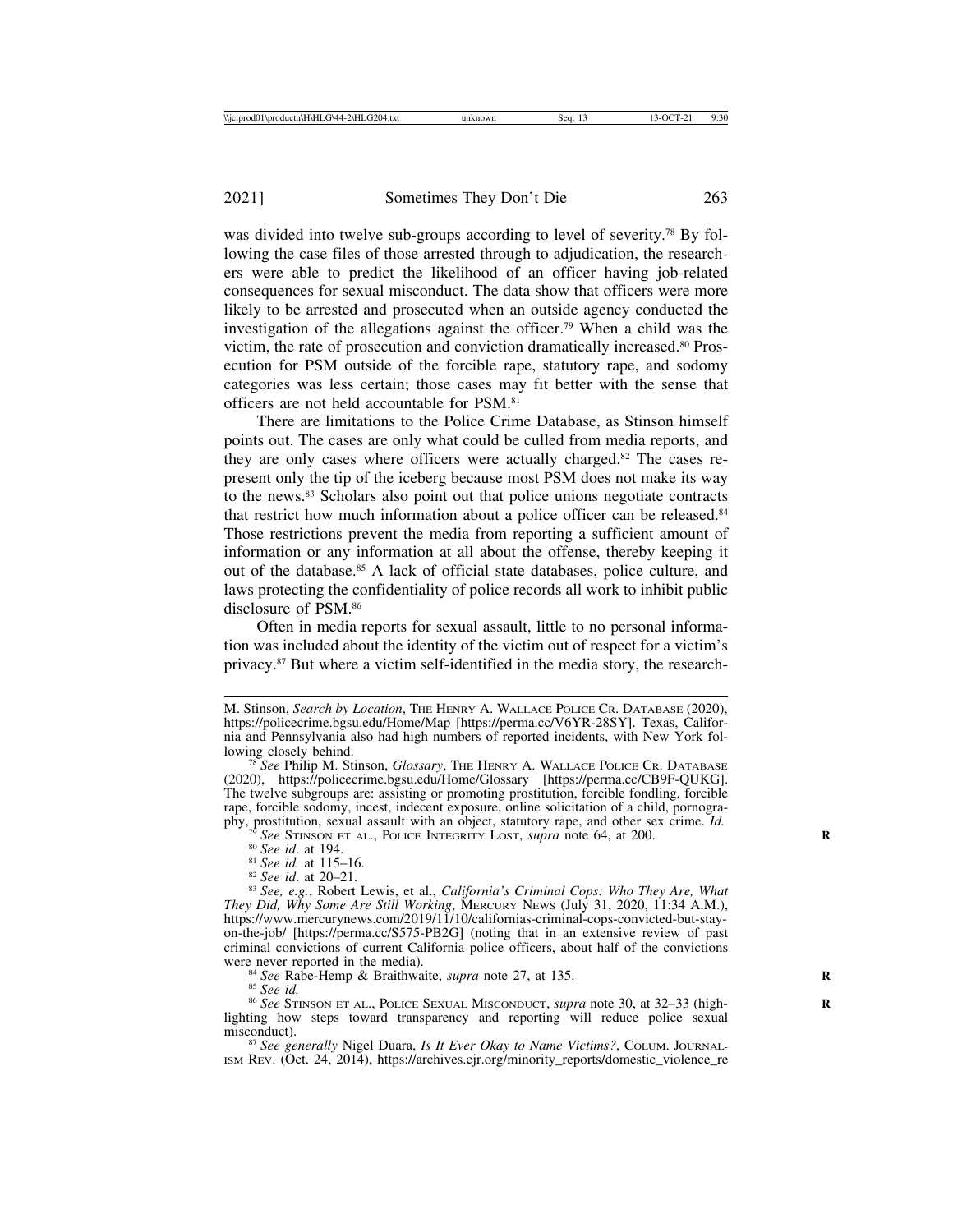ers coded the arrest record for race of victim. Currently, there are thirtyseven PSM cases in the database coded with Black female victims. Thirteen of them related to charges against Daniel Holtzclaw, whose victims were identified as Black during his trial.<sup>88</sup> However, too few cases contained victim information to meaningfully extrapolate demographic information; therefore, as the database stands now, it is not helpful for identifying how many Black women are being victimized by the police.

## *C. News Journalists Create Their Own Databases*

In recent years numerous investigative journalists have been inspired to write about police sexual misconduct. Reporter Matt Spina reviewed 700 credible cases of police sexual misconduct and found that, "[i]n more than 70 percent of the cases, officers wielded their authority over motorists, crime victims, informants, students and young people in job-shadowing programs."89 The Cato Institute also started a database of credible stories of police criminal conduct. Over half of the reports they received involved police sexual misconduct.<sup>90</sup> In another series of reports organized under the title of *Protecting the Shield*, reporters from *Asbury Park Press* engaged in a two-year study of police criminality in New Jersey.<sup>91</sup> Each article in the series focused on an aspect of police criminality, including one on police sexual misconduct that provided disturbing details of seven cases where police engaged in sexual activity, often with teenagers.92 In 2020, *USA Today* published *Tarnished Brass*, an article that disclosed the results of a year-long

porting.php [https://perma.cc/UM3M-EC9T] (questioning the policy of omitting infor-<br>mation in sexual assault and domestic violence cases).

<sup>&</sup>lt;sup>88</sup> Sarah Larimer, *Disgraced Ex-Cop Daniel Holtzclaw Sentenced to 263 for On-Duty Rapes, Sexual Assaults*, WASH. POST (Jan. 22, 2016), https://www.washingtonpost.com/ news/post-nation/wp/2016/01/21/disgraced-ex-officer-daniel-holtzclaw-to-be-sentencedafter-sex-crimes-conviction/?utm\_term=.769478d29939 [http://perma.cc/9YXD-Q4ES]. <sup>89</sup> Matthew Spina, *When a Protector Becomes a Predator*, BUFFALO NEWS (Nov. 22,

<sup>2015),</sup> https://s3.amazonaws.com/bncore/projects/abusing-the-law/index.html [https://

<sup>&</sup>lt;sup>90</sup> David Packman, *NPMSRP 2009 Semi-Annual Police Misconduct Statistics Report*, POLICEMISCONDUCT.NET (October 8, 2009), https://www.policemisconduct.net/npmsrp-2009-semi-annual-police-misconduct-statistics-report [http:/perma.cc/A7JZ-YKX7].

<sup>&</sup>lt;sup>91</sup> See generally The Shield, ASBURY PARK PRESS (2018), https://www.app.com/series/theshield/ [https://perma.cc/Q5SG-7GAR] (compiling a series of articles called *The*

<sup>&</sup>lt;sup>92</sup> See Andrew Ford & Kala Kachmar, *The Hidden Cop Problem: Sex With Teens and Stalking*, ASBURY PARK PRESS (Jan. 22, 2018, 4:00 AM), https://www.app.com/story/ news/investigations/watchdog/shield/2018/01/22/nj-police-sex-abuse/1035075001/

<sup>[</sup>https://perma.cc/YB7J-8CF4]. The offensive police conduct in the seven cases included falsely accusing a woman of a crime so that the officer could extort sex from her; various charges of having sex with teenage girls, going to a woman's home and masturbating on her furniture; and inappropriate sexual conversation with a minor. *See id.* This series of reports prompted the Attorney General of New Jersey to institute police reform. See Part IV, *infra*.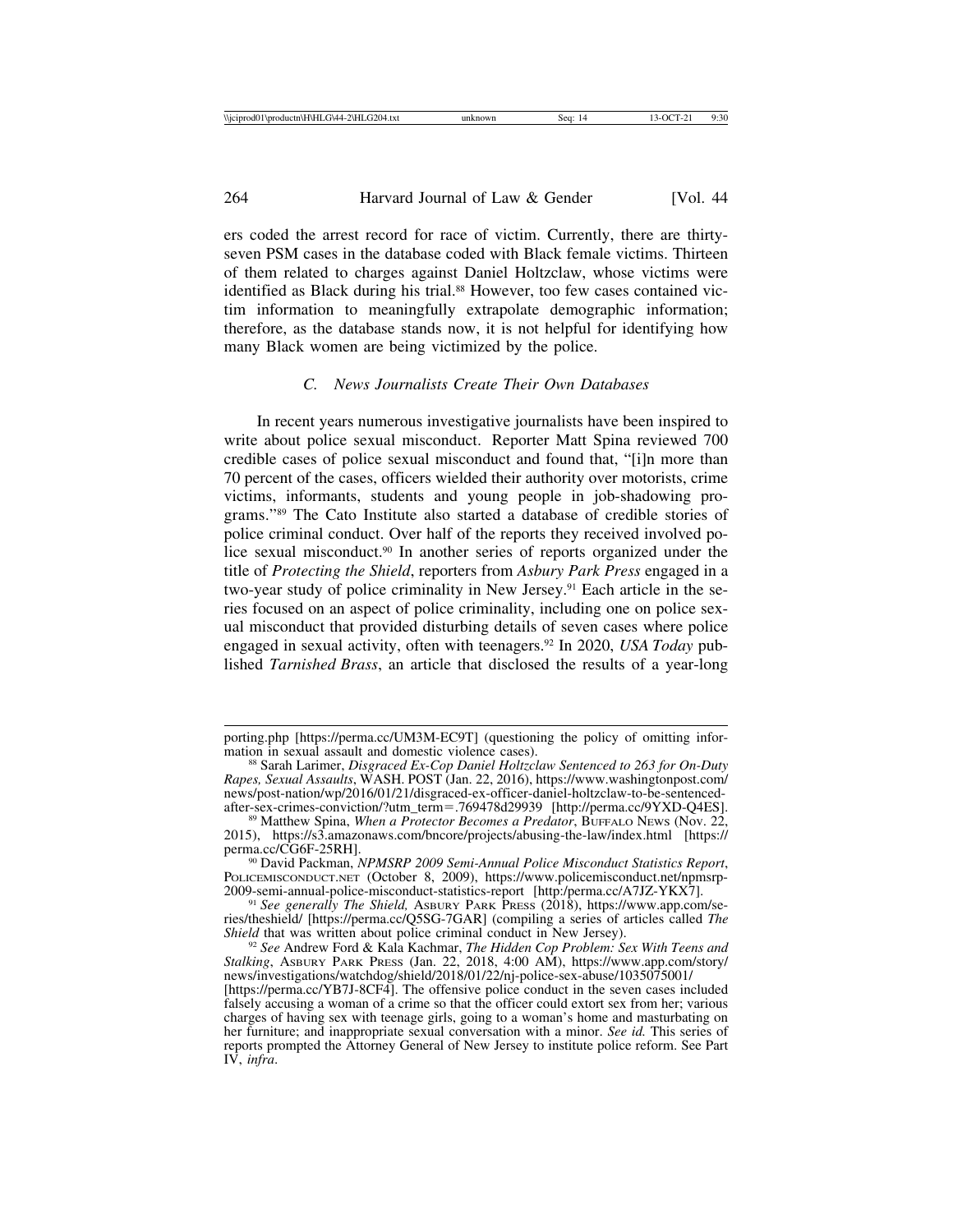study of 200,000 allegations of law enforcement criminal conduct.<sup>93</sup> The newsroom ended up identifying 30,000 officers nationwide who had been decertified for criminal conduct.94 The reporters teamed up with Invisible Institute in Chicago, which sponsors the Citizens Police Data Project,95 and together created a searchable database for the 30,000 officers. In the database under the category of criminal misconduct, there are 3,145 allegations of rape, child molestation, and other sexual misconduct.96 Other media posts outside of investigative reporting have also drawn attention to police sexual misconduct.<sup>97</sup> The investigative reports and the scholars' research demonstrate that PSM is neither uncommon nor hidden.

#### II. SEXUAL ASSAULT, BLACK WOMEN, AND THE POLICE

## *A. Breonna Taylor's Death Opens the Door to Discuss Police Sexual Misconduct*

Police who are accused of brutal violence often have histories of misconduct, evidenced by numerous complaints from civilians.<sup>98</sup> But it is impossible to tell how many Black women are sexually assaulted by the police since few states maintain comprehensive databases of police who commit any crime, much less sexual assault.<sup>99</sup> Additionally, the nature of sexual offenses in general makes tracking victims difficult. But it is known that police select the targets of their sexual misconduct primarily from vulnerable com-

<sup>93</sup> John Kelly & Mark Nichols, *Tarnished Brass: We Found 85,000 Cops Who've Been Investigated for Misconduct. Now You Can Read Their Records,* USA TODAY (June 11, 2020, 9:48 AM), https://www.usatoday.com/in-depth/news/investigations/2019/04/ 24/usa-today-revealing-misconduct-records-police-cops/3223984002/ [https://perma.cc/<br>CH4L-BBHN] [hereinafter *Tarnished Brass*].

<sup>&</sup>lt;sup>94</sup> Id.<br><sup>95</sup> Citiz*ens Police Data Project*, Invisible Institute, https://invisible.institute/policedata [https://perma.cc/M53V-5W3J] (providing a database of disciplinary records of the Chicago Police Department).

<sup>&</sup>lt;sup>96</sup> See *Tarnished Brass*, *supra* note 93. *Phone Cops Use the Badge to Commit Sex Ree, e.g.*, Andrea J. Ritchie, *How Some Cops Use the Badge to Commit Sex Crimes*, WASH. POST (Jan. 12, 2018, 9:16 AM), https://www.washingtonpost.com/outlook/how-some-cops-use-the-badge-to-commit-sex-crimes/2018/01/11/5606fb26-eff3-

<sup>11</sup>e7-b390-a36dc3fa2842\_story.html [https://perma.cc/EH2J-QY45]. <sup>98</sup> *See generally* Kyle Rozema & Max Schanzenbach, *Good Cop, Bad Cop: Using Civilian Allegations to Predict Police Misconduct*, 11 AM. ECON. J.: ECON. POL'Y 2, 225 (2019) (demonstrating that civilian complaints are predictive of future civil rights litigation).<br><sup>99</sup> The International Association of Directors of Law Enforcement Standards and

Training (IADLEST) is a non-profit organization which assists in establishing training standards for law enforcement agencies. See INT'L Ass'N OF DIR'S OF LAW ENF'T STAN-DARDS AND TRAINING, *About Services*, https://www.iadlest.org/our-services/about [https:/ /perma.cc/Z9P4-DKAY]. They also maintain a database of officers who have been decertified in their jurisdictions. However, states are not required to report officers to IADLEST. Currently, 45 states report information to IADLEST. *See* INT'L ASS'N OF DIR'S OF LAW ENF'T STANDARDS AND TRAINING, *About NDI*, https://www.iadlest.org/our-services/ndi/about-ndi [https://perma.cc/5P3G-FJ5G].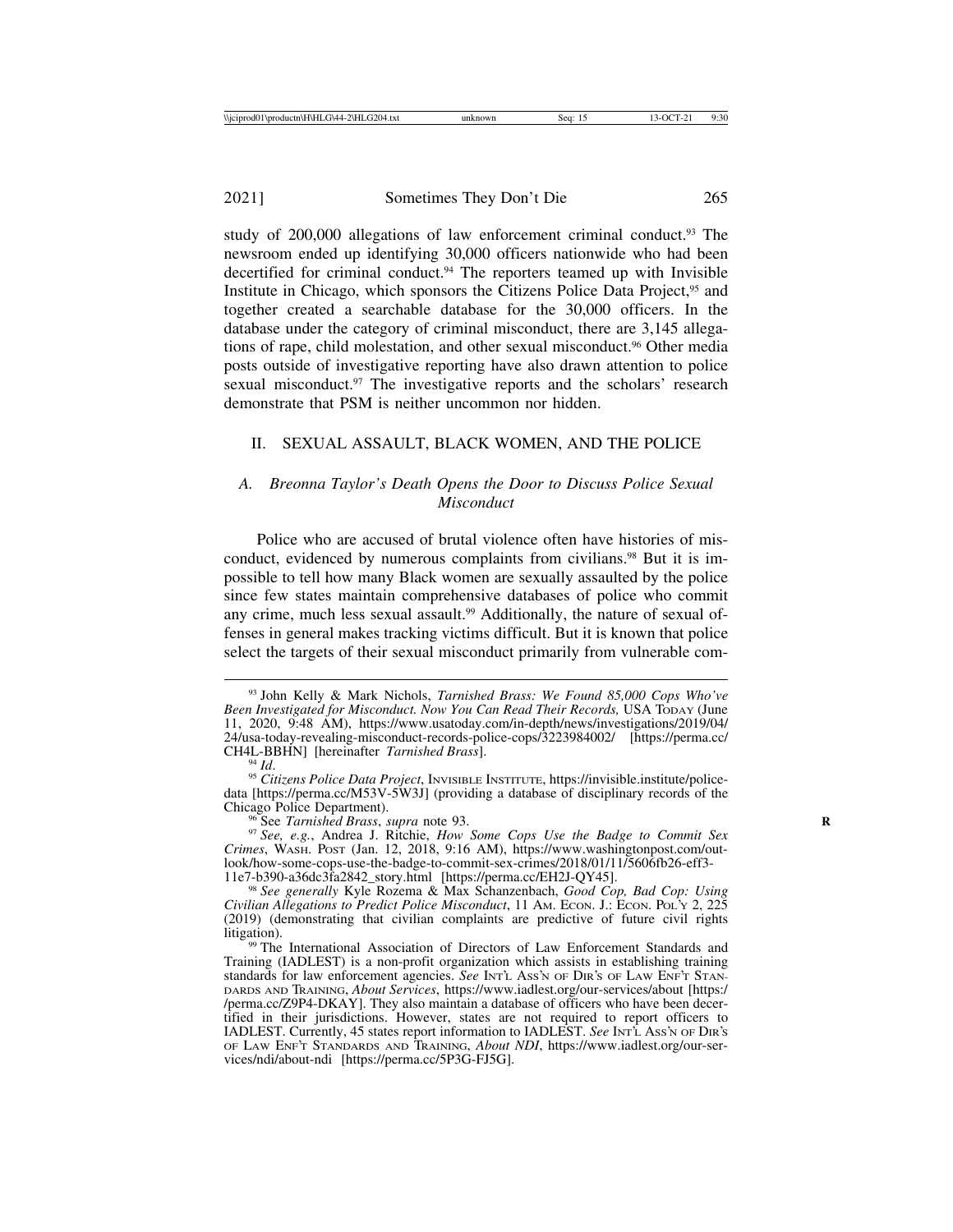munities,100 and Black women are over-represented in vulnerable communities.101 The death of Breonna Taylor shed light on the incidence of police sexual violence. During the period of heightened attention given to her death and the three officers responsible, two women stepped forward and made allegations that Brett Hankison, the lone police officer disciplined for Taylor's death at that time, had sexually assaulted them.<sup>102</sup>

Particularly vulnerable communities include those engaged in commercial sex work and those struggling with drug addition, mental illness, or homelessness. Researchers often point out that these women are among the most vulnerable to police sexual abuse because they are forced to interact with the police on a more frequent basis.<sup>103</sup> They often interact with the police in isolated areas where officers are unsupervised.104 Even if Black women do not fall into one of those four categories, they are still marginalized simply because they are Black. If Black women can be protected from police sexual misconduct, then all women will be safe from police sexual misconduct.<sup>105</sup>

As a result of the deaths of Breonna Taylor, George Floyd, Rayshard Brooks, and all the other Black men and women killed this year, the calls for

<sup>100</sup> *See* IACP, ADDRESSING SEXUAL OFFENSES, *supra* note 35.<br><sup>101</sup> Black women are disproportionately reflected in vulnerable categories. For example, they are over-represented among those in poverty in the US. *See* Jessica Semega, *Pay is Up. Poverty is Down. How Women Are Making Strides*, U.S. CENSUS BUREAU (Sept. 10, 2019), https://www.census.gov/library/stories/2019/09/payday-poverty-and-women.html [https://perma.cc/WAC2-RLD7] (comparing rate of poverty for Black women in 2017 and 2018 to that of white women and Hispanic women); Danette Mitchell, *African American Women are More Susceptible to Homelessness*, THE REPORTER OPINION SECTION (Aug. 11, 2018), https://www.thereporter.com/2018/08/11/danette-mitchell-african-american-women-are-more-susceptible-to-homelessness/ [https://perma.cc/3YT2- 3JZQ]; Aleks Kajstura, *Women's Mass Incarceration: The Whole Pie 2019*, PRISON POL-ICY INITIATIVE (Oct. 29, 2019), https://www.prisonpolicy.org/reports/pie2019women.html [https://perma.cc/ARP6-M5A8] (noting that Black women are disproportionately overrepresented in prisons and jails); Mary C. Curtis, *Powerful Yet Vulnerable Black Women: A Contradiction Rooted In History*, WASH. POST (April 2, 2014), https:// www.washingtonpost.com/blogs/she-the-people/wp/2014/04/02/powerful-yet-vulnerable-<br>black-women-a-contradiction-rooted-in-history/ [https://perma.cc/MB73-Z3HS].

<sup>102</sup> See Britni De La Cretaz, *One Officer Who Killed Breonna Taylor Had Been Accused Of Sexual Assault — He's Not Alone*, REFINERY29 (June 12, 2020, 3:36 PM), https:/ /www.refinery29.com/en-us/2020/06/9862977/breonna-taylor-brett-hankison-sexual-assault-police-problem [https://perma.cc/M2LE-66C8] (describing the situation and noting that both of the women are white). <sup>103</sup> *See* Jasmine Sankofa, *From Margin to Center: Sex Work Decriminalization is A*

*Racial Justice Issue*, AMNESTY INT'L. (Dec. 12, 2016), https://www.amnestyusa.org/frommargin-to-center-sex-work-decriminalization-is-a-racial-justice-issue/ [https://perma.cc/

<sup>&</sup>lt;sup>104</sup> *See* IACP, ADDRESSING SEXUAL OFFENSES, *supra* note 35, at 4.<br><sup>105</sup> *See generally* Mari J. Matsuda, *Looking to the Bottom: Critical Legal Studies and Reparations*, 22 HARV. C.R.-C.L. L. REV. 323 (1987) (arguing that critical legal studies should look to the lived experiences of marginalized persons to expand understandings for non-marginalized people); *see also* Abbe Smith & William Montross, *The Calling of Criminal Defense*, 50 MERCER L. REV. 443, 457 (1993) (stating that representation of the poor protects the rights of all).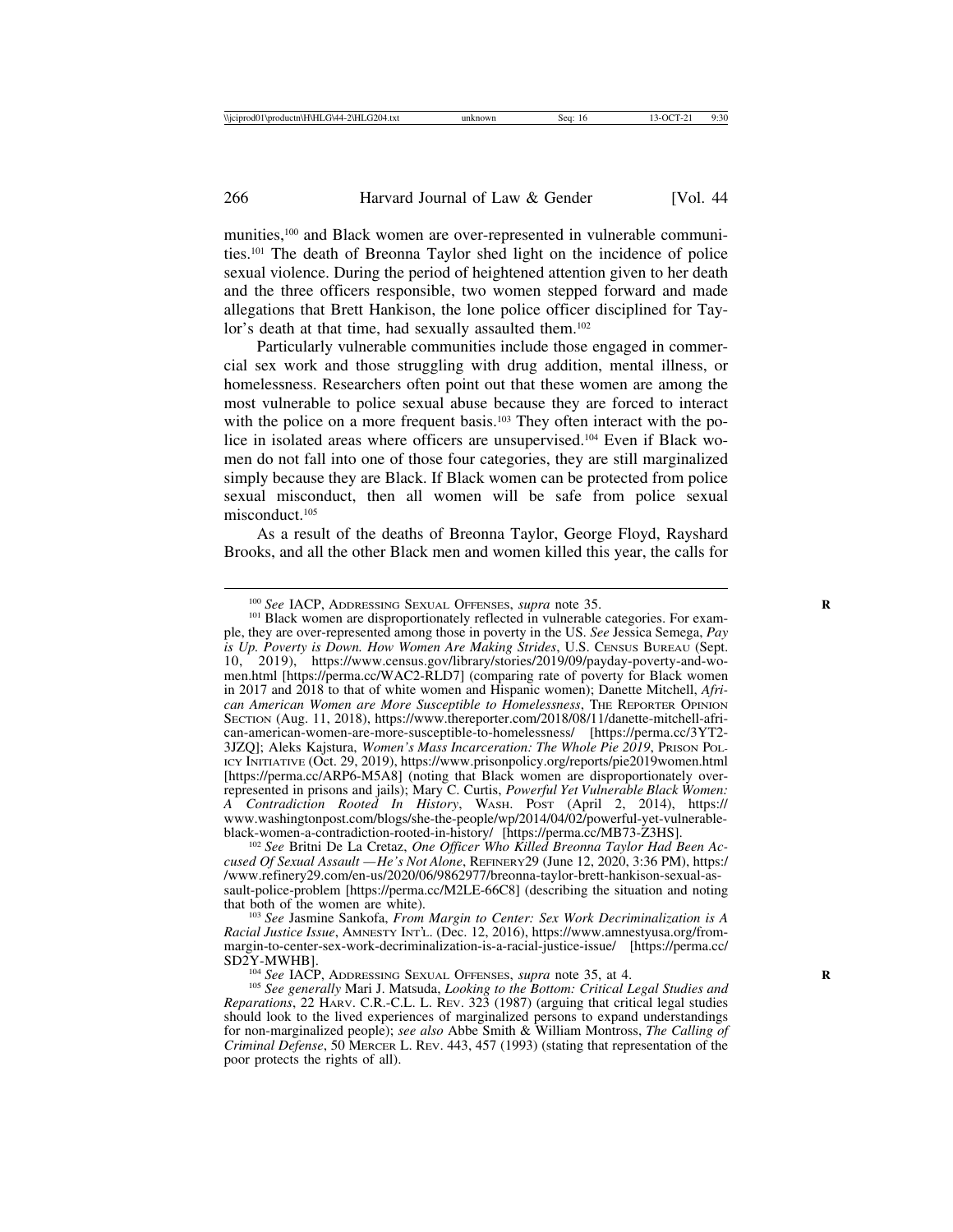police reform have intensified and taken on greater urgency.106 Community activists throughout the country are fighting for more transparency and accountability for police misconduct.107 These protests may provide an opportunity to expand male-centered reform efforts against the use of excessive force to include the needs of Black women struggling against police sexual violence.

It is essential to place Black women solidly at the center of discussions on police reform because police violence affects them just as it affects Black men.108 When the picture of what is happening to Black women is placed next to that of Black men, it is clear that police violence, including PSM, is not an anomaly but rather a regular aspect of all Black life. Black women are not usually at the center of research on victims of rape, sexual assault, or other sex related crimes.109 They are both victims and survivors of sexual assault. Their experiences with sexual assault can differ from what white women experience due to cultural factors.<sup>110</sup> However, those differences will remain invisible until Black women's experiences become part of the sexual assault discussion.

# *B. Centering Black Women in the Sexual Assault Literature*

It is not possible to understand police sexual misconduct without appreciating American cultural values around the perceived right of men to engage in unwanted sexual contact with women and gender-nonconforming persons. Despite the fact that laws began to reform the definition of rape in the late 1970s,111 the twenty-eight years between Anita Hill's testimony and

<sup>106</sup> *See* Rashawn Ray, *How can we enhance police accountability in the United States?*, POLICY 2020 BROOKINGS (Aug. 25, 2020), https://www.brookings.edu/pol icy2020/votervital/how-can-we-enhance-police-accountability-in-the-united-states/

<sup>&</sup>lt;sup>107</sup> *See, e.g.*, Jon Nichols, *For 'Police Accountability With Teeth,' Citizens Demand Elected and Empowered Oversight Boards*, THE NATION (June 18, 2020), https:// www.thenation.com/article/activism/police-accountability-oversight-board/ [https://<br>perma.cc/SXM8-XFZJ].

<sup>&</sup>lt;sup>108</sup> See Michelle S. Jacobs, *The Violent State: Black Women's Invisible Struggle Against Police Violence*, 24 WM & MARY J. OF WOMEN & L. 39, 41 (2017).

<sup>&</sup>lt;sup>109</sup> See, e.g., Kathryn Casteel, Julia Wolfe & Mai Nguyen, *What We Know About Victims Of Sexual Assault In America*, FIVETHIRTYEIGHT (Jan. 2, 2018, 10:30 AM) https:/ /projects.fivethirtyeight.com/sexual-assault-victims/ [https://perma.cc/9Y6N-5EGJ]. <sup>110</sup> *See* Gayle Pollard-Terry, *For African American Rape Victims, A Culture of Si-*

*lence*, L.A. TIMES (Sept. 15, 2014), https://www.latimes.com/bv-news-aarapes072004-<br>story.html [https://perma.cc/66KQ-2KHV].

 $111$  At common law, the focus of rape prosecutions was on whether the victim objected to the sexual intercourse. *See* Michelle J. Anderson, *Reviving Resistance in Rape Law*, 1998 U. ILL. L. REV. 953, 957 (1999). The law embedded the concept that a woman must engage in "utmost resistance" to prevent being raped. *Id.* Anything short of that was deemed not against her will. *Id.* Special evidentiary rules only used in rape cases were particularly harsh against the complainant. Those included prompt reporting rules, admission of evidence of the complainant's past sexual conduct, and a special jury instruction on credibility of a complainant. *See* Susan Estrich, *Rape*, 95 YALE L. J. 1087, 1094–95 (1986). As states modernized, they struggled to find formulations of the defini-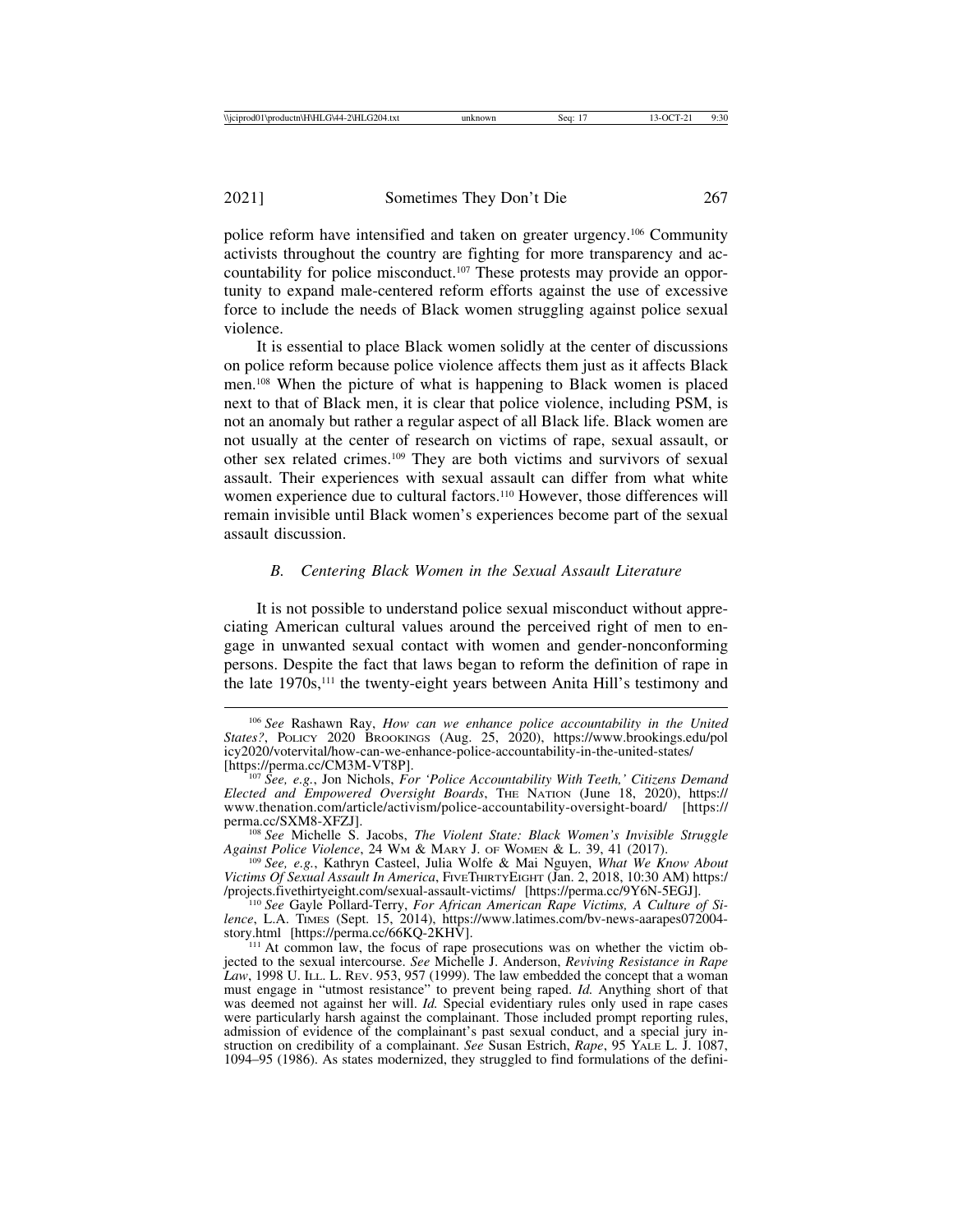Dr. Christine Blasey Ford's show that the cultural needle regarding sexual assault has barely moved.112 American society, including its legal institutions, still defer to protecting a man's reputation rather than holding those who sexually assault accountable for their actions.<sup>113</sup> The treatment women continue to receive when they have the courage to speak out against sexual abuse provides a powerful explanation for why sexual assault remains a vastly under-reported crime.114 And while female victims are viewed as accomplices to their own injury, their male perpetrators are often excused or applauded for their behavior as performances of masculinity.115 Substitute a high school boy "making a mistake" with an armed man who is licensed to kill within the course of a work day and one can appreciate the dilemma experienced by a woman who is a victim of police sexual assault.116 The problem is compounded when the woman who complains about a police officer is Black, due to stereotypes about her sexuality and veracity.117

No woman in America can be assured that her bodily integrity will be respected in the face of a man, particularly a powerful one, who is intent on assaulting her.118 But Black women specifically have been deprived of the

<sup>112</sup> See MaryAnn Grover, *They Still Just Don't Get it: The Lessons of the #MeToo Movement Through the Lens of Supreme Court Nominations*, 22 RICH. PUB. INT. L. REV. 123, 126 (2019).

123, 126 (2019). <sup>113</sup> *See* Kathleen Tierney, Comment, *The "Leniency Epidemic": A Study of Leniency Granted to Convicted Rapists in America and Australia*, 6 PENN ST. J. L. & INT'L AFF. 342, 348 (2018) (comparing American leniency in sentencing for sexual assault to Aus-

<sup>114</sup> See Rape, Abuse, Incest National Network (RAINN), *Criminal Justice System – Statistics*, https://www.rainn.org/statistics/criminal-justice-system [https://perma.cc/

<sup>115</sup> See Ann C. McGinney, *The Masculinity Mandate: #MeToo, Brett Kavanaugh, and Christine Blasey Ford*, 23 EMPLOYEE RTS. & EMP. POL'Y J. 59, 60 (2019); Noam Shpancer, *Why Do Men Sexually Assault Women*, PSYCHOL. TODAY, (Nov. 3, 2014), https://www.psychologytoday.com/us/blog/insight-therapy/201411/why-do-men-sexu-

<sup>116</sup> See, e.g., Jason Nichols, *The Defenses to Brett Kavanaugh's Alleged Sexual Misconduct Expose Double Standards for Whom We Consider a Predator*, NBC NEWS OPIN-ION SECTION (Sept. 25, 2018), https://www.nbcnews.com/think/opinion/defenses-brettkavanaugh-s-alleged-sexual-misconduct-expose-double-standards-ncna912691[https://

<sup>117</sup> *See* Jacobs, The *Violent State*, *supra* note 108, at 48–49. *Readershippersippersippersippersippersippersippersippersippersippersippersippersippersippersippersippersippersippersippersippersippersippersippersippers Women*, TIME (Oct. 7, 2016, 5:11 PM), https://time.com/4523526/donald-trump-womenleaked-audio/ [https://perma.cc/D6LR-LJ8Z]; *see also* Jeanine Santucci, *19 Women Have Accused Trump of Sexual Misconduct. Here's What Their Stories Have in Common*, USA TODAY (Oct. 21, 2020, 11:04 AM), https://www.usatoday.com/in-depth/news/investigations/2020/10/21/trump-sexual-assault-allegations-share-similar-patterns-19-women/ 5279155002/ [https://perma.cc/J6GQ-WDKY].

tion of rape to bring it more in line with other crimes where the focus was on the mental state and acts of the accused as opposed to the accuser. *See* David P. Bryden, *Redefining Rape*, 3 BUFF. CRIM. L. REV. 317, 321 (2000). Despite the progress, rape cases are still under-reported and under-prosecuted, particularly for Native American women, Black women and Latinas. *See* Deborah Tuerkheimer, *Incredible Women: Sexual Violence and the Credibility Discount*, 166 U. PA. L. REV. 1, 1 (2017); Jacobs, *The Violent State, supra*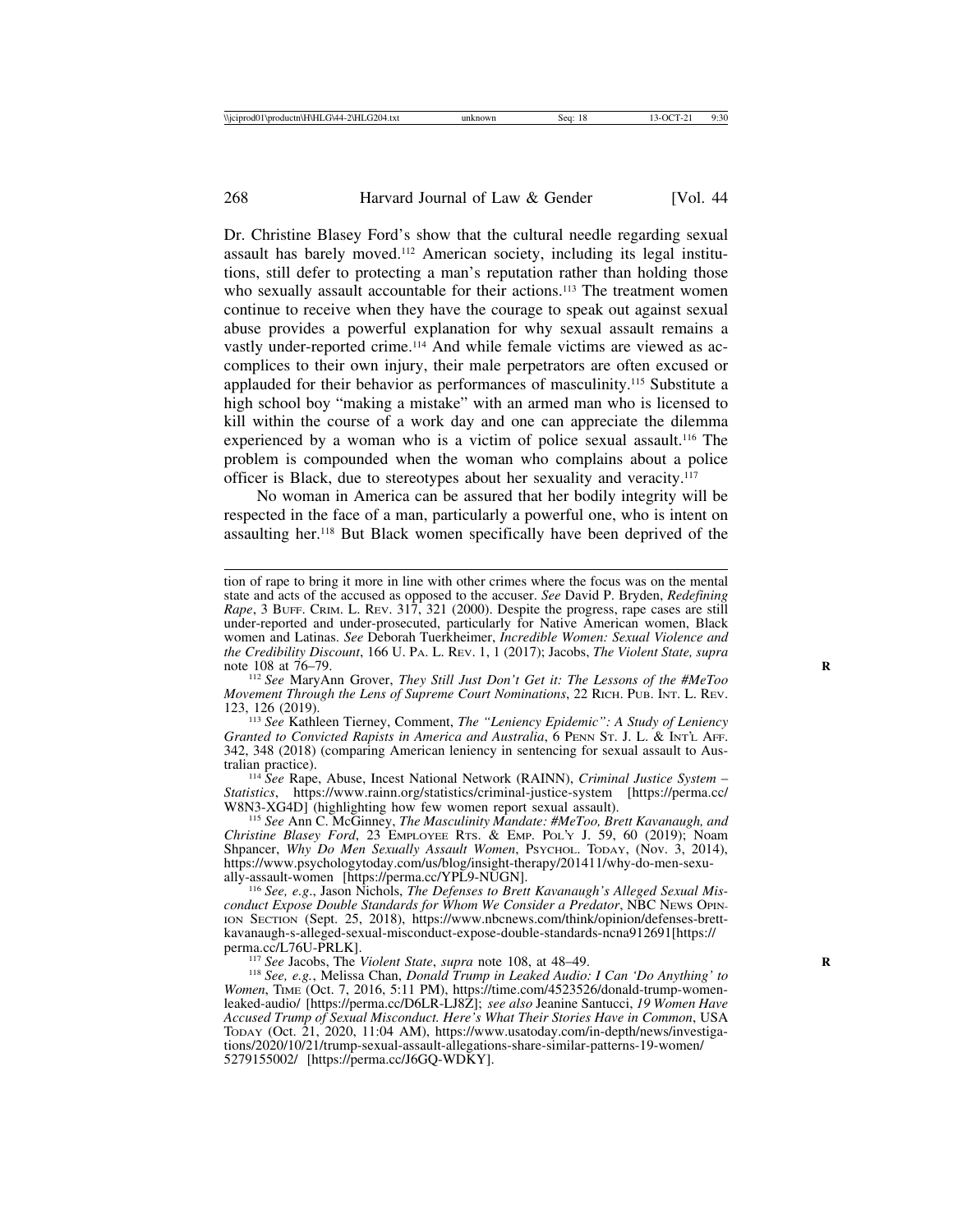protection of law for their bodily integrity throughout the history of this country. The use of Black women's wombs to create the base of the economic engine for the development of the south, indeed of the economic backbone of the country, during slavery is well-documented.119 Legal institutions and their players' refusal to provide legal protection to Black women's bodies during slavery and after emancipation is also well-documented.120 These failures and refusals are not just historical; they persist into contemporary times and include resistance to bringing criminal charges of sexual assault against perpetrators who rape Black women.<sup>121</sup>

The National Crime Victimization Survey (NCVS) provides an overall look at data on the incidence of rape and sexual assault in the US.<sup>122</sup> The authors noted that violent crime against women is down over previous years, but they still found over 459,000 rapes and/or sexual assaults were committed against 212,000 women in 2019.123 NCVS estimates that one in five women has suffered rape, and over 40% have suffered some unwanted form of sexual contact.<sup>124</sup> According to the NCVS, the rate of women who reported rapes and sexual assaults to the police rose from one in four in 2018 to one in three in 2019.125 Despite the increase in the number of women reporting, significant numbers of women still do not report rapes or sexual assaults to the authorities. While the NCVS does provide a breakdown of the incidence and prevalence of crime for both victims and offenders by race and by population density, it fails to break down the categories of violent crime when

<sup>&</sup>lt;sup>119</sup> *See, e.g.*, Jacobs, *The Violent State*, *supra* note 108, at 44 (citing DOROTHY ROB-<br>**ERTS.** KILLING THE BLACK BODY 24 (1997)).

<sup>&</sup>lt;sup>120</sup> See Jacobs, *The Violent State*, *supra* note 108, at 45 (citing Ruth Thompson Miller & Leslie H. Picca, *"There were Rapes!": Sexual Assaults of African American Women and Children in Jim Crow*, 23 VIOLENCE AGAINST WOMEN 934, 935 (2017)); *see also* Cara E. Trombadore, *Police Officer Sexual Misconduct: An Urgent Call to Action in a Context Disproportionately Threatening Women of Color*, 32 HARV. J. RACIAL & ETHNIC JUST. 153, 168 (2016); Jameta Nicole Barlow, *Black Women, The Forgotten Survivors of Sexual Assault*, AM. PSYCHOL. ASS'N (Feb. 2020), https://www.apa.org/pi/about/newsletter/2020/02/Black-women-sexual-assault [https://perma.cc/GGB6-FRD5] (discussing literature that draws a connection between rapes of Black women in the south and the

<sup>&</sup>lt;sup>121</sup> *See* Jacobs, *The Violent State*, *supra* note 108, at 77–79.<br><sup>122</sup> Rachel E. Morgan & Jennifer L. Truman, CRIME VICTIMIZATION 2019, U.S. DEPT. OF JUSTICE, BUREAU OF JUSTICE STAT. (Sept. 2020), https://www.bjs.gov/content/pub/pdf/

 $123$  *Id.* at 3, 20. "Sexual assault includes a range of victimizations and is separate from rape or attempted rape. Sexual assault includes attacks or threatened attacks involving unwanted sexual contact between victim and offender, with or without force; grab-<br>bing or fondling; and verbal threats."  $Id$ . at n.4.

<sup>&</sup>lt;sup>124</sup> NAT'L INTIMATE PARTNER AND SEXUAL VIOLENCE SURVEY, 2010 Summary Re*port*, NAT'L CTR. FOR INJURY AND DISEASE CONTROL 20, https://www.cdc.gov/violenceprevention/pdf/NISVS\_Report2010-a.pdf [https://perma.cc/6K3G-XH68] [hereinafter NIPSVS] (reporting a 22% rate for Black women and 18.8% for non-Hispanic white women); *see, e.g.*, Rebecca C. Thurston et al., *Association of Sexual Harassment and Sexual Assault With Midlife Women's Mental and Physical Health*, 179 JAMA INTER. MED. 48 (2019), https://jamanetwork.com/journals/jamainternalmedicine/fullar-ticle/2705688 [https://perma.cc/MS5P-6S6J].

<sup>&</sup>lt;sup>125</sup> Morgan & Truman, *supra* note 122, at 8.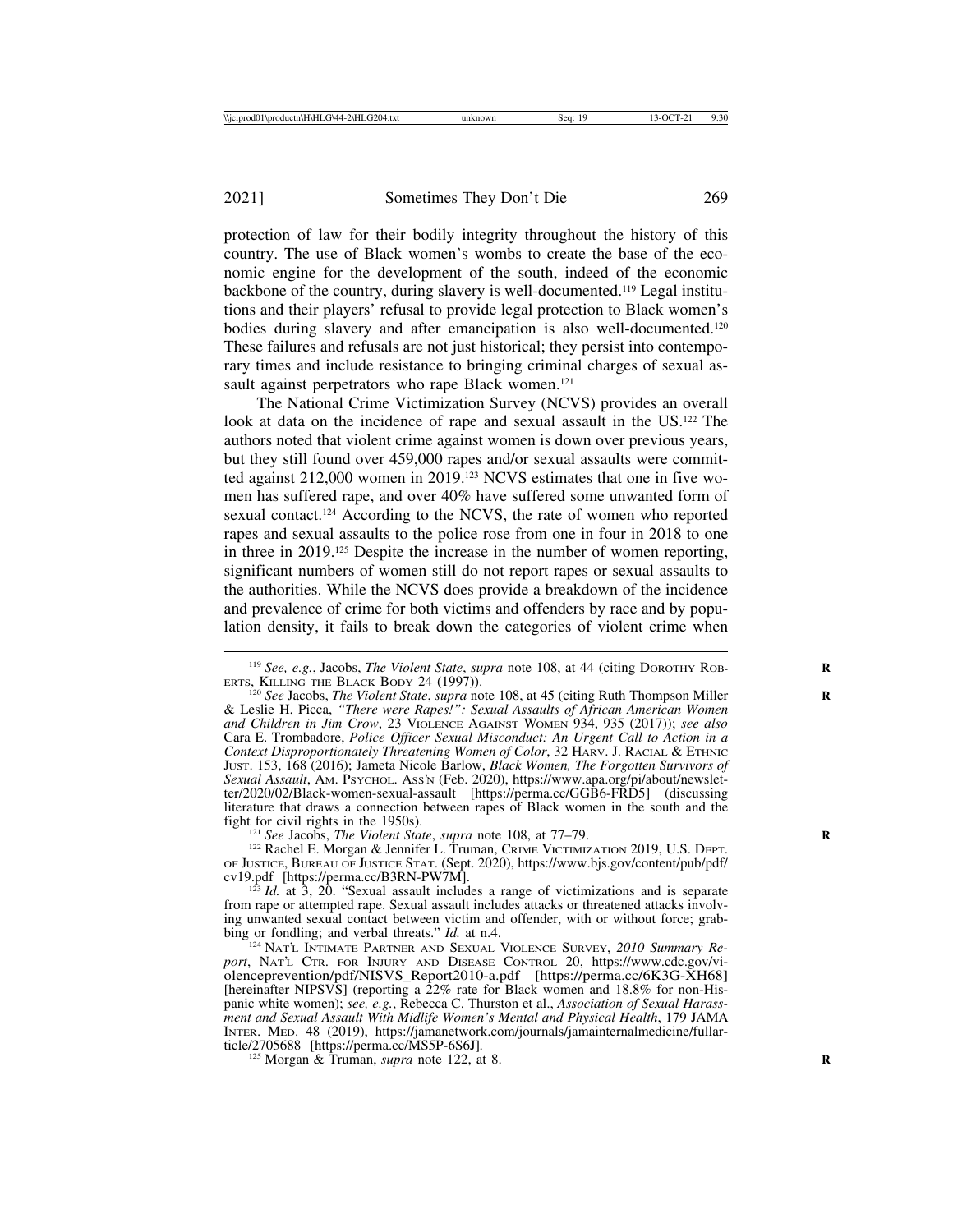analyzing by race.126 Thus, the data show that urban communities experience violent crime, and at a higher rate than suburban and rural communities, but it does not provide information on what percentage of Black women in each of those communities, for example, experience rape or sexual assault.127 This failure deprives scholars of a valuable opportunity to access a large quantity of data to determine how Black women specifically are subjected to rapes and sexual assaults. And, depending on how data is collected in large studies, it may not include incidents of rape against women who are homeless, institutionalized, living in group settings, or that lack access to a phone.128 Capturing the data around sexual violence against homeless women, for example, is important because homelessness is one of the risk factors that leaves women susceptible to sexual violence, and homeless women are vulnerable to police sexual misconduct.129

Fortunately, studies of smaller datasets do provide some information on the prevalence of sexual assault within the Black community. Of all women in the United States, Native American women suffer the highest levels of rape, followed by Black women.130 Black women experience the entire spectrum of sexual assaults that researchers study in the population of women as a whole. These acts include child sexual abuse, incest, rape and sexual coer-

 $128$  The NIPSVS is conducted by telephone and therefore would not have reached women without access to a phone. *See* NIPSVS, *supra* note 124, at 9. The survey is also underinclusive because its numbers do not include rapes against children or adolescents.<br>See id.

<sup>&</sup>lt;sup>126</sup> *See, e.g.*, NIPSVS, *supra* note 124, at 20–21 (providing breakdown for each type of victimization based on ethnicity in contrast to the NCVS).

 $127$  *See id.* at 16. I have critiqued this failure in BOJ reporting on previous occasions in the context of its failure to distinguish between the types of crimes white women commit compared to Black and Brown women—particularly crimes committed by incarcerated women. See Jacobs, *The Violent State*, *supra* note 108, at 96. Beyond the context of incarceration, Black people make up 36% of people living in urban areas and 39% of people living in suburban areas. *See* Alana Semuels, *No, Most Black People Don't Live in Poverty—Or Inner Cities*, THE ATLANTIC (Oct. 12, 2016), https://www.theatlantic.com/ business/archive/2016/10/trump-african-american-inner-city/503744/ [https://perma.cc/ F9K9-XVC5]. Nonetheless, the Census Bureau reported that the majority of Black people live in ten states. *See* SONYA RASTOGI, TALLESE D. JOHNSON, ELIZABETH M. HOEF-FEL, & MALCOLM P. DREWERY, JR., U.S. CENSUS BUREAU, BLACK POPULATION: 2010 9 (Sept. 2011). A break-down of the concentrations of those areas show urban and suburban concentrations. *See id.* at 14. For the purposes of having a full picture of the incidence of sexual assault, it would be helpful if the NCVS broke their data down by race/ ethnicity as the NIPSVS does.

<sup>&</sup>lt;sup>129</sup> Socio-economic factors are consistently listed to identify women at risk of sexual assault. These factors include poverty, homelessness, drug addiction, and commercial sex work. For a discussion of homelessness and vulnerability to violence, *see generally* THE WOMEN'S TASK FORCE OF THE DISTRICT OF COLUMBIA INTERAGENCY COUNCIL ON HOME-LESSNESS, 2017 DC WOMEN'S NEEDS ASSESSMENT REPORT (2017), https:// www.calvaryservices.org/wp-content/uploads/2018/01/2017dcwnafullreport.pdf [https://<br>perma.cc/GK5E-XJS8] [hereinafter WOMEN's NEEDS ASSESSMENT].

<sup>&</sup>lt;sup>130</sup> See NIPSVS, *supra* note 124, at 20 (finding that 26.9% of Native American women, 22% of Black women, and 18.8% of white women have experienced rape in their lifetimes).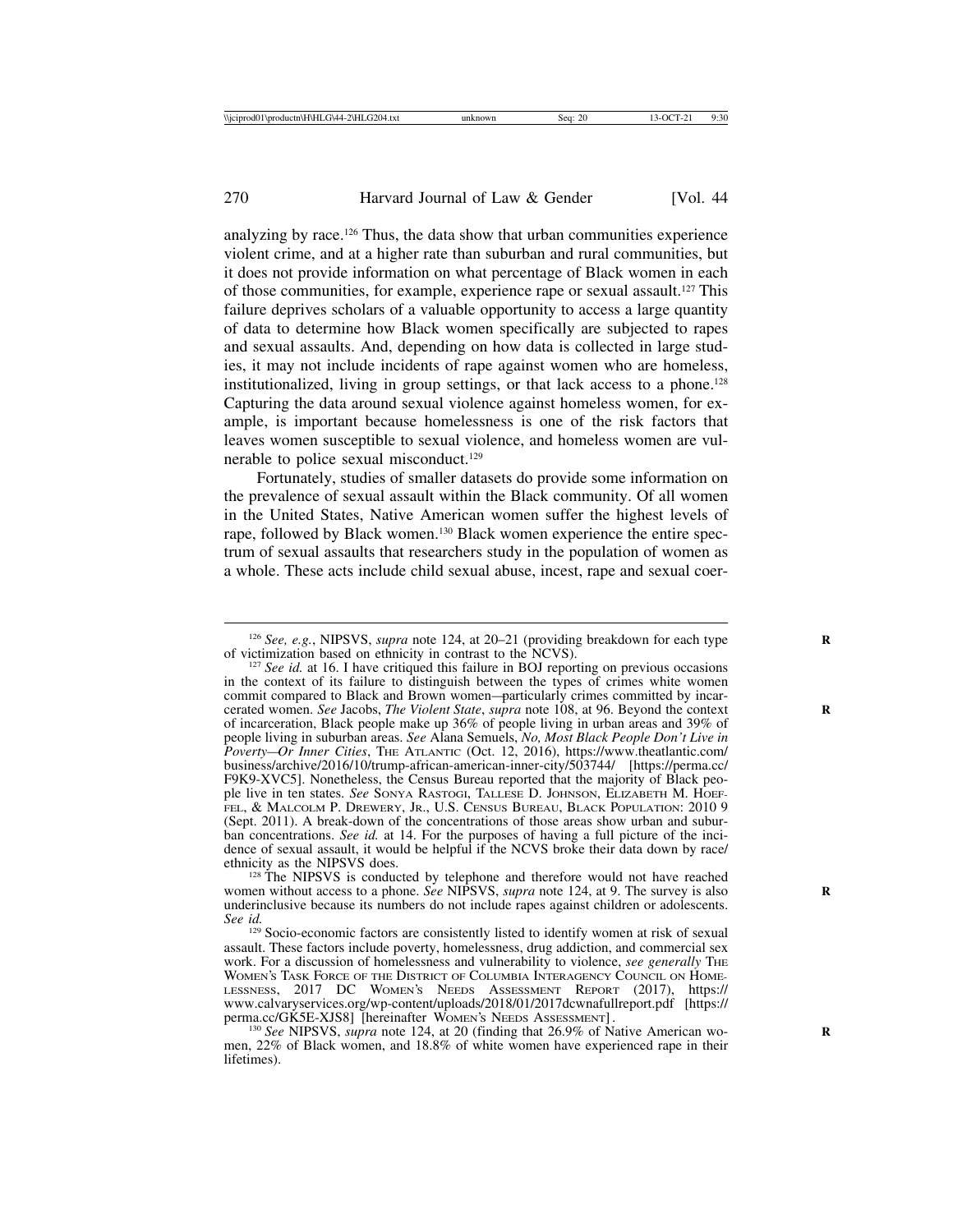cion.131 For every Black woman who reports a rape, *fifteen* do not.132 In a Department of Justice study of Black women at historically Black universities, 66.7% of women raped said they did not report to the police.133 The women gave a number of reasons why they did not report: they felt ashamed, thought the police would not help them, or they did not want the perpetrator to get in trouble.134

It is said that police officers who commit sexual misconduct target victims because they are vulnerable.135 Vulnerable women are often drug addicts, sex workers, mentally ill, immigrants,<sup>136</sup> or arrested and detained.<sup>137</sup> There is no doubt that these women are vulnerable, but Black women are

(Apr. 25, 2012, 2:15 AM), https://www.forbes.com/sites/shenegotiates/2012/04/25/blackwomen-sexual-assault-and-the-art-of-resistance/?sh=28fb75477469 [https://perma.cc/<br>55GF-SDTL].

<sup>133</sup> See NAT'L INST. OF JUSTICE, THE HISTORICALLY BLACK COLLEGE AND UNIVER-SITY CAMPUS SEXUAL ASSAULT (HBCU-CSA) STUDY 72 (2010), https://www.ncjrs.gov/<br>pdffiles1/nij/grants/233614.pdf [https://perma.cc/6JST-NHDR].

<sup>134</sup> See Allante Adams, *Why are Black Women Less Likely to Report Rape*, BALTI-MORE SUN (June 9, 2015, 12:04 PM), https://www.baltimoresun.com/citypaper/bcpnewswhy-are-Black-women-less-likely-to-report-rape-20150609-story.html [https://perma.cc/ NY2S-UC2Q]. Many cite cultural factors such as the "desire to shield Black men." NAT'L CTR. ON VIOLENCE AGAINST WOMEN IN THE BLACK COMMUNITY, BLACK WOMEN AND SEXUAL ASSAULT 2 (2018), https://ujimacommunity.org/wp-content/uploads/2018/ 12/Ujima-Womens-Violence-Stats-v7.4-1.pdf [https://perma.cc/AA8S-67J5]; *see also The Barriers That May Prevent Black Women From Reporting Sexual Assault*, BLACK-BURN CTR. (Feb. 19, 2020), https://www.blackburncenter.org/post/2020/02/19/the-barriers-that-may-prevent-Black-women-from-reporting-sexual-assault [https://perma.cc/

<sup>135</sup> *See* IACP, ADDRESSING SEXUAL OFFENSES, *supra* note 35, at 4. <sup>136</sup> Immigrant women, including Black immigrants, face constant threat of sexual assault by not only the police but also ICE agents. The treatment of immigrant women is outside of the scope of this paper, but recent articles in major media have covered the large number of sexual assaults taking place in ICE detention facilities. *See, e.g.*, Aris Folley, *Migrant Women Describe Sexual Assault in ICE Facilities: Report*, The H<sub>ILL</sub> (July 17, 2018, 9:37 AM), https://thehill.com/blogs/blog-briefing-room/news/397382-migrant-women-describe-being-sexually-assaulted-in-ice [https://perma.cc/ZMM9-QRW9]; *see also* Matthew Haag, *Thousands of Immigrant Children Said They Were Sexually Abused in U.S. Detention Centers, Report Says*, N.Y. TIMES (Feb. 27, 2019), https:// www.nytimes.com/2019/02/27/us/immigrant-children-sexual-abuse.html [https:// perma.cc/EAY8-SWK3]. <sup>137</sup> *See, e.g.*, Katie Benner, *Inmates at N.J. Women's Prison Endured Years of Sex*

*Abuse, Justice Dept. Finds*, N.Y. TIMES (Apr. 13, 2020), https://www.nytimes.com/2020/ 04/13/us/politics/prisons-civil-rights-justice-department.html [https://perma.cc/2FMJ-Z9XE]; *see also* Christina Piecora, *Female Inmates and Sexual Assault*, PRISON LEGAL NEWS (Mar. 28, 2017), https://www.prisonlegalnews.org/news/2017/mar/28/female-inmates-and-sexual-assault/ [https://perma.cc/7WHN-MB2D]; Dylan Cowart, *Transgender Prisoners Face Sexual Assault and Discrimination at Pittsburgh Jail*, ACLU (Nov. 13, 2017, 2:45 PM), https://www.aclu.org/blog/lgbt-rights/criminal-justice-reform-lgbt-people/transgender-prisoners-face-sexual-assault-and [https://perma.cc/KHV7-DE8T].

<sup>131</sup> *See* Carolyn M. West & Kalimah Johnson, *Sexual Violence in the Lives of African American Women*, VAWNET (Mar. 2013), https://vawnet.org/sites/default/files/materials/ files/2016-09/AR\_SVAAWomenRevised.pdf [https://perma.cc/NU2P-N2VN]. A significant percentage of Black women experience sexual assault before the age of 18. This single factor is an indicator that someone is vulnerable to repeat victimization and is consistent with the experiences we find with incarcerated Black women. *See id.* at 5, 14. <sup>132</sup> Brooks Axtell, *Black Women, Sexual Assault, and the Art of Resistance*, FORBES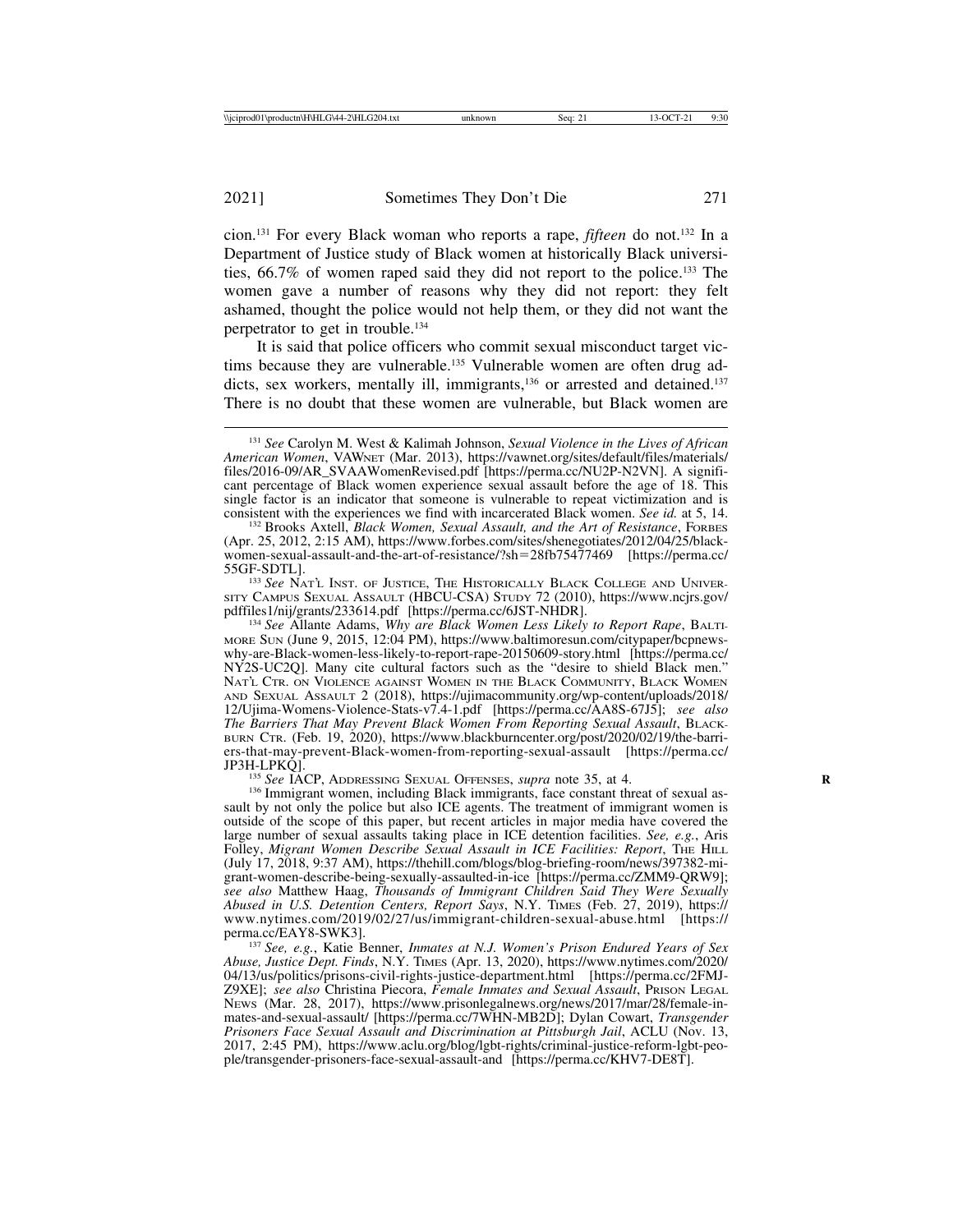vulnerable even when they are not in one of these categories. Black women cannot be free from the threat of police sexual misconduct if they drive a car,<sup>138</sup> live in or near a poor community, or walk outside.<sup>139</sup> Black women and girls consistently report that they do not feel safe around the police and that they worry about sexual harassment and rape.140 Transgender women report that they fear interacting with the police because they may be harassed, charged with a criminal offense, and/or sexually assaulted.<sup>141</sup> Transgender people also generally report that the police assume they are sex workers because of their gender identity.<sup>142</sup>

# *C. Vulnerabilities: Driving While Black and Female*

As previously stated, Black women are "vulnerable" to law enforcement predators. Poverty, homelessness, mental health issues, drug addiction, and employment as sex workers can all create vulnerability. But Black women can become vulnerable to unwanted police interaction simply by virtue of living their lives as Black women. There is one category of conduct where national attention has focused primarily on Black men's experiences with law enforcement that also impacts Black women—particularly putting them at risk of police sexual misconduct: driving while Black.

The phenomenon of driving while Black highlights how a traditionally male-centered occurrence should be expanded to include the experiences of Black women. Unlike most men, Black women can be subjected to police sexual misconduct during traffic stops. Driving while Black is a phrase that came to symbolize the risk Black male drivers faced of being stopped while

<sup>&</sup>lt;sup>138</sup> "Driving while female" is a term coined by Samuel Walker and Dawn Irlbeck. It was inspired by "driving while Black" and refers to the predatory police behaviors a woman driver is subjected to if a police officer finds her attractive. *See* Walker & Irlbeck, *supra* note 61. The report was updated in 2003, focusing this time on teenagers who were sexually assaulted by the police. The updated data still found that over 34% of the teenage drivers, mostly female, were assaulted by the police. *See* Samuel Walker & Dawn Irlbeck, *Police Sexual Abuse of Teenage Girls: A 2003 update on "Driving While Female*, Univ. of Nebraska at Omaha: Police Professionalism Initiative, https://samuelwalker.net/ wp-content/uploads/2010/06/dwf2003.pdf [https://perma.cc/2A32-PFU7] (finding that the majority of girls assaulted and five boys were participating in a life skills develop-

<sup>&</sup>lt;sup>139</sup> *See* Jacobs, *The Violent State, supra* note 108, at 69–75. Holtzclaw picked the women he targeted because he believed that they were all vulnerable—sex workers or drug addicts—but they weren't. One woman was a grandmother and one woman was a high school student. The women shared that he found them in a lower socio-economic neighborhood. *See id.* <sup>140</sup> *See* Michelle Fine et al., *"Anything Can Happen with Police Around": Urban*

*Youth Evaluate Strategies of Surveillance in Public Places*, 59 SOC. ISSUES 141, 151 (2003); Rod Brunson & Jody Miller, *Gender, Race, and Urban Policing: The Experience of African American Youths*, 20 GENDER & SOC'Y 531 (2006); SOLUTIONS NOT PUNISH-MENT COLLECTIVE, THE MOST DANGEROUS THING OUT HERE IS THE POLICE: TRANS VOICES ON POLICE ABUSE AND PROFILING 4–9 (2016).<br><sup>141</sup> *See* SOLUTIONS NOT PUNISHMENT COLLECTIVE, *supra* note 140, at 6 (noting that

the Atlanta Police Department is sexually assaulting transgender people of color). <sup>142</sup> *See id.* at 7.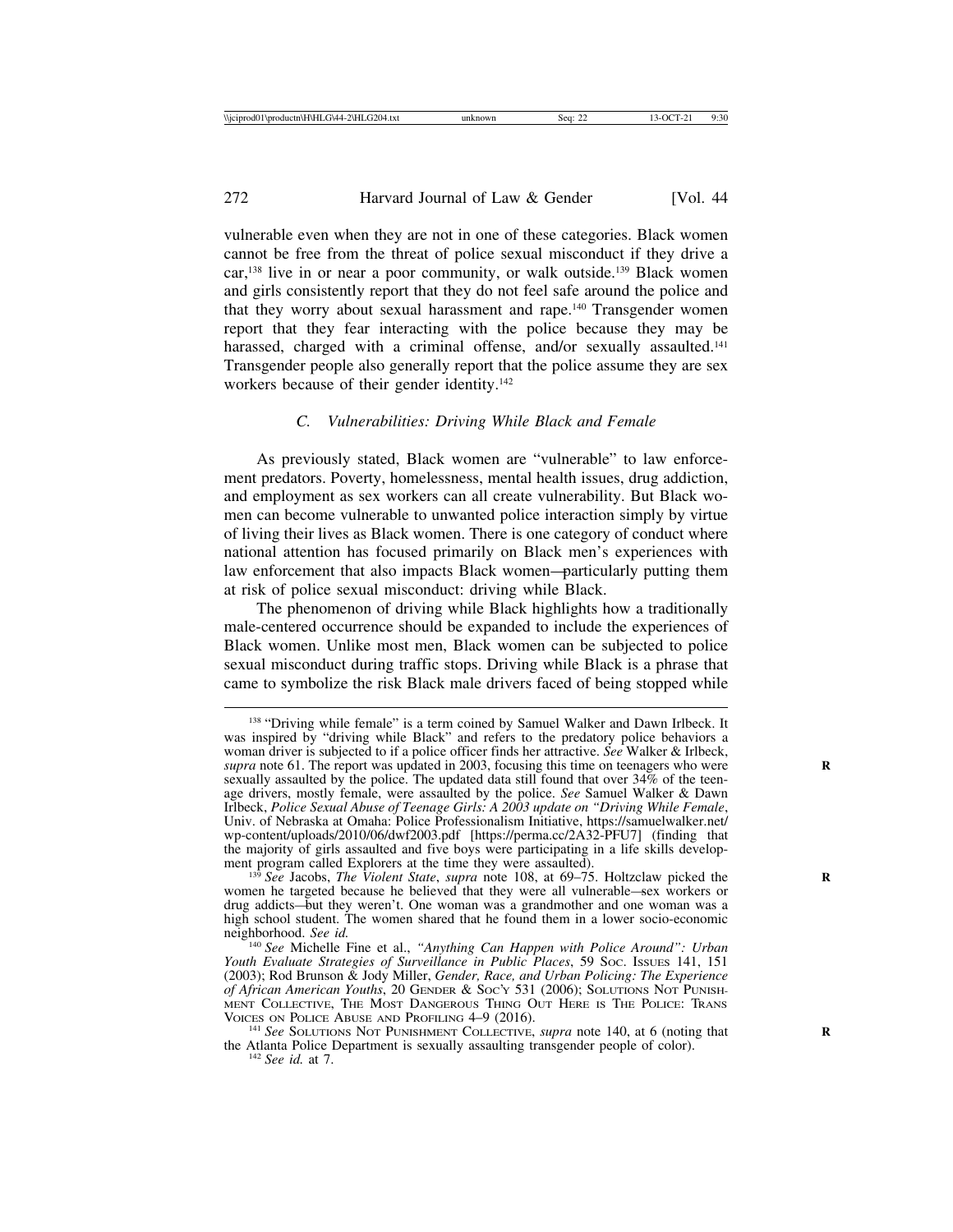driving simply because they were Black.<sup>143</sup> While it may be thought to be a contemporary problem, Black people in America have always had to be careful on the road to keep safe from police and private citizen violence.144 An entire network of establishments was created to serve Black travelers, and their locations were published in what was called the Negro Motorist's Green Book, which was more commonly known as "the Green Book."145 Today, the phrase "driving while Black" is associated with the movement to end racial profiling of Black men. But Black women also drive on the roads and are stopped far more frequently than white women.146 Yet few, if any, of the studies on racial profiling report data on Black women who are stopped while driving. According to the African American Forum:

Even where women and girls are present in the data, narratives framing police profiling and lethal force as exclusively male experiences lead researchers, the media, and advocates to exclude them. For example, although racial profiling data are rarely, if ever, disaggregated by gender and race, when race *and* gender are considered together, researchers find that "for both men and women there is an identical pattern of stops by race/ethnicity."147

By way of example, the Stanford Open Policing Project collected and analyzed traffic stop data in over 100 million cases obtained from twenty-one state agencies and twenty-nine municipal agencies.<sup>148</sup> The report found significant racial disparities in traffic stops for Black and Hispanic drivers as compared to White drivers.<sup>149</sup> But no chart or analysis referenced Black or Hispanic women.

Traffic stops create opportunities for police officers to engage in sexual misconduct when women are pulled over for "driving while female."150 Researchers have noted that a traffic stop may start innocently but can quickly escalate through an entire spectrum of unwanted behavior, violence, sexual

<sup>&</sup>lt;sup>143</sup> See Driving While Black: What It is and Why It's Important, ACLU OF MICHIGAN (last visited Apr. 11, 2021), https://www.aclumich.org/en/news/driving-while-black-<br>what-it-and-why-its-important [https://perma.cc/5VFF-34GA].

<sup>&</sup>lt;sup>144</sup> See, e.g., *Green Book Sites: A Historic Guide to Jim Crow America*, NAT'L TRUST FOR HISTORIC PRESERVATION, https://savingplaces.org/green-book-sites [https:// perma.cc/B4J4-WW4V] (exploring and preserving the sites of the Negro Motorist Green Book); *see also* Sikivu Hutchinson, *Driving While Black, Female, and Fearless*, HUF-FINGTON POST (Dec. 6, 2017), https://www.huffpost.com/entry/driving-while-Black-femal b 7860330 [https://perma.cc/C64Z-5C9X].

<sup>&</sup>lt;sup>145</sup> See GRETCHEN SORIN, DRIVING WHILE BLACK: AFRICAN AMERICAN TRAVEL ON THE ROAD TO CIVIL RIGHTS (2020). PBS created a documentary based on the book. DRIV-ING WHILE BLACK: RACE, SPACE, AND MOBILITY IN AMERICA, PBS DOCUMENTARY, https://www.youtube.com/watch?v=LHZjzJN0sVg [https://perma.cc/7EV4-CCAQ].

<sup>&</sup>lt;sup>146</sup> See Hutchinson, *supra* note 144.<br><sup>147</sup> Crenshaw & Ritchie, *supra* note 21, at 4.<br><sup>148</sup> THE STANFORD OPEN POLICING PROJECT (2020), https://openpolicing.stanford.edu/<br>[https://perma.cc/CH2W-X8U6].

<sup>&</sup>lt;sup>149</sup> *Id.* **Walker & Irlbeck**, *Driving While Female*, *supra* note 61, at 2.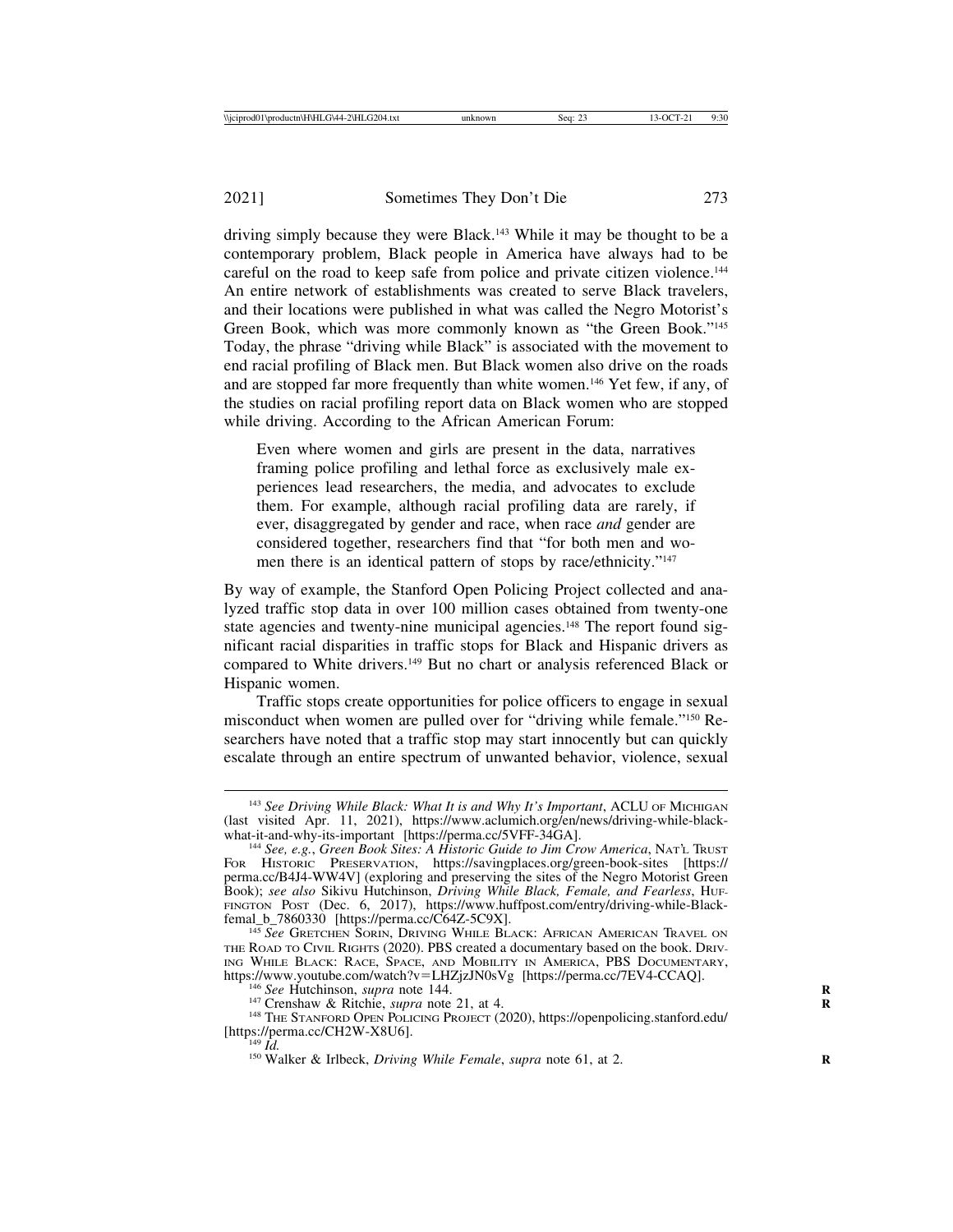violence, and even death.151 A stop can also lead to an arrest even if the woman has not violated the law. Once under arrest, a Black woman can be subjected to additional violence at the place of detention.<sup>152</sup> Black women who have been stopped by the police are often subjected to humiliation and sexual violence. The two most notorious examples come from Houston and Baltimore, where two women were subjected to public strip searches in or on their vehicles.153 The Texas state legislature banned roadside strip searches after the release of a video of Charnesia Corley being subjected to a cavity search for eleven minutes outside of her car.154 Baltimore's most egregious example was included in the Department of Justice's investigation into excessive use of force by the Baltimore police.155 In the report, the department refers to a strip search of a woman conducted on the street. Through social media, it became known that the woman in the example was Black.<sup>156</sup>

The struggle of the Black Lives Matter movement and the #SayHerName Project is to remind everyone—the Black community, the media, and our legislative bodies—that Black women are also victims of the police. Data collected about driving while Black stops should include Black women, and the PSM data must more clearly capture sexual misconduct offenses committed during stops of those driving while female. Best practices guidelines now suggest law enforcement agencies collect data including race and gender for anyone involved in a traffic stop.<sup>157</sup> The fact that gender was included is significant; however, none of the examples of best practices in-

<sup>154</sup> Julia Dahl, *Lawsuit: Cops Subjected Woman to 11-Minute Body Cavity Search During Traffic Stop*, CBS NEWS (Aug. 18, 2017, 3:45 PM), https://www.cbsnews.com/ news/lawsuit-cops-subjected-woman-to-11-minute-body-cavity-search-during-traffic-<br>stop/ [https://perma.cc/PY5N-4KNF].

<sup>155</sup> CIVIL RIGHTS DIV., U.S. DEP'T OF JUSTICE, INVESTIGATION OF THE BALTIMORE CITY POLICE DEPARTMENT 32 (2016).<br><sup>156</sup> *See* Jacobs, *The Violent State*, *supra* note 108, at 62. <sup>157</sup> *See* PRYOR ET AL., COLLECTING, ANALYZING, AND RESPONDING TO STOP DATA: A

GUIDEBOOK FOR LAW ENFORCEMENT AGENCIES, GOVERNMENT, AND COMMUNITIES, CENTER FOR POLICING EQUITY AND POLICING PROJECT AT NEW YORK UNIVERSITY SCHOOL OF LAW 15 (2020), https://policingequity.org/images/pdfs-doc/COPS-Guidebook\_Final\_Release\_Version\_2-compressed.pdf [https://perma.cc/V2EE-S9Y4].

<sup>&</sup>lt;sup>151</sup> Sandra Bland's interaction with the police started as a traffic stop. She ended up dead in a jail cell. *See* Ray Sanchez, *What We Know About the Controversy in Sandra Bland's Death*, CNN (July 22, 2015, 10:00 AM), https://www.cnn.com/2015/07/21/us/ texas-sandra-bland-jail-death-explain/index.html [https://perma.cc/8C8K-ADRL]. <sup>152</sup> *See Policing Women: Race and Gender Disparities in Police Stops, Searches, and*

*Use of Force*, PRISON POLICY INITIATIVE (May 14, 2019), https://www.prisonpolicy.org/<br>blog/2019/05/14/policingwomen/ [https://perma.cc/AJW3-WANX].

<sup>&</sup>lt;sup>153</sup> See Tom Dart, *Dashcam Video Shows Police Sexually Assaulted Texas Woman, Lawyer Says*, THE GUARDIAN (Aug. 16, 2017, 1:42 PM), https://www.theguardian.com/ us-news/2017/aug/16/charnesia-corley-houston-texas-police-dashcam-video [https:// perma.cc/TUD6-F7WS] (describing how a woman handcuffed and naked below the waist was given an eleven minute cavity search by an officer after running a traffic light). Ritchie says this behavior is "par for the course." *Id.* She stated in the context of the war on drugs that "cavity searches are often justified on the basis of a deeply racialized, 'sexist, culturally based belief . . . that women are capable of carrying drugs and weapons inside their body cavities, and do so regularly.'" ANDREA J. RITCHIE, INVISIBLE NO MORE: POLICE VIOLENCE AGAINST BLACK WOMEN AND WOMEN OF COLOR 121 (2017).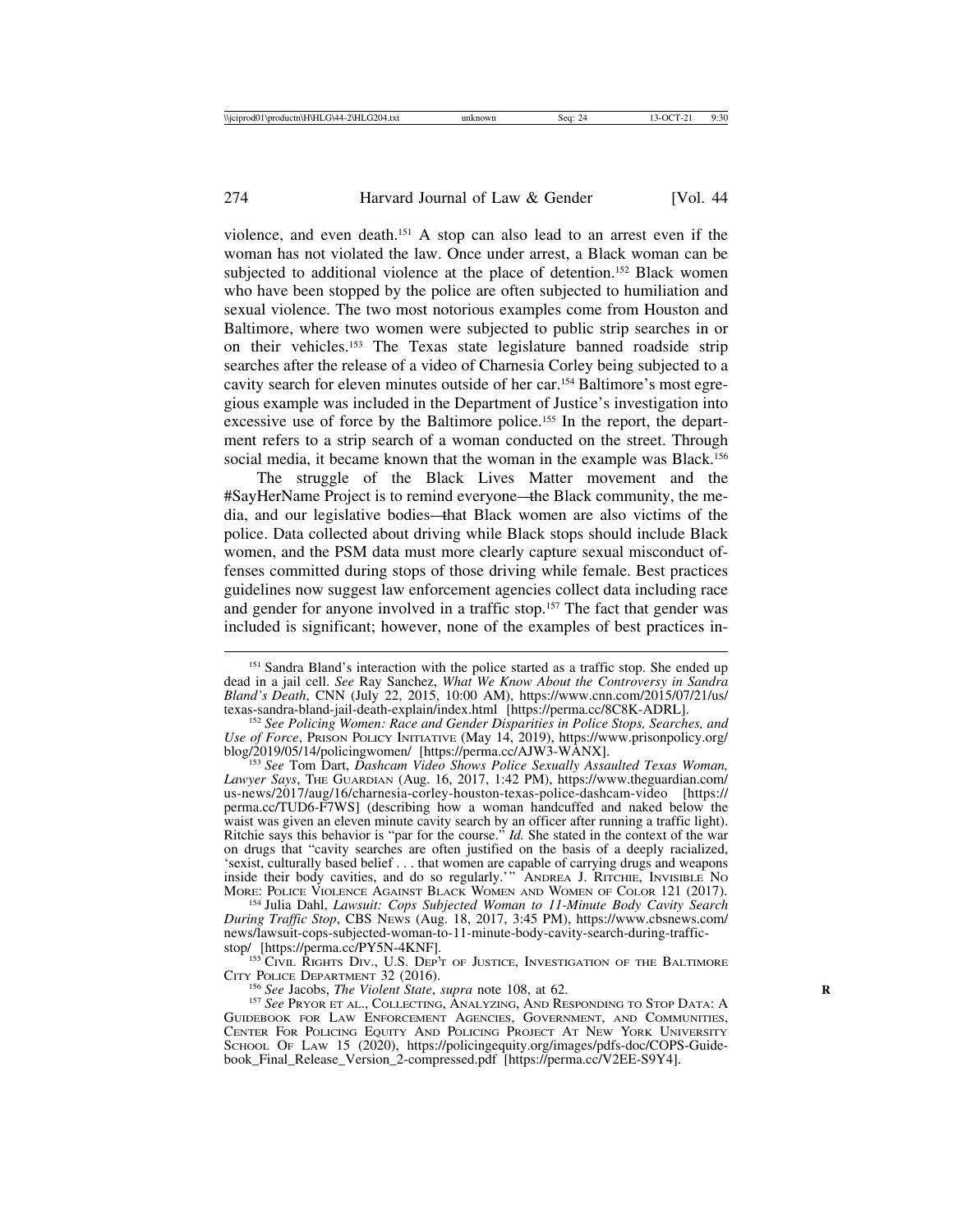cluded a woman driver, nor did the guidelines indicate why collecting data on gender was important. But even small steps towards recognizing the importance of gender and race in the collection of data are positive.

#### *D. Vulnerabilities: Poverty, Homelessness and Sex Work*

Researchers have drawn a connection between poverty and sexual violence.158 The United States Census Bureau reported that the poverty rate for Black people in 2019 was nearly 19%,<sup>159</sup> but for Black female heads of household it was  $32\%$ <sup>160</sup> Nearly one third of Black women who are the heads of their households live in poverty. Poverty is also linked to other factors that lead to the risk of exposure to sexual violence, such as homelessness.161 Poverty also combines with other risk factors such as mental illness, drug dependence, and previous sexual abuse, particularly child sexual abuse, that can lead to repeated victimization.162 According to the National Sexual Violence Resource Center, "[h]ousing and sexual violence can have a reciprocal relationship — i.e. sexual violence can jeopardize a person's housing, and lack of housing or inadequate shelter can increase the risk for sexual violence."163 LGBTQ Black women experience homelessness at higher rates than non-Black LGBTQ women.164 Homeless women are said to be particularly vulnerable to multiple forms of victimization including forced, coerced,

<sup>&</sup>lt;sup>158</sup> *See, e.g.*, West & Johnson, *supra* note 131, at 4.<br><sup>159</sup> John Creamer, *Poverty Rate for Blacks and Hispanics Reached Historic Lows in 2019*, U.S. CENSUS BUREAU (Sept. 15, 2020), https://www.census.gov/library/stories/ 2020/09/poverty-rates-for-Blacks-and-hispanics-reached-historic-lows-in-2019.html

<sup>&</sup>lt;sup>160</sup> John Creamer & Abinash Mohanty, *Poverty Rate for People in Female-Householder Families Lowest on Record*, U.S. CENSUS BUREAU (Sept. 10, 2019), https:// www.census.gov/library/stories/2019/09/poverty-rate-for-people-in-female-householderfamilies-lowest-on-record.html [https://perma.cc/6F23-RLCZ] (compared to 20% for non-Hispanic white women).

<sup>&</sup>lt;sup>161</sup> *See id.* Other factors which increase risk are the geographic location where the woman is homeless and the length of time that she remains homeless. See Ashley Vazquez & Ariel Tu, *Surviving Skid Row: Women's Stories Of Assault, Fear, And Finding Friendship*, HUFFINGTON POST (Apr. 16, 2018), https://www.huffpost.com/entry/skidrow-homeless-women\_n\_5acfa9e9e4b0edca2cb7cb57 [https://perma.cc/S8PU-3HAZ] (stating one third of Los Angeles homeless population are women and 90% of them have histories of sexual abuse).<br><sup>162</sup> *Id.* <sup>163</sup> NATIONAL SEXUAL VIOLENCE RESEARCH CENTER, Statistics, https://

www.nsvrc.org/statistics [https://perma.cc/H9D4-A6LH] (citing WOMEN'S NEEDS AS-SESSMENT, supra note 129); *see also* WILDER RESEARCH, HOMELESSNESS IN MINNESOTA **R** (2016) http://mnhomeless.org/minnesota-homeless-study/reports-and-fact-sheets/2015/ 2015-homelessness-in-minnesota-11-16.pdf [https://perma.cc/US4B-NC8W] (relating a Minnesota study of 3,672 homeless persons which found 19% of youth reported being physically or sexually assaulted while homeless).

<sup>&</sup>lt;sup>164</sup> See NAT'L CTR. FOR TRANSGENDER EQUALITY, 2015 U.S. TRANSGENDER SURVEY: REPORT ON THE EXPERIENCES OF BLACK RESPONDENTS 13 (2015), https:// www.transequality.org/sites/default/files/docs/usts/USTS-Black-Respondents-Report.pdf https://perma.cc/4P3J-E8BU]. The same disparity applies to LBGTQ youth. *See* HUMAN RIGHTS CAMPAIGN, 2019 BLACK & AFRICAN AMERICAN LGBTQ YOUTH REPORT 38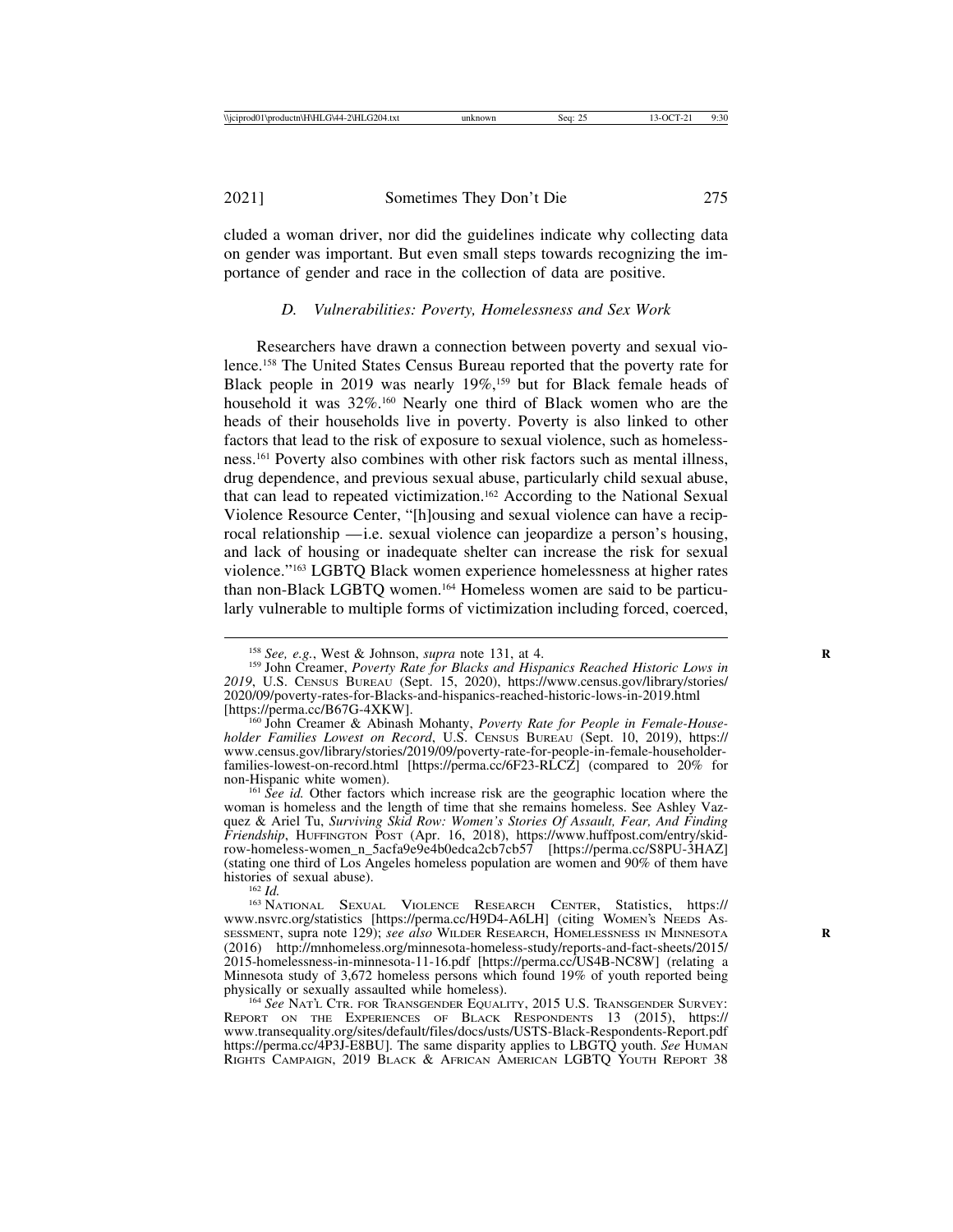or manipulated sexual activity by men.165 Lack of stable housing can cause women to practice survival strategies, such as tolerating coercive sexual assaults in exchange for a place to stay.<sup>166</sup> The linkage between poverty and homelessness cannot be understated.

PSM can affect homeless women as well, although how it manifests may depend on the age of the victim, with younger homeless women being vulnerable to police sexual predators.<sup>167</sup> Homeless women have reported that they do not feel comfortable interacting with the police.<sup>168</sup> Author and activist Andrea Ritchie documented a case that may not appear to be PSM on the surface, but further investigation suggests otherwise. In that case, the officer did not engage in any forcible sexual conduct, but he did intentionally rip the woman's clothes such that her bare buttocks were exposed to the public, and then he beat her.169 This case would most likely be categorized as physical violence against a homeless woman, but it includes sexual humiliation, which makes it countable as sexual misconduct as well.

In the research on women and homelessness, much of the focus is on how intimate partner violence contributes to episodic homelessness for women.170 Intimate partner violence does contribute to homelessness for women and LGBTQ persons, but it does not represent all violence.171 The research available does not seem to include the police among the actors who cause violence outside of the categories of abusers.172 It would be helpful to have

<sup>166</sup> For a harrowing story of one woman's descent into homelessness and sexual abuse, *see* Lori Yearwood, *Homeless women are the sexual assault survivors no one talks about. Here's my story*, WASH. POST (Oct. 26, 2018), https://www.washingtonpost.com/ news/local/wp/2018/10/26/feature/sexual-assault-survivors-include-homeless-women-he-<br>res-what-happened-to-me/ [https://perma.cc/68QF-H5B8].

<sup>167</sup> See generally Christopher Gavin, *A Lowell police officer repeatedly raped a 16*year-old homeless girl while on duty, prosecutors allege, BOSTON.cOM (June 27, 2019), https://www.boston.com/news/crime/2019/06/27/lowell-police-officer-allegedly-raped-

<sup>168</sup> See Marie Kate Mycek, *Homeless Women Say 'Me Too.' But No One Listens*, HUFFINGTON POST (Mar. 13, 2018), https://www.huffpost.com/entry/opinion-mycek-me-<br>too-homeless\_n\_5aa6c75ee4b03c9edfae87f1 [https://perma.cc/V3XQ-GUN8]

<sup>169</sup> RITCHIE, INVISIBLE NO MORE, *supra* note 153, at 89.<br><sup>170</sup> See Goodman, Fels, & Glenn, *supra* note 165.<br><sup>171</sup> See id. The authors list "interpersonal violence and sexual assault at the hands of strangers, acquaintances, pimps, sex traffickers and intimate partners. . .," as types of violent victimization.  $Id$ .

<sup>172</sup> For example, the police can engage in sexual assaults as strangers, pimps, sex traffickers, or intimate partners, *see* Jacobs, *The Violent State*, *supra* note 108 at 69 (stran- **R** gers); at 72 (trafficking); at 80–81 (intimate partner abuse).

<sup>(2019),</sup> https://assets2.hrc.org/files/assets/resources/HRC\_2019\_Black\_and\_African\_ American\_LGBTQ\_Youth\_Report-FINAL-web.pdf [https://perma.cc/ZD3X-XKF5]. <sup>165</sup> *See* Lisa Goodman, Katya Fels, & Catherine Glenn, *No Safe Place: Sexual Assault*

*in the Lives of Homeless Women*, VAWNET (Sept. 2006), https://vawnet.org/sites/default/ files/materials/files/2016-09/AR\_SAHomelessness.pdf [https://perma.cc/W4BG-7ZEK].The definition of homeless can miss women who are considered "hidden" homeless, because they are not literally homeless but rather may stay with friends or relatives. See id. "African American women and female heads of house are at greatest risk of being hidden homeless." *Id.*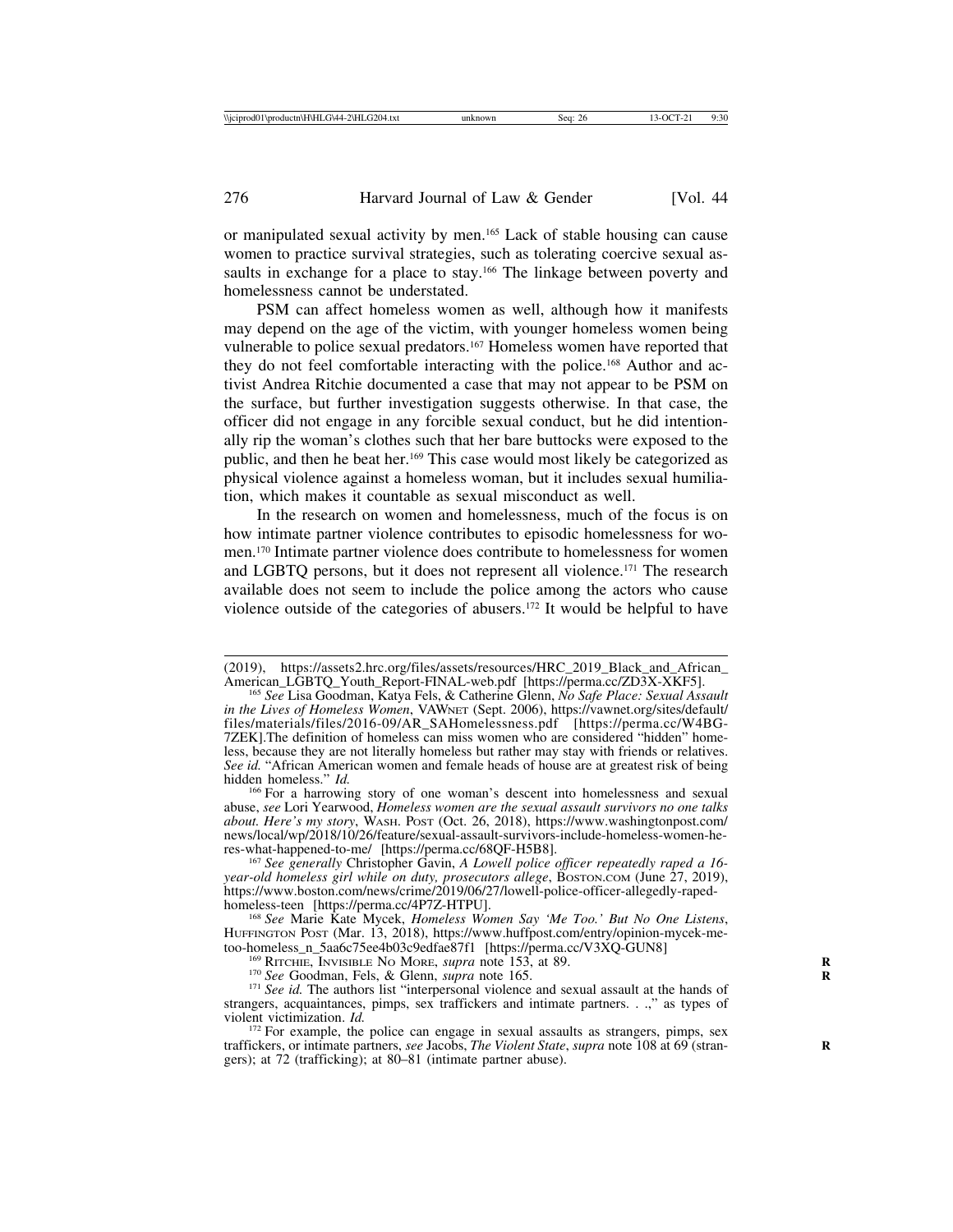data that highlights non-partner sexual violence to determine how much of it is caused by the police.

Poverty and its connection to lack of housing also drive some women to engage in survival sex work or commercial sex work.173 These women are more likely to be street walkers, which makes them highly visible to the police. Black women constitute 40% of persons arrested for prostitution.<sup>174</sup> Black and multiracial transgender persons were also 40% of sex workers in the national study.175

It is not uncommon for police to have sex with women they believe are sex workers.176 In separate studies, sex workers in New York and Chicago reported that they were harassed and sexually abused by the police.177 Amnesty International reports that the police were "frequent perpetrator[s] of violence against sex workers."178 In many states, no official policy prohibits police from engaging in sexual contact with persons under investigation.179 Most of police sexual violence against sex workers involves street walkers,

<sup>175</sup> ERIN FITZGERALD ET AL., MEANINGFUL WORK: TRANSGENDER EXPERIENCES IN THE SEX TRADE 4 (2015); *see also* URBAN JUSTICE CENTER, *supra* note 173, at 14. **<sup>R</sup>** <sup>176</sup> *See, e.g.*, Jenavieve Hatch, *Sex Workers In Alaska Say Cops Are Abusing Their*

<sup>177</sup> See, e.g., JODY RAPHAEL & DEBORAH L. SHAPIRO, SISTERS SPEAK OUT: THE LIVES AND NEEDS OF PROSTITUTED WOMEN IN CHICAGO 19-20 (2002); *see also* The URBAN JUSTICE CENTER, *supra* note 173, at 30

<sup>178</sup> Sankofa, *supra* note 103 (describing the different ways officers can engage in unwanted sexual conduct: strip searches, forced and extorted sex); *see also* Thomas Tracy, *Bronx Cop Accused of Sleeping With 15-Year-Old Prostitute Acquitted of Sex Abuse Charges; Convicted of Tampering with a Witness, N.Y. DAILY NEWS (Oct. 2, 2019,* 1:06 PM), https://www.nydailynews.com/new-york/nyc-crime/ny-cop-acquitted-of-sexwith-teenage-girl-20191002-7cwx4o2s4jfv3p3cuc7b5azf2i-story.html [https://perma.cc/ V7A4-FPUP]; Maggie McNeill, *Alaska Cops Fight For the Right to Sexually Exploit Prostitution Suspects*, REASON (May 25, 2017, 8:30 AM), https://reason.com/2017/05/25/ cops-fight-for-the-right-to-sexually-exp/ [https://perma.cc/9PXN-TA2T].

<sup>179</sup> See Albert Samaha, *An 18-Year-Old Said She Was Raped While In Police Custody. The Officers Say She Consented*, BUZZFEED (Feb. 7, 2018, 5:31 AM), https:// www.buzzfeednews.com/article/albertsamaha/this-teenager-accused-two-on-duty-copsof-rape-she-had-no#.byNo2LY36 [https://perma.cc/6EAY-FKH4]; Sejal Singh, *Chart of the Day: Does Your State Allow Police to Have Sex with People They Arrest?*, FEMINIST-ING (Feb. 9, 2018), http://feministing.com/2018/02/09/chart-of-the-day-does-your-stateallow-police-to-have-sex-with-people-they-arrest/ [https://perma.cc/WA5G-GMJB].

<sup>173</sup> *See* THE URBAN JUSTICE CENTER, REVOLVING DOOR: AN ANALYSIS OF STREET-BASED PROSTITUTION IN NEW YORK CITY 29 (2003), https://sexworkersproject.org/<br>downloads/RevolvingDoor.pdf [https://perma.cc/ZH89-UDDJ].

<sup>&</sup>lt;sup>174</sup> *Id*. The authors admit their total sample size of 35 was small and of that group 33% were Black, but they believe the sample "may reflect systematic phenomena."  $\overline{Id}$ . at 24; see also Sankofa, supra note 103.

*Power To Solicit Sex Acts*, HUFFINGTON POST (Aug. 17, 2017, 12:50 PM), https:// www.huffpost.com/entry/sex-workers-in-alaska-say-cops-are-abusing-their-power-to-solicit-sex\_n\_596e1d26e4b010d77673e488 [https://perma.cc/3WNQ-UDG3]; *see also* Matthias Gafni & David Debolt, *Oakland Police Scandal: How Often are Cops Having Sex with Prostitutes?*, MERCURY NEWS (Aug. 11, 2016, 11:20 PM), https:// www.mercurynews.com/2016/07/02/oakland-police-scandal-how-often-are-cops-havingsex-with-prostitutes/ [https://perma.cc/D85L-6U4W]; Helen Ubinas & Josh Kovner, *A Prostitute's Tale of Police Abuse*, HARTFORD COURANT (Jan. 24, 1999), https:// www.courant.com/news/connecticut/hc-xpm-1999-01-24-9901251106-story.html [https:/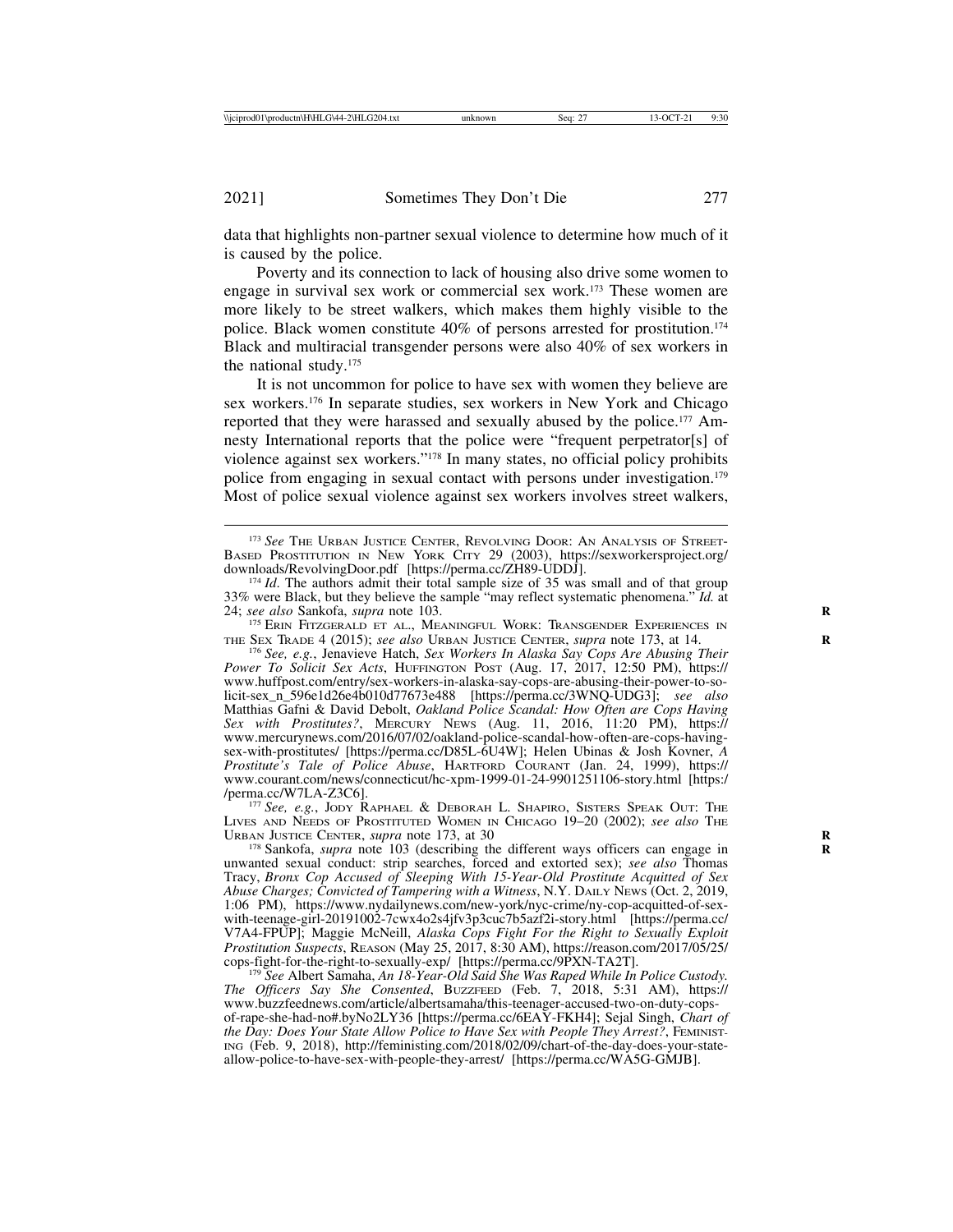who are the most vulnerable and the lowest-paid sex workers. They are disproportionately poor women and women of color.180

## *E. Why Don't Women Report Sexual Assault?*

There are many barriers to women reporting sexual assault. Individuals can fear reputation loss if they are not believed.181 They may worry about their safety as well as secondary victimization.182 And for Black women, there is a cultural component that encourages silence when the predator is Black.183 Finally, there is also the threat of being subject to physical violence, which has been used to silence victims.184

When the police are the predators, where can women go for help? Women assaulted by the police face a terrible Hobson's choice. Do they go to the police to report misconduct by the police, thereby risking secondary victimization and even retaliation by the predator and his colleagues? Or do they remain silent, thereby becoming vulnerable to repeat attacks from the police officer predator? Activist and scholar Andrea Ritchie writes that some women may not realize "sexual violence is part of the fabric of police violence."185 Vulnerable women who are targeted by the police do not come forward because they know no one will believe them if they are engaged in sex work or if they are drug addicts.<sup>186</sup> And they are right. In all likelihood, the women are not believed. This is particularly true for Black women,

<sup>182</sup> *See* IACP, ADDRESSING SEXUAL OFFENSES, *supra* note 35, at 11.<br><sup>183</sup> *See* Michelle S. Jacobs, *Loyalty's Reward — A Felony Conviction: Recent Prosecutions of High-Status Female Offenders*, 33 FORDHAM URB. L. J. 843, 868 (2006) (discussing how Black women often put loyalty to their men above their own self-interest); see also Gayle Pollard-Terry, For African American Rape Victims, A Culture of Silence, L.A.TIMES (Sep. 15, 2014), https://www.latimes.com/bv-news-aarapes072004-story.html.<br><sup>184</sup> See Lawsuit: Paso Robles officer raped and t

(Nov. 8, 2020), https://calcoastnews.com/2020/11/lawsuit-paso-robles-officer-raped-andthreatened-victim/ [https://perma.cc/22XY-D9J6] (describing how officer threatened victim with gun and said her children would be taken from her if she talked); Meg Wagner, *On-duty Florida Cop of The Month Fired for Allegedly Raping Woman on Patrol Car Hood, Threatening Her With Arrest, Death*, N.Y. Daily News (Oct. 31, 2014, 8:07 AM), https://www.nydailynews.com/news/crime/fla-month-rapes-woman-patrol-car-hood-cops-article-1.1994103 [https://perma.cc/V6NG-BKSU].

<sup>185</sup> RITCHIE, INVISIBLE NO MORE, *supra* note 153, at 105. *R* 105. *R* 107. *R* identifies a vulnerable society that without exception except one have an attitude for 'What good is it gonna do? He's a police officer. Who's going to believe me?'" Jessica Testa, *How The Police Caught The Cop Who Allegedly Sexually Abused Black Women*, BUZZFEED (Sept. 5, 2014), https://www.buzzfeednews.com/article/ jtes/daniel-holtzclaw-alleged-sexual-assault-oklahoma-city [https://perma.cc/39UV-6ZKN].

<sup>&</sup>lt;sup>180</sup> *See* Sankofa, *supra* note 103 (noting that nearly 40% of adults arrested for sex work are Black).

<sup>&</sup>lt;sup>181</sup> *See* RITCHIE, INVISIBLE NO MORE, *supra* note 153, at 107; Maher *supra* note 28 at 358–59. Interestingly, many police chiefs believed police sexual misconduct was at lower levels than earlier periods of time because they stated that if the police victimize a civilian, the civilian would make a complaint. *See* Timothy M. Maher, *Police Chiefs' Views on Police Sexual Misconduct*, 9 POLICE PRAC. & RES. 239, 243 (2008) (chiefs believed most serious PSM such as rape was rare).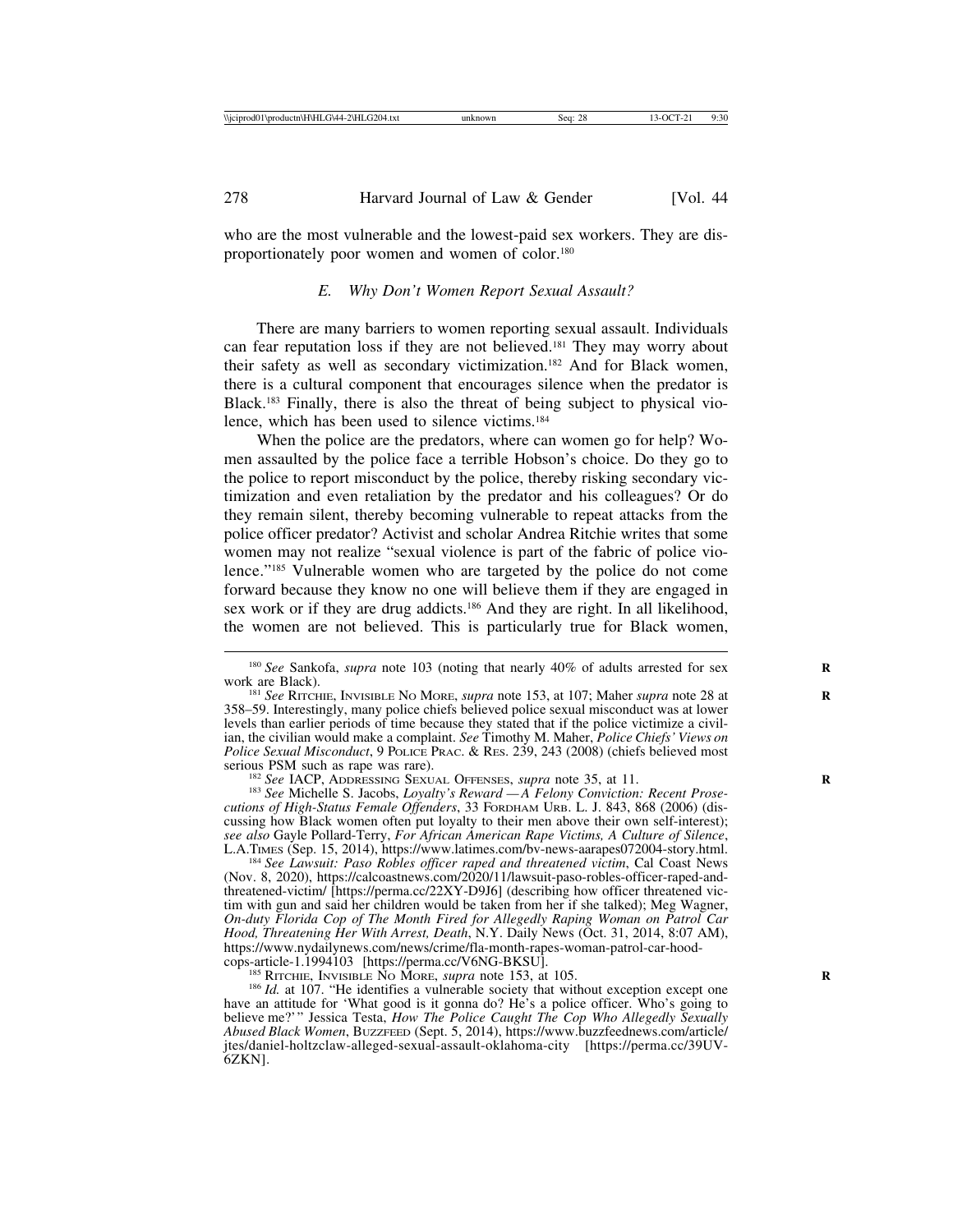whose credibility is routinely questioned in the criminal justice system due to stereotypes about them that developed in slavery and persist in American culture at large and in our legal system in particular.187 Finally, there is also the threat of physical violence to silence the victim.188

But against all odds, some Black women spurred by the death of Breonna Taylor are coming forward to speak out about their physical and sexual abuse at the hands of the police.189 JeAnna Anderson says she knew something was wrong when a Phoenix police officer pulled her over into a dark parking lot.190 Anderson was not a vulnerable woman in the traditional sense. She was a professional in the healthcare industry, but that did not save her from being a victim of "driving while a Black female," stopped for allegedly driving on a suspended license. Anderson asked that a witness be present, but the officer, Anthony Armour, would not hear of it. When she tried to take video of the event, he became violent and engaged in forcible fondling.191 Anderson was so afraid that she passed out.192 She was eventually charged with resisting arrest.193 When *The Guardian* investigated sexual misconduct by police officers in Phoenix, Arizona, the paper discovered that Armour had multiple assault and misconduct allegations on his record; including other sexual abuse complaints, but he had only faced a temporary

<sup>188</sup> See Lawsuit: Paso Robles Officer Raped and Threatened Victim, CAL COAST NEWS (Nov. 8, 2020), https://calcoastnews.com/2020/11/lawsuit-paso-robles-officerraped-and-threatened-victim/ [https://perma.cc/22XY-D9J6] (describing how officer threatened victim with gun and said her children would be taken from her if she talked); Meg Wagner, *On-Duty Florida Cop of The Month Fired for Allegedly Raping Woman on Patrol Car Hood, Threatening Her With Arrest, Death*, N.Y. DAILY NEWS (Oct. 31, 2014, 8:07 AM), https://www.nydailynews.com/news/crime/fla-month-rapes-woman-patrol-<br>car-hood-cops-article-1.1994103 [https://perma.cc/V6NG-BKSU].

<sup>189</sup> See Sam Levin, '*I'm Still Hurting*': *Encounter with Phoenix Police Leaves Teenage Girl with Permanent Burn Scars*, THE GUARDIAN (Sept. 1, 2020), https:// www.theguardian.com/weather/2020/sep/01/im-still-hurting-encounter-with-phoenix-police-leaves-teenage-girl-with-permanent-burn-scars [https://perma.cc/9F6U-Q6GU] "Breonna Taylor lost her life. Thank God that wasn't me. But I'm still hurting," said Trotter after suffering second-degree burns when Phoenix police held her down on the pavement at 113 degrees. *Id.* 

pavement at 113 degrees. *Id.* <sup>190</sup> *See* Sam Levin, *"I Didn't Think I'd Survive": Women Tell of Hidden Sexual Abuse by Phoenix Police*, THE GUARDIAN (Aug. 10, 2020, 8:00 AM), https:// www.theguardian.com/us-news/2020/aug/10/phoenix-police-officers-rape-sexual-assault

<sup>191</sup> *See id.* 192 *See id.* 192 Anderson stated that Sandra Bland's death had recently occurred and that was what she had in her mind. When she awoke and retrieved her possessions from the police station, she realized someone had taken a picture of her on the ground with a police officer standing over her. *See id.* <sup>193</sup> *See id.*

<sup>&</sup>lt;sup>187</sup> See Jacobs, *The Violent State*, *supra* note 108, at 76–79; *see also* Elizabeth Kennedy, *Victim Race and Rape: A Review of Recent Research*, FEMINIST SEXUAL ETHICS PROJECT 5; Roxanne A. Donovan, *To Blame or Not to Blame: Influences of Target Race and Observer Sex on Rape Blame Attribution*, 22 J. INTERPERSONAL VIOLENCE 722, 732–34 (2007); Chelsea Hale & Meghan Matt, *The Intersection of Race and Rape Viewed through the Prism of a Modern-Day Emmett Till*, AM. BAR ASS'N (July 16, 2019), https:// www.americanbar.org/groups/litigation/committees/diversity-inclusion/articles/2019/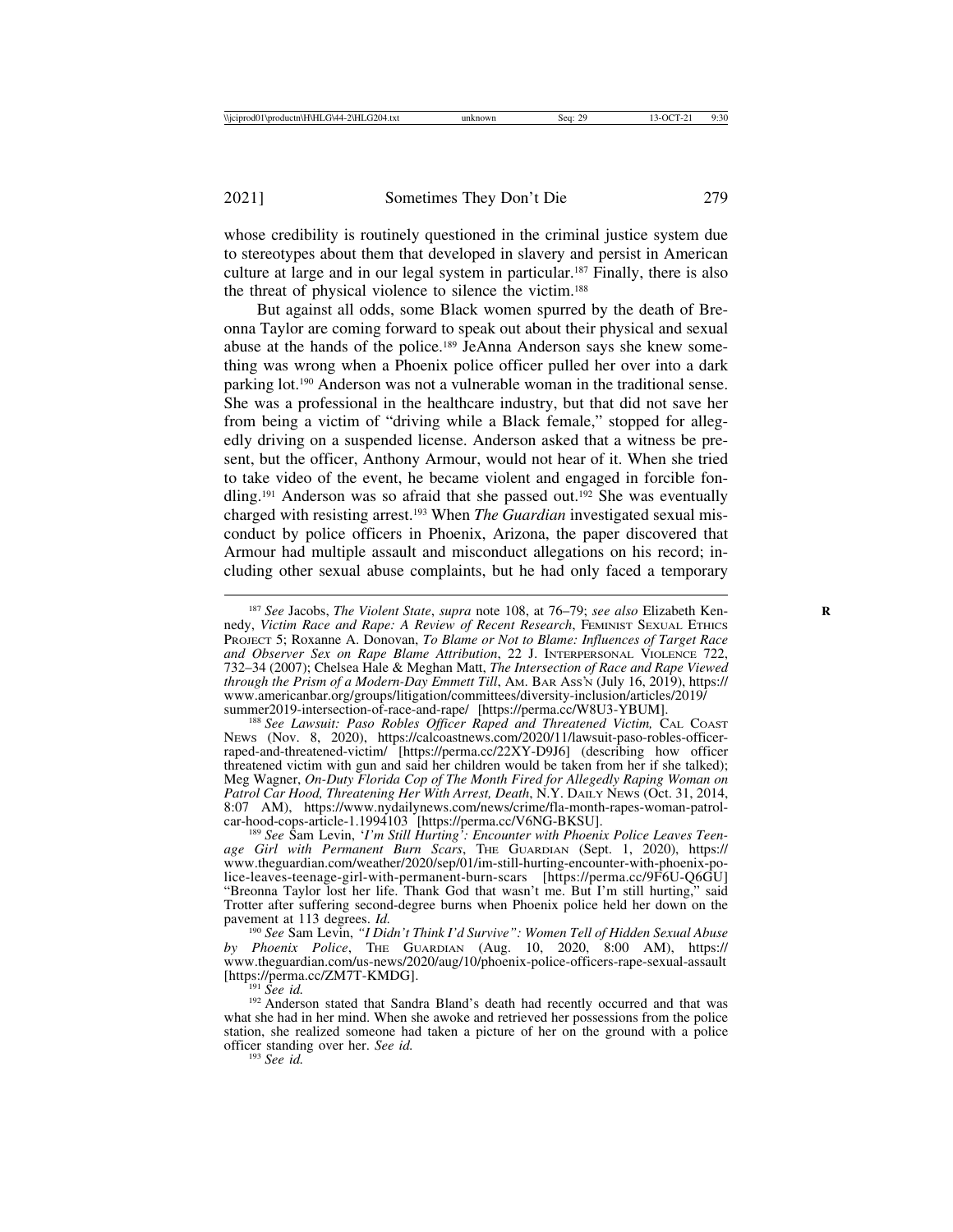suspension for one incident.<sup>194</sup> Armour, who had been on the force since 2006, was not sanctioned for the Anderson incident and was allowed to retire with his pension.<sup>195</sup>

Armour was not the only Phoenix officer who sexually assaulted Black women. Erica Reynolds was pulled over as part of a drug investigation.<sup>196</sup> Though no drugs were found, she was taken to the police station and subjected to a rough and aggressive series of body cavity searches.197 The officers had no warrant to conduct the searches, which is a violation of the law.198 Reynolds was brave; she went to the hospital and reported that she had been raped.<sup>199</sup> The hospital called the police.<sup>200</sup> Despite the fact the doctors recorded that Reynolds suffered sexual assault and rectal bleeding, the police declined to investigate.201 No officer was criminally charged, and only one was suspended, for just 40 hours. All officers involved are still on duty.202 Another Phoenix officer named Sean Pena is now facing criminal charges for sexual misconduct against two women.203 Pena was charged with having sex with a woman in his custody without her consent. In the second case, he was charged with committing sexual acts while out on a welfare check.204 The Tarnished Brass database listed 123 Phoenix police officers who had been decertified for misconduct, more than any other agency in the state.205

<sup>197</sup> *See id.* Many states have regulations that prohibit body cavity searches without a<br><sup>198</sup> *See id.* Many states have regulations that prohibit body cavity searches without a warrant or, if at the county jail, on the authority of a supervising officer. *See, e.g.*, Tenn. Code § 40-7-121. Body cavity searches are an extreme intrusion and can be a violation of a person's Fourth Amendment right to be free from unreasonable search and seizure. The officer's action violated Arizona police policies. *See* Nicole Valdes, *Documents: Phoenix Police Officer Admits Body-Cavity Search on Woman was Against the Law*, ABC 15 (Aug. 2, 2019, 12:05 AM), https://www.abc15.com/news/region-phoenix-metro/centralphoenix/documents-phoenix-police-officer-admits-body-cavity-search-on-woman-wasagainst-the-law [https://perma.cc/Q3JQ-V6DW] (citing Phoenix police policy which states that "physical intrusion will be conducted by virtue of a search warrant, or by consent of the suspect and then only by a medical doctor").

<sup>199</sup> See Levin, <sup>26</sup>*I* Didn't Think I'd Survive," supra note 190.<br>
<sup>200</sup> See id.<br>
<sup>201</sup> See id.<br>
<sup>202</sup> See id.<br>
<sup>202</sup> See Uriel J. Garcia, *Phoenix Police Officer Charged with Sexually Assaulting Handcuffed Woman*, ARIZ. REPUBLIC, (June 24, 2020, 7:07 PM), https:// www.azcentral.com/story/news/local/phoenix/2020/06/24/phoenix-police-officer-seanpena-charged-sexual-assault-unlawful-sexual-conduct-women-custody/3255072001/

<sup>204</sup> See id.<br><sup>205</sup> Meg O'Connor, *Sex, Crimes, and Lies: Hundreds of Arizona Cops Banned for Misconduct*, PHOENIX NEW TIMES (April 26, 2019, 8:20 AM), https://www.phoenixnew times.com/news/hundreds-of-arizona-cops-decertified-over-misconduct-11276647 [https://perma.cc/87H4-8T6N].

<sup>&</sup>lt;sup>194</sup> *See id.* <sup>195</sup> *See id.* <sup>195</sup> *See id.* <sup>196</sup> *See Levin, "I didn't think I'd survive," supra* note 190 (Armour was not involved in the Revnolds assault).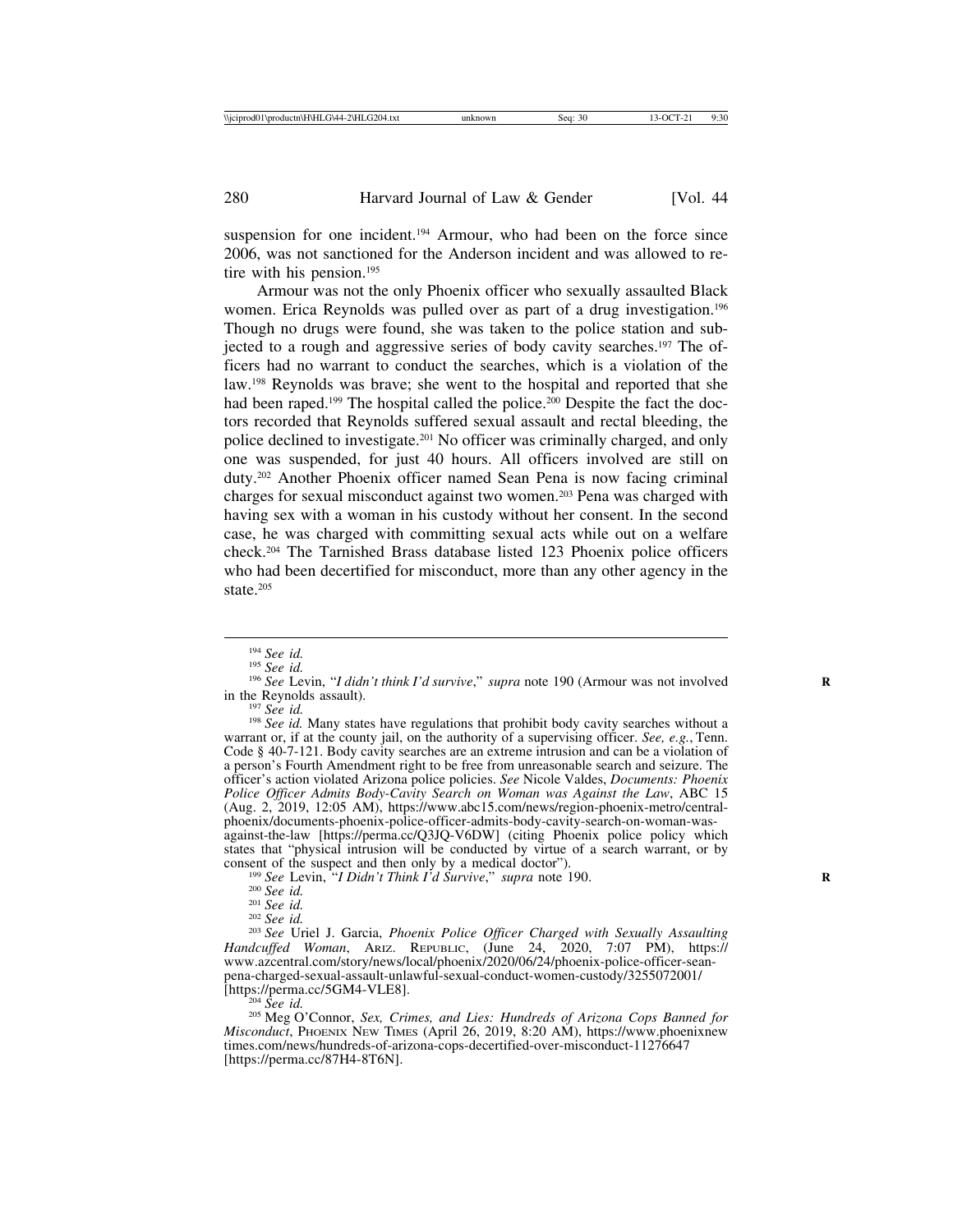Police officers who engage in sexual misconduct such as Armour, Pena, and Daniel Holtzclaw in Oklahoma tend to have more than one victim. In fact, Armour had previously been accused on three other occasions of sexual misconduct and one complaint of assault against women.206 Anderson and Reynolds suffered serious emotional trauma due to their experiences with the police.207 Anderson's life completely unraveled and she ended up temporarily in a women's shelter.<sup>208</sup> She eventually left Phoenix.<sup>209</sup> Reynolds lives in fear of the police.210 The incident impacted her ability to be intimate, and she cannot visit the area where she grew up.<sup>211</sup> These women are living examples of the trauma that never ends when a police officer is a sexual predator.212

# III. OBSTACLES TO ELIMINATING PSM

What are the obstacles to eliminating PSM that Black women's advocates need to address in their police reform proposals? Given that data on police sexual misconduct does exist, why is it allowed to continue? Just as there are cultural influences in society that interfere with the willingness of legal actors to fully commit to rape prosecutions, there are also cultural influences that discourage efforts to root out police sexual misconduct. Within law enforcement agencies, two cultural influences are at work: (1) the belief that most police sexual misconduct occurs between consenting adults and does not include serious misconduct;<sup>213</sup> and (2) the blue wall of silence. Beyond culture, the three most common obstacles identified are lack of adequate training regarding police sexual misconduct, lack of transparency, and lack of accountability. A closer examination of these three areas sheds light on the hurdles that exist and the difficulties in eliminating them.

#### *A. The Blue Wall of Silence*

Before exploring these three areas, it is important to understand the blue wall of silence. The so-called blue wall of silence is mentioned in almost all of the literature on police sexual misconduct as a contributing factor

<sup>&</sup>lt;sup>206</sup> Two of the incidents of sexual abuse were with women whom he was "investigating," one of whom was a drug addict. *Id.* In some jurisdictions it is not against the law to have sexual contact with someone being investigated. *See, e.g*., *Hawaii Law Allows Undercover Police Officers to Have Sex With Prostitutes*, FOX NEWS (Nov. 29, 2015), https:/ /www.foxnews.com/us/hawaii-law-allows-undercover-police-officers-to-have-sex-with-

<sup>&</sup>lt;sup>207</sup> See Levin, *T'm Still Hurting*,' *supra* note 189.<br>
<sup>208</sup> See id.<br>
<sup>209</sup> See id.<br>
<sup>210</sup> See id.<br>
<sup>212</sup> See Samaha, *supra* note 179.<br>
<sup>212</sup> See Samaha, *supra* note 179.<br>
<sup>213</sup> STINSON ET AL., POLICE SEXUAL MISCONDU the myth that most PSM was with consenting adults).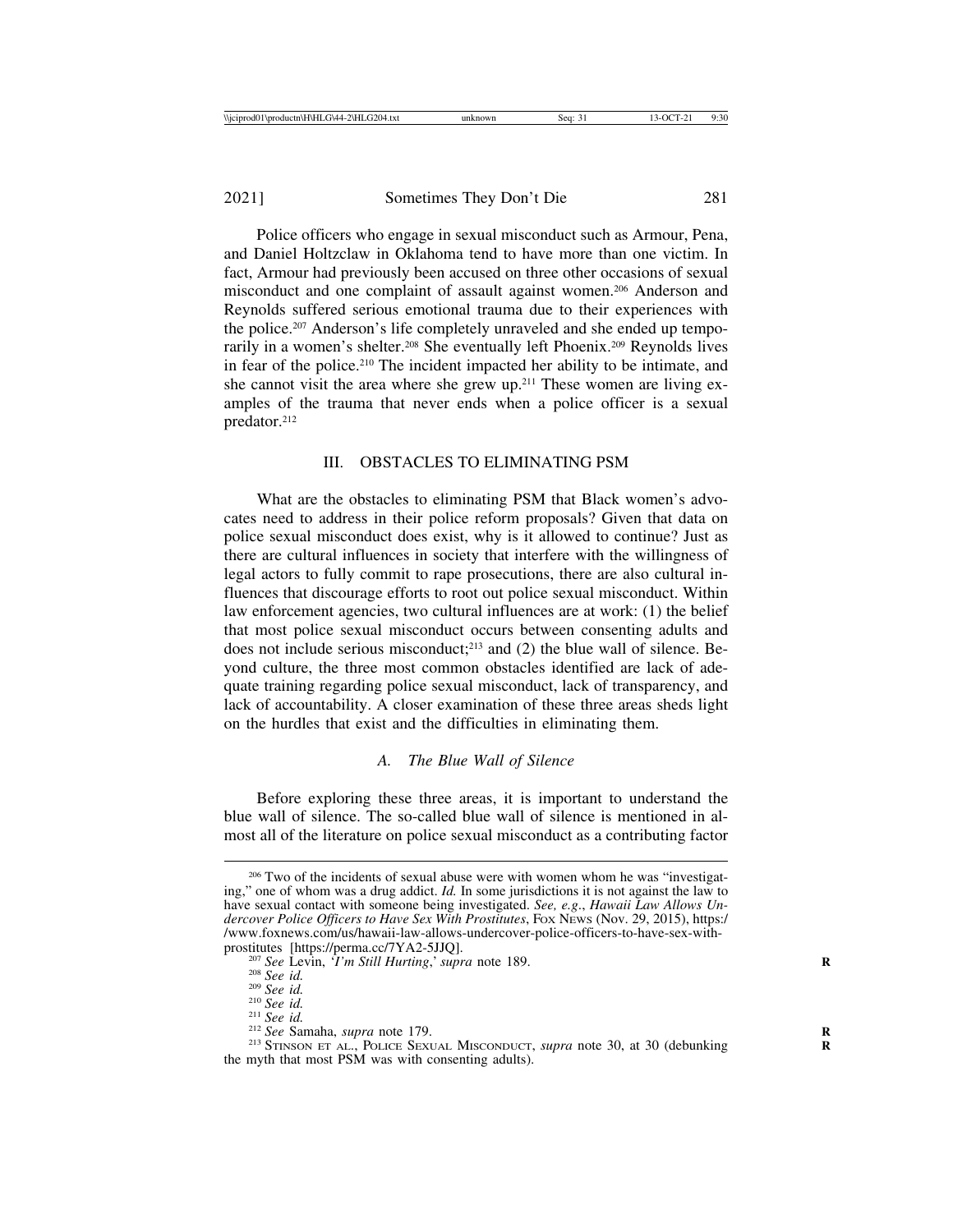in researchers' inability to obtain a clear picture of the extent of police sexual misconduct because officers who know about colleagues engaged in that conduct will not report them.214 The code of silence is said to be the byproduct of the culture of policing, which causes law enforcement to perceive themselves in opposition to the public, an "us vs. them" mentality. As such, officers will close ranks to protect each other, even in the face of wrongful or unethical conduct on the part of their colleagues.

The PEW Research center study also explored the code of silence in their study of police officer attitudes.215 The survey presented the participants with a scenario wherein one police officer helps to cover up a colleague's wrongful conduct.216 The officers were asked whether they believed the cover-up would be reported to superiors. Over half of the respondents believed the cover-up would not be reported.217 The protection of officers who engage in wrongdoing extends up the supervisory chain as well. A former police official stated during a Brookings Institute program that frequent cover-ups within the police department take place for officers who habitually violate use of force protocols.218

Professor Timothy Maher's research identified the police code of silence as a problem with regard to police sexual misconduct.<sup>219</sup> In his study of police officer's attitudes to sexual misconduct, he found that many officers indicated that they would not report an incident if they knew of it or even if they witnessed it.220 In addition to their code of silence, the officers believed that police sexual misconduct usually did not include serious conduct such as rape and sexual assault, but was primarily a question of interaction of a sexual nature between a police officer and a consenting adult female.<sup>221</sup> Of course, subsequent research has disproved these beliefs.222 But police culture creates serious obstacles to change and, like other cultural phenomena, will be difficult to root out of policing systems.

<sup>214</sup> *See generally Shielded from Justice: Police Brutality and Accountability in the United States*, *Code of Silence*, HUMAN RIGHTS WATCH (June 1998), https:// www.hrw.org/legacy/reports98/police/uspo27.htm [https://perma.cc/883M-5HBG] (citing LA's Christopher Commission which wrote that "an officer does not provide adverse information against another officer" about the LAPD's culture).

<sup>&</sup>lt;sup>215</sup> See Rich Morin et al., *Behind the Badge*, PEW RES. CENTER 33 (Jan. 11, 2017), https://www.pewresearch.org/social-trends/wp-content/uploads/sites/3/2017/01/Police-Report\_FINAL\_web.pdf [https://perma.cc/KEJ2-3QWP].

<sup>&</sup>lt;sup>216</sup> See id.<br><sup>217</sup> See id. 218 *See id.* 217 *See id.* 217 *See id.* 218 *See Jane Miller & Rashawn Ray, <i>Highlights: Improving police culture in America*, BROOKINGS INST. (Nov. 4, 2019), https://www.brookings.edu/blog/up-front/2019/11/04/ highlights-improving-police-culture-in-america/ [https://perma.cc/VE9D-KJPH].<br><sup>219</sup> Maher, *supra* note 28, at 372.<br><sup>220</sup> *See id.* at 366.<br><sup>222</sup> See Part III.A, *infra.*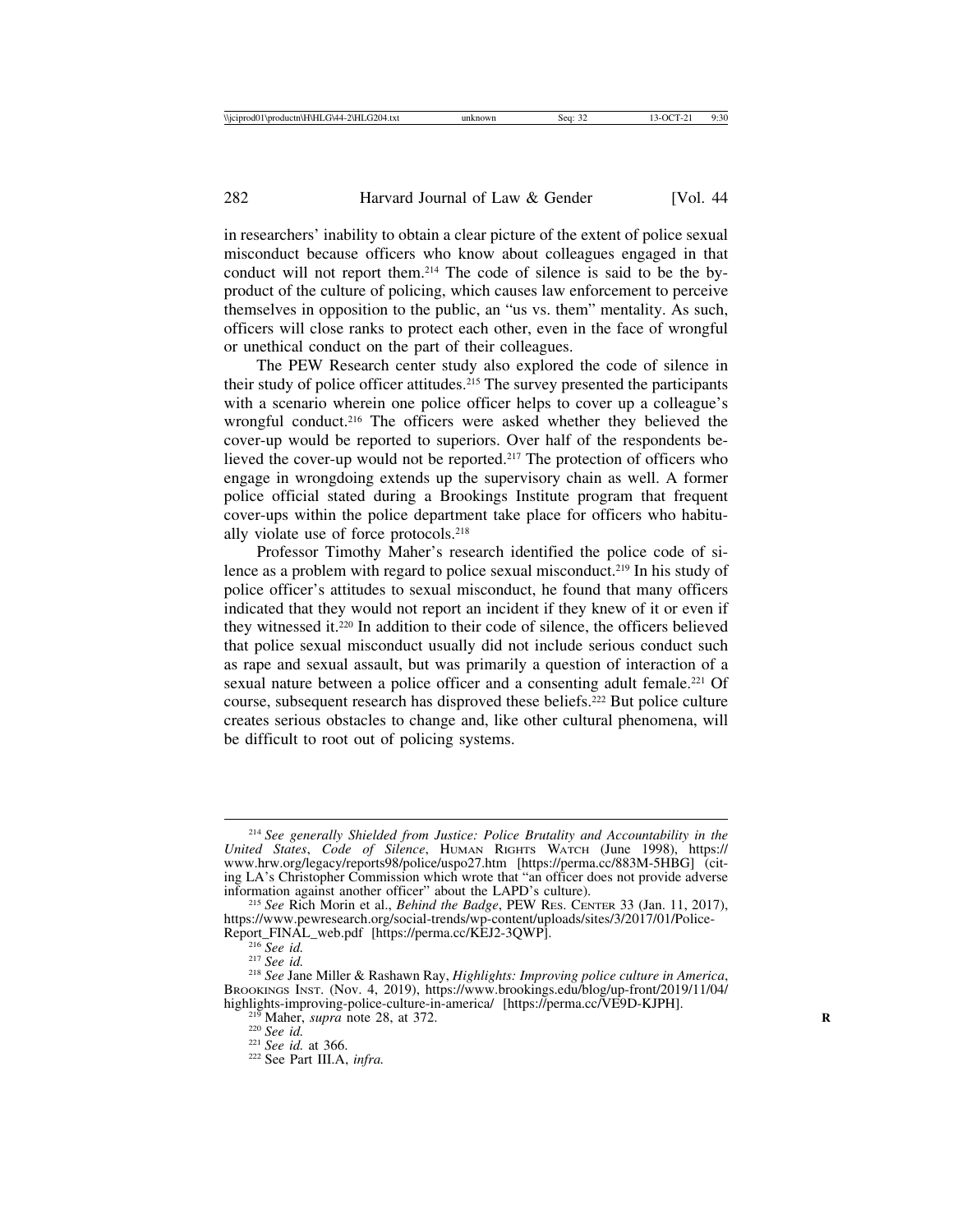### *B. Police Training*

Recommendations for additional police training figures prominently in police reform proposals to address cop killings.223 There are also calls for additional training to address PSM. Law enforcement agencies in most states have the power to set the standards under which police officers will be certified. The process is undertaken by Police Officer Standards and Training Boards (POSTs), which are locally established.<sup>224</sup> If a state does not offer certification, it will still have a POST or there may be multiple POSTs within the state. The minimum educational requirement set for law enforcement officers in various regions can vary, sometimes wildly.<sup>225</sup> The International Association of Directors of Law Enforcement Standards and Training (IADLEST), a nonprofit organization, can also assist with training by certifying courses offered by POSTs and providing a collection of best practices for law enforcement agencies.<sup>226</sup>

The IACP recommends training for all law enforcement on laws prohibiting sexual misconduct both on duty as well as off.227 Despite its recommendation, there are no standard requirements for what must be included in police training.228 Each commission or board is free to set the standards for

perma.cc/9ZMA-S9U7]. <sup>227</sup> *See* IACP, *supra* note 35, at 8–9. **<sup>R</sup>** <sup>228</sup> *See id.*

<sup>&</sup>lt;sup>223</sup> *See, e.g.*, Off. of CMTY. Oriented Policing Servs., *supra* note 52, at 51–60. <sup>224</sup> *See* Int'l Assn. of Dirs. of Law Enf't Standards and Training, Fact Sheet

<sup>(</sup>March 2021), https://www.iadlest.org/Portals/0/IADLEST%20Fact%20Sheet%205-11-<br>20\_1.pdf?ver=ACWVhUR66V36RadIPplxNA%3d%3d [https://perma.cc/93ED-FE8C].

 $225$  In the aftermath of the George Floyd killing, CBS News queried police departments throughout the nation to ask about reforms implemented that add racial bias training. *See We Asked 155 Police Departments About Their Racial Bias Training. Here'sWhat They Told Us*, CBS NEWS (Aug. 7, 2019, 7:32 AM), https://www.cbsnews.com/news/ racial-bias-training-de-escalation-training-policing-in-america/ [https://perma.cc/4FKC-RCDZ]. 69% of participating agencies said they have implicit bias training and 59% said they don't know how to measure it to see if it is effective. *Id.* But when the officers were asked, they said they did not value the new classes, nor did they think that this changed how they viewed their work. *See How Effective Are Police Reforms? "We're Totally Fooling Ourselves," Expert Says*, CBS NEWS (June 3, 2020, 12:59 PM), https://www.cbs news.com/news/police-reform-training-george-floyd-death-effectiveness/ [https:// perma.cc/9EMB-XF6U] (noting that some police officers even thought that racial bias

 $226$  IADLEST states that their mission "is to support the innovative development of professional standards in public safety through research, development, collaboration and sharing of information, to assist states and international partners with establishing effective and defensible standards for the employment and training of public safety personnel." *About Us*, INT'L ASSN. OF DIRS. OF LAW ENF'T STANDARDS & TRAINING (last visited Mar. 26, 2021), https://www.iadlest.org/about-us/about [https://perma.cc/9V2X-FN4Q]. This assistance is offered through two programs: The National Law Enforcement Academy Resource Network and the National Certification Program. *IADLEST Fact Sheet*, INT'L ASSN. OF DIRS. OF LAW ENF'T STANDARDS & TRAINING (May 2020), https:// www.iadlest.org/Portals/0/IADLEST%20Fact%20Sheet%205-11-20.pdf [https://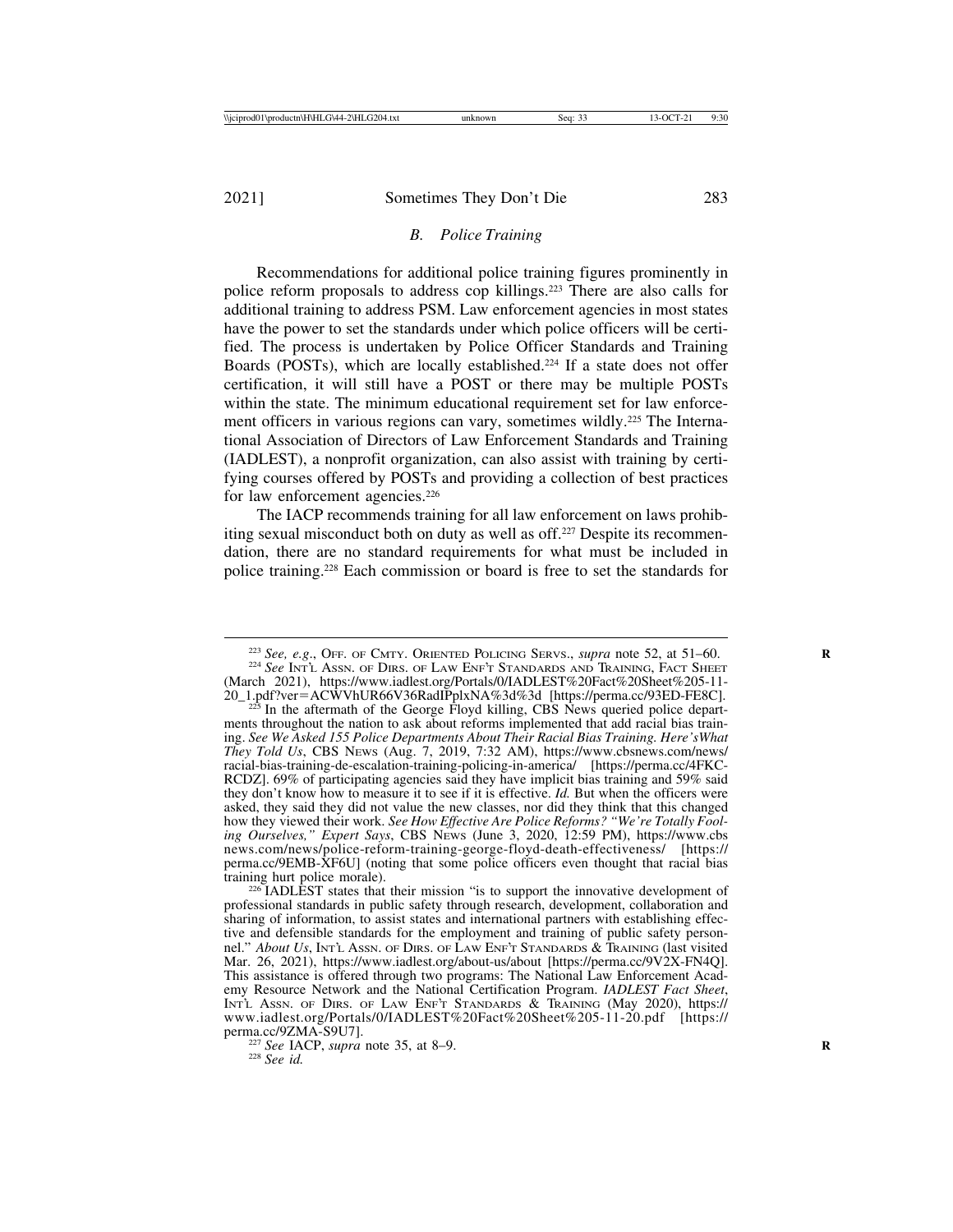what must be included in a law enforcement officer's basic training.<sup>229</sup> While many police agencies have training on sexual harassment, it is not as clear if they have focused training on sexual misconduct. The amount of training an officer receives also reflects the value his or her agency places on the subject matter. Failure to include any training on PSM may signal to the officers in an agency that the subject is not important. On the other hand, including police sexual offenses in the training without prioritizing the subject can also send a signal that it is not important.

Florida and California can be used as two examples of how training is handled. The California Basic Course training requires 664 hours.<sup>230</sup> The actual training manuals are not available online, but the training units are.<sup>231</sup> California requires training on sexual harassment in the workplace and sexual assault investigative procedures.232 The unit on diversity does include sexual harassment, but it is unclear whether it is only focused on educating the officer in training on what harassment is for the purposes of understanding victim complaints.233 The IACP noted the ineffectiveness of using sexual harassment policies in place of policies specifically addressing sexual misconduct involving the public.234 Florida, on the other hand, explicitly includes examples of police sexual misconduct under two sections in the instructor's manual.235 The unit on values and ethics includes discussion of a case where an officer rapes a female crime victim.236 Additionally, in the unit on sexual harassment, examples are given of harassment of fellow officers, staff, and civilians.<sup>237</sup> Yet even with specific references to PSM, Florida only allots a total of 40 out of 770 hours of training to the unit that covers deescalation, cultural diversity, *and* sexual harassment together.<sup>238</sup> If police sexual misconduct is a serious subject that new officers need to learn about, an increase in training is necessary.

<sup>&</sup>lt;sup>229</sup> Basic training can either be the minimum that is required before one can be hired as a police officer or what a new hire must complete before being certified. *See* U.S. DEP'T. OF JUSTICE, *Community Relations Services Toolkit for Policing*, POLICING 101 3, https://www.justice.gov/crs/file/836401/download [https://perma.cc/F3XM-Q8ZX].

<sup>&</sup>lt;sup>230</sup> Peace Officer Basic Training, POST COMM'N ON PEACE OFFICER STANDARDS  $\&$ TRAINING (Aug. 14, 2020, 1:51 PM), https://post.ca.gov/peace-officer-basic-training

<sup>&</sup>lt;sup>231</sup> See Regular Basic Course Training Specifications, POST COMM'N ON PEACE OF-FICER STANDARDS & TRAINING (Dec. 4, 2020, 10:05 AM), https://post.ca.gov/regular-basic-course-training-specifications [https://perma.cc/5Q3M-HW3K].

<sup>&</sup>lt;sup>232</sup> See Legislative Mandated Training, POST COMMISSION ON PEACE OFFICER STAN-DARDS & TRAINING (last visited Apr. 15, 2021), https://post.ca.gov/Legislative-Mandated-

<sup>&</sup>lt;sup>233</sup> See id. <sup>234</sup> IACP, *supra* note 35, at 5–6. <sup>234</sup> IACP, *supra* note 35, at 5–6. <sup>235</sup> FLA. DEP'T OF LAW ENF'T CRIM. JUSTICE STANDARDS & TRAINING COMM'N, *Law Enforcement Instructor's Guide*, FLA. LAW ENF'T ACAD.

<sup>&</sup>lt;sup>236</sup> *See id.* at 11.<br><sup>237</sup> *See id.* at 14–15. <sup>238</sup> *See id.* at ii (providing hours allotted to each unit including "Interactions in a Diverse Community").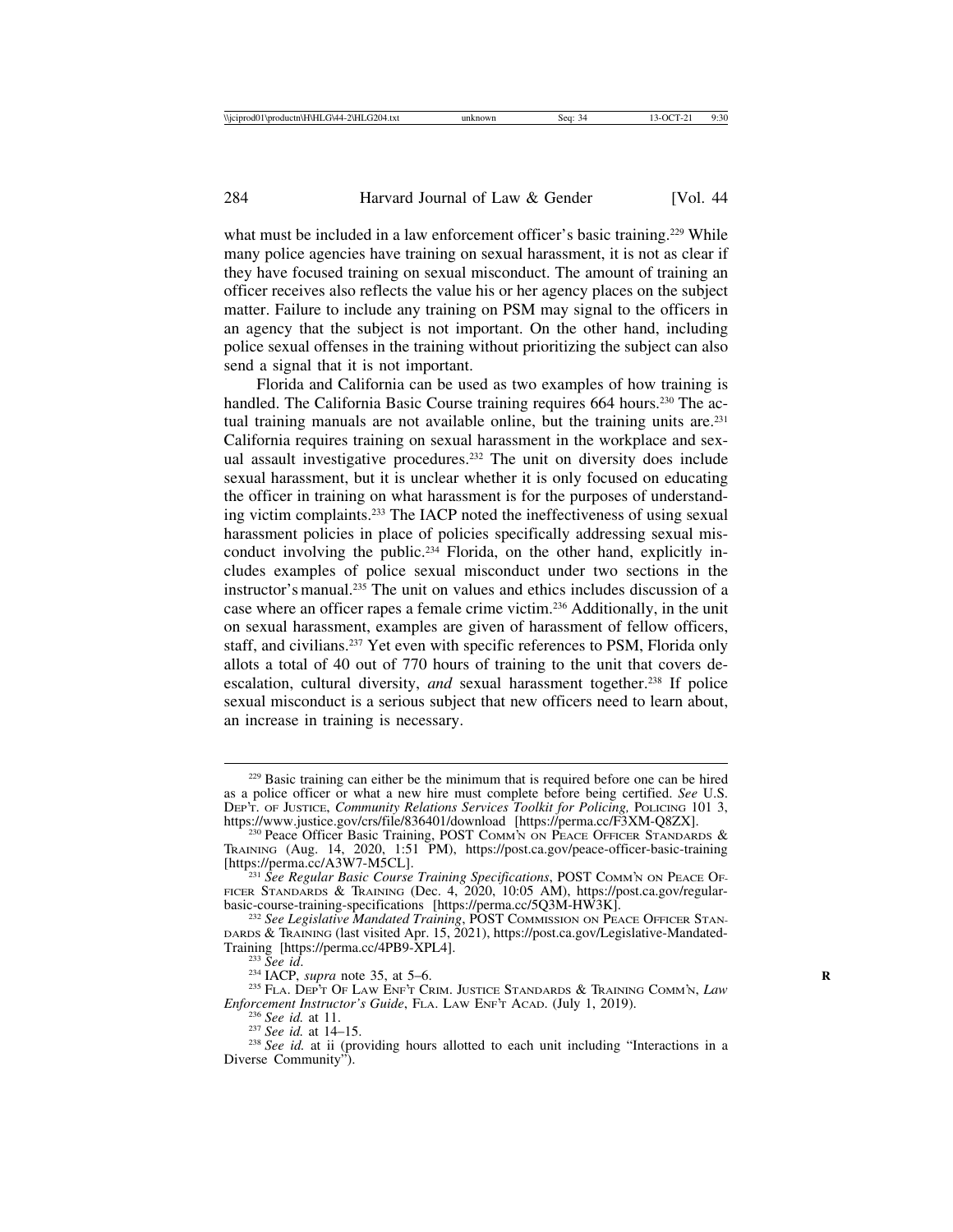The PEW organization also surveyed police officers on training recommendations suggested after the wave of protests following the police killing of Michael Brown in 2014.239 The survey did not include information on sexual misconduct.240 However, questions were included on the subject of training in de-escalation and police shootings.241 Half of the officers surveyed reported they had at least four hours of training on shoot-don't shoot scenarios.<sup>242</sup> But 15% of officers said they had received no training in the same area or any training on how to de-escalate a conflict.<sup>243</sup> The officers' responses highlight the difficulty of (or leadership's unwillingness towards) incorporating corrective training into the police educational system in a way that is meaningful.

Law enforcement personnel who participated in President Obama's Task Force for Policing in the 21st Century supported the idea of more training for police officers to help reduce the epidemic levels of violence the country was witnessing.244 After the push for police reform intensified in 2020 with calls to reallocate police budgets, or "defund" the police, additional law enforcement officials have come out in support of change.245 Few of them seem comfortable with supporting the concept of reallocating a portion of police resources to other parts of the communities they serve, but many support more training.<sup>246</sup>

Training is an essential component of any profession. Strong initial training can create the basis upon which a professional can build and strengthen his or her skills throughout the duration of their career. Training alone, however, has not proven to be effective in the case of excessive use of force by the police or in reducing racial bias among the police. The Minneapolis police force, the agency responsible for the death of George Floyd, serves as a cautionary counternarrative to the claim that more training is what is needed. The Minneapolis Police Department is no stranger to murdering Black men; this is the same agency that was responsible for the

<sup>245</sup> Richard Beary, *Strengthening the Foundation: How New Trends in Training Can Improve Officers' Safety and Effectiveness*, POLICE CHIEF ONLINE (Nov. 7, 2018), https:// www.policechiefmagazine.org/strengthening-the-foundation-new-trends-training/ [https:/ /perma.cc/V7HK-SSEZ]; Don Thompson, *California Police Groups Back Reform Plan to Require College Courses for Recruits*, NBC L.A. (Nov. 20, 2020, 6:58 AM), https:// www.nbclosangeles.com/news/california-news/california-police-groups-back-reform-

<sup>246</sup> See, e.g., Ways to Reallocating Funding Instead of Defunding Police, NAT'L PO-LICE SUPPORT FUND (Aug. 6, 2020)*,* https://nationalpolicesupportfund.com/ways-to-reallocating-funding-instead-of-defunding-police/ [https://perma.cc/T722-LKN4] (advocating reallocation of funding only to increase funding for additional training).

<sup>&</sup>lt;sup>239</sup> See Morin et al., *supra* note 215, at 60.<br>
<sup>240</sup> See id. at 2.<br>
<sup>241</sup> Id. at 70.<br>
<sup>242</sup> Id. at 71.<br>
<sup>243</sup> Id. at 70.<br>
<sup>243</sup> Ronald L. Davis et al., *There Is a Playbook for Police Reform*, N.Y. TIMES (June 4, 2020), https://www.nytimes.com/2020/06/04/opinion/police-reform-obama-task-<br>force.html [https://perma.cc/XM78-67PT].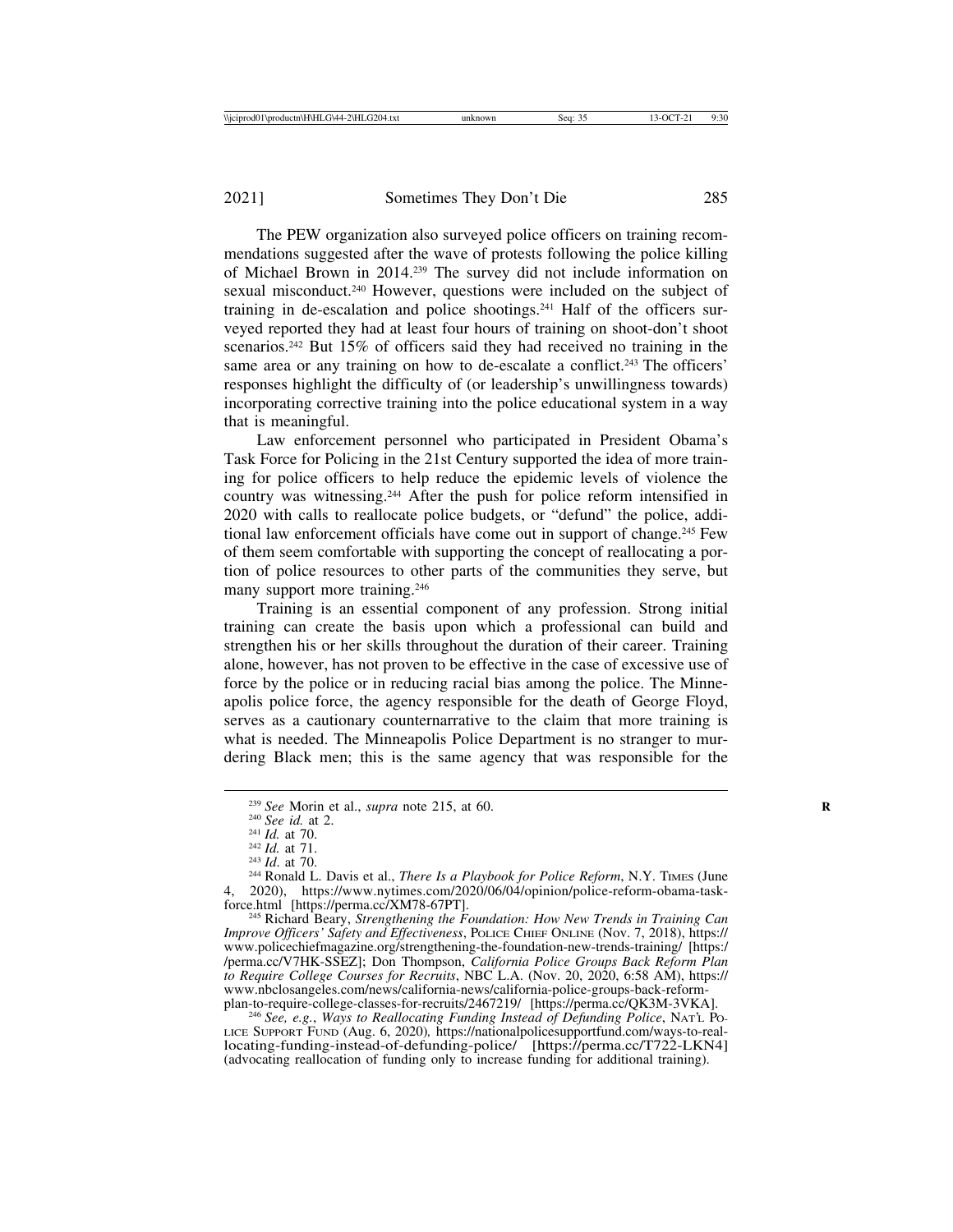deaths of Philando Castile and Jamar Clark.247 The community in Minneapolis has demanded police reform for years.248 Elected officials have eked out change in bits and pieces dressed up as police reform. Part of this "reform" required the police to receive implicit bias training.<sup>249</sup> They were taught deescalation techniques and now have a mandatory intervention policy.250 Any police officer who observes a fellow officer engaged in unlawful conduct has an affirmative obligation to intervene.<sup>251</sup> And yet three officers watched while Derek Chauvin squeezed the life out of George Floyd.<sup>252</sup> They were trained, but that training did not override the cultural ease of killing a Black man on the street. Training is a step, but it did not and cannot overcome the power of police culture.

Similarly, the weak advances of the #MeToo movement demonstrate that excusing male sexual violence is deeply engrained in American culture.253 The combination of the violence of police culture and the culture of male sexual violence creates a dangerous environment for marginalized wo-

<sup>248</sup> See Holly Bailey & Mark Berman, *Minneapolis Struggled with Police Violence and Adopted Reforms*, *'And Yet, George Floyd is Still Dead,'* WASH. POST (May 29, 2020), https://www.washingtonpost.com/national/minneapolis-struggled-with-police-violence-and-adopted-reforms-and-yet-george-floyd-is-still-dead/2020/05/29/fe3ba110-<br>a1e0-11ea-9590-1858a893bd59 story.html [https://perma.cc/US56-42BU].

<sup>249</sup> Alice Speri et al., *The George Floyd Killing in Minneapolis Exposes the Failures of Police Reform*, INTERCEPT (May 29, 2020, 4:59 PM), https://theintercept.com/2020/05/ 29/george-floyd-minneapolis-police-reform/ [https://perma.cc/6DLL-9JYL] (describing the difficulties of getting the police in Minneapolis to reform despite their participation in a model program developed in response to the Obama National Initiative for Building

Community Trust and Justice). <sup>250</sup> *See id.* <sup>251</sup> *See* MINNEAPOLIS POLICE DEPT. 2018: FOCUSING ON PROCEDURAL JUSTICE INTER-NALLY AND EXTERNALLY 3 (2018), https://www.insidempd.com/focusing-on-proceduraljustice/ [https://perma.cc/Q5UN-68AM]. The Duty to Intervene policy states: "It shall be the duty of every sworn employee present at any scene where physical force is being applied to either stop or attempt to stop another sworn employee when force is being inappropriately applied or is no longer required." *Id*. <sup>252</sup> *See* Bill Chappell, *Chauvin And 3 Former Officers Face New Charges Over*

*George Floyd's Death*, WUSF PUBLIC MEDIA (June 3, 2020, 3:24 PM), https:// wusfnews.wusf.usf.edu/2020-06-03/chauvin-and-3-former-officers-face-new-chargesover-george-floyds-death [https://perma.cc/Q6UB-WT8T]. Interestingly, Chauvin's lawyer argued that Floyd's death could be attributed to the failure of the three other officers to de-escalate the situation. *See* Jacob Sullum, *Derek Chauvin Blames His Former Colleagues for George Floyd's Death*, REASON (Sept. 14, 2020, 1:15 PM), https://reason.com/2020/09/14/derek-chauvin-blames-his-former-colleagues-for-george-floyds-death/ [https://perma.cc/RW6W-T25Y].

<sup>253</sup> See Grover, *supra* note 112.

<sup>247</sup> *See* Gordon Severson, *A History of Fatal Police Encounters in Minneapolis, 11 Cases Since 2010*, KARE 11 NEWS (May 26, 2020), https://www.kare11.com/article/news/ local/minneapolis-police-fatal-encounters/89-660b1880-fd20-4bcf-adbc-85144d9c33e4 [https://perma.cc/KG9M-5WXY]; *see also* Jamiles Lartey & Simone Weichselbaum, *Before George Floyd's Death, Minneapolis Police Failed to Adopt Reforms, Remove Bad Officers*, THE MARSHALL PROJECT (May 28, 2020, 9:40 PM), https:// www.themarshallproject.org/2020/05/28/before-george-floyd-s-death-minneapolis-po-<br>lice-failed-to-adopt-reforms-remove-bad-officers [https://perma.cc/ZKF7-XTPN].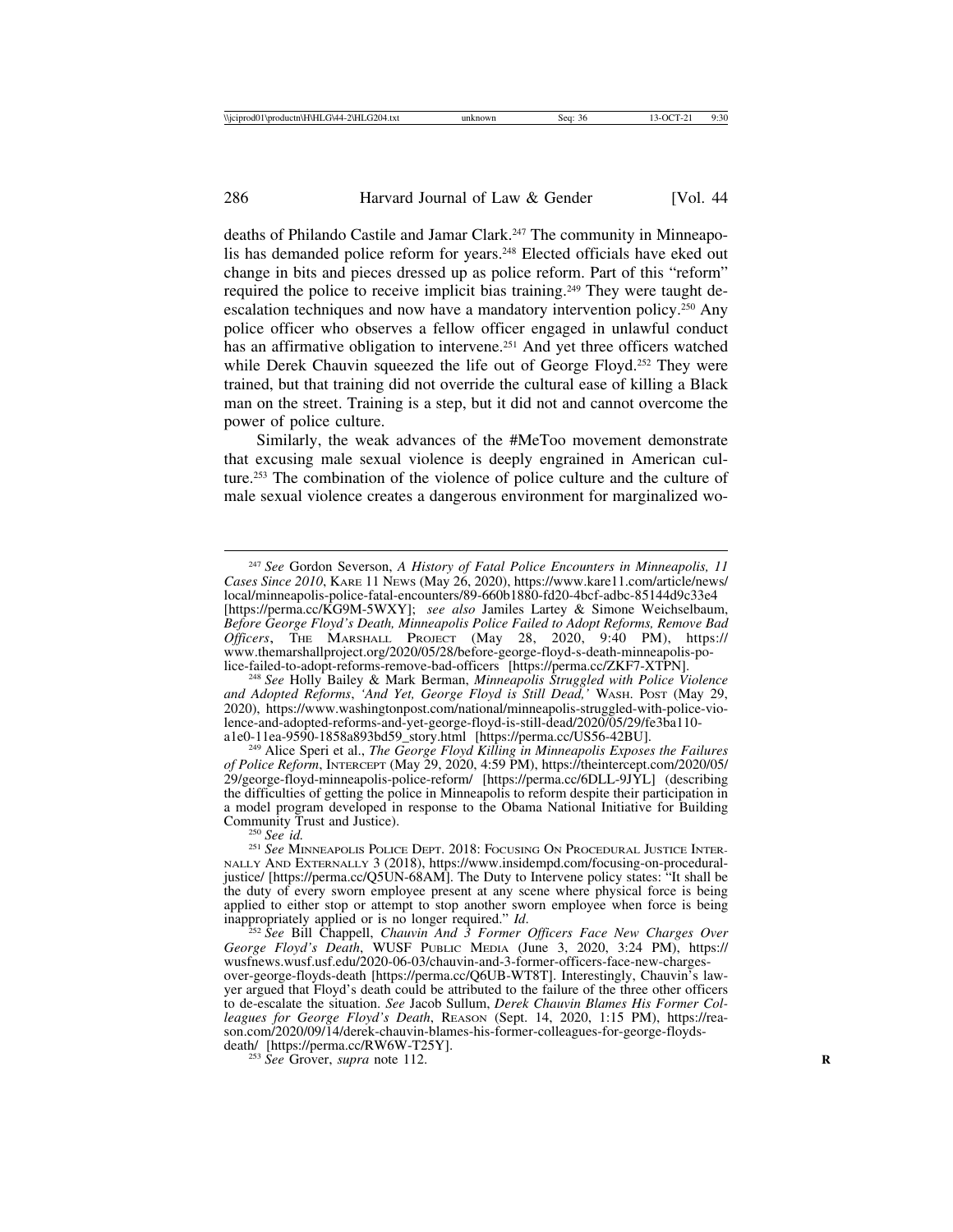men. It would not be wise to believe that training alone can make a significant impact on the incidence of PSM.

## *C. Lack of Transparency and Accountability*

Lack of transparency regarding the frequency of the rate of PSM inhibits the public's ability to assess the full extent of PSM. Legislation known as the Law Enforcement Officers' Bill of Rights (LEOBOR) often restricts what information can be released about a police officer.<sup>254</sup> The LEOBOR statutes establish extra due process rights for law enforcement officers who are being investigated.255 Fourteen states have adopted LEOBOR legislation and other states incorporate portions of the legislation in law enforcement union contracts.256 The statutes were developed beginning in the 1960s and 1970s to protect the police from activists' demands for police accountability.257 The statutes normally contain provisions that limit the ability of police agencies to question officers who have been accused of misconduct.258 The limitations can include a ban on questioning the officer before a certain time has passed, requiring special treatment for the officer during questioning, sometimes providing the officer with copies of incriminating evidence against them before they are questioned, and, most importantly, mandating that the officer's personnel files including disciplinary action be held confidential.<sup>259</sup> In some cases, not even prosecutors have access to these records.260

<sup>254</sup> *See, e.g*., Public Safety Officers Procedural Bill of Rights Act, Cal. Govt. Code, Ch. 9.7 §§ 3300 [finish the inclusive section; pursuant to R.3.3(b) the bluebook instructs "do not use 'et seq.'"]

<sup>&</sup>lt;sup>255</sup> See Kevin M. Keenan & Samuel Walker, *An Impediment to Police Accountability? An Analysis of Statutory Law Enforcement Officers' Bills of Rights*, 14 B.U. PUB.

<sup>&</sup>lt;sup>256</sup> See id. <sup>257</sup> Eli Hager, *Blue Shield*, The MARSHALL PROJECT (Oct. 27, 2015), https://<br>www.themarshallproject.org/2015/04/27/blue-shield [https://perma.cc/5JAP-UUH6].

<sup>&</sup>lt;sup>258</sup> See Stephen Rushin & Atticus DeProspo, *Interrogating Police Officers*, 87 Geo. WASH. L. REV. 646, 677 (2019).

<sup>&</sup>lt;sup>259</sup> See id.<br><sup>260</sup> In some states, such as California, the inability to disclose created tension between the officers' right to confidentiality and the United States Supreme Court's holding in *Brady v. Maryland*, 373 U.S. 83 (1963), which requires the prosecutor to disclose all exculpatory evidence to the defense. To avoid a conflict with *Brady*, some states have created lists of police officers who have violated the law. *See Tarnished Brass*, *supra* note 93 (examining the problem of prosecutors, lying cops and the so-called *Brady* lists). **R** These lists can be shared with the prosecutor, who may then disclose the names of the officers he or she may use in a particular trial. *Id*. But in some states, like California, the prosecutor cannot see the lists, and in others, there are procedural steps that must be taken before disclosure can be made to a prosecutor. *See* Association of Los Angeles Deputy Sheriffs v. The Superior Court of Los Angeles, 447 P. 3d 234, 251 Cal. Rptr. 3d 32 (2019) (noting that after Los Angeles deputy sheriffs sued to prevent the county sheriff from turning the *Brady* list over to the County prosecutor, the California Supreme Court allowed the disclosure of the list). Recently, the Massachusetts Supreme Judicial Court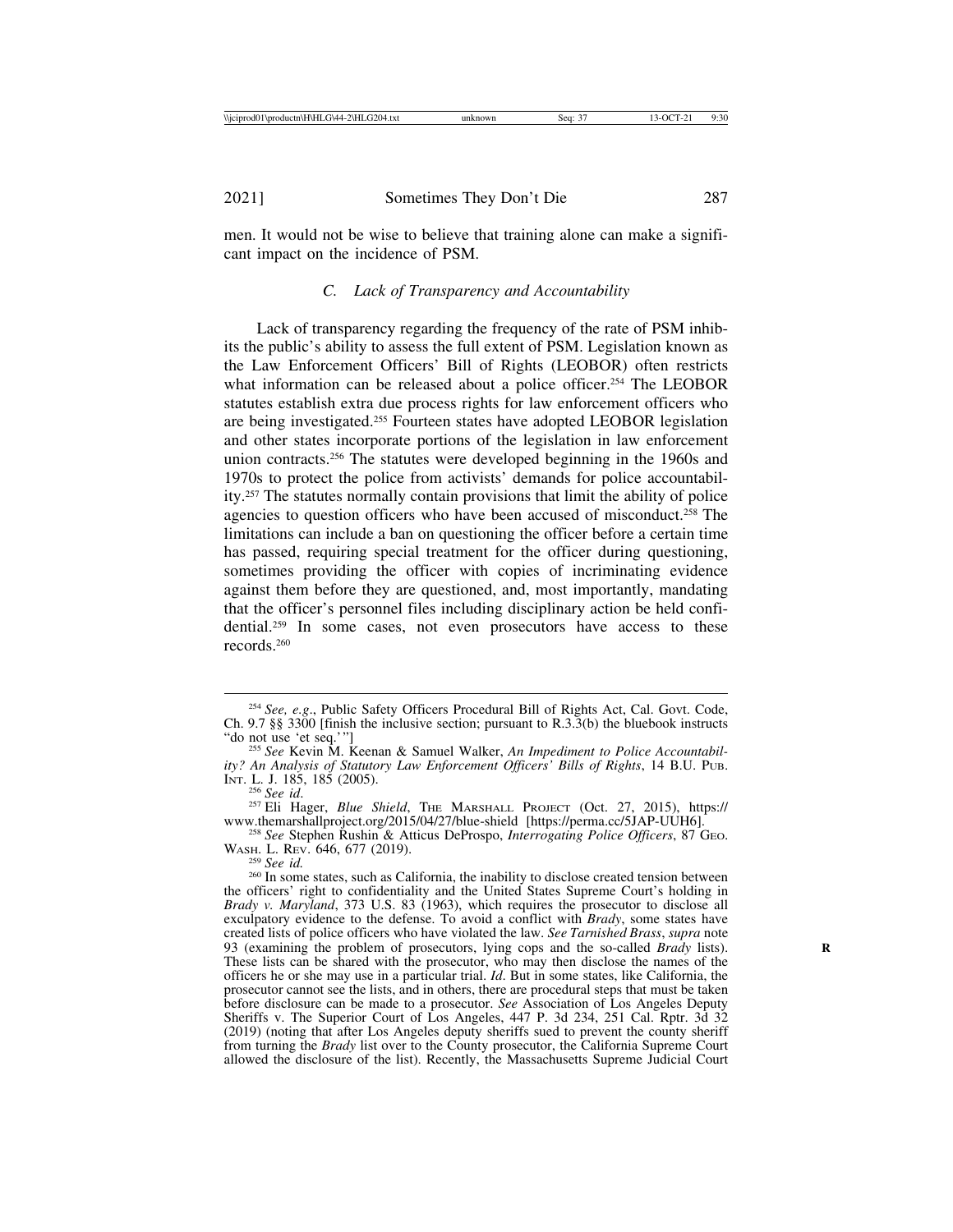LEOBOR statutes interfere with current efforts to enact police reform. Where LEOBOR statutes exist, police unions vigorously resist efforts to disclose misconduct on the part of their members.261 Police union representatives typically state that the overwhelming majority of officers are good, hardworking individuals and that offenses are committed by a "few bad apples."262 The vigorous effort to fight against certification and disclosure of those bad apples seems contradictory. It is true that not all police officers are criminals, but as the data show, there are a significant number who are.263 And, more importantly, the officers who think they comply with the law tolerate and shield the ones who do not, too often turning a blind eye to their colleagues' misconduct.

Accountability, or lack of it, is the final troublesome factor in understanding and controlling PSM. The inability to decertify police who have engaged in sexual misconduct has already been identified as a barrier to reducing the prevalence of this misconduct.264 As stated earlier, there are presently five states that do not certify law enforcement.265 Neither of the two states with the largest numbers of law enforcement officers, California and New York, have a system of certification, nor do they report to the

<sup>262</sup> Sean Illing, *Why the Policing Problem Isn't About a "Few Bad Apples,"* VOX MEDIA (June 6, 2020), https://www.vox.com/identities/2020/6/2/21276799/george-floyd-<br>protest-criminal-justice-paul-butler [https://perma.cc/G2CZ-WTN5].

<sup>263</sup> See Christopher Robbins et al., *Analyzing 323,911 Newly-Released Records of NYPD Misconduct*, GOTHAMIST (Aug. 27, 2020, 12:02 PM), https://gothamist.com/news/ analyzing-323911-newly-released-records-nypd-misconduct [https://perma.cc/Z4DT-K5M7]. There were 19,833 officers who had 5 or more complaints sustained against them, but only 12 lost their jobs. *See id*; s*ee also* Mark Morales, *Thousands of NYPD Discipline Records Published by New York Civil Liberties Union After Court Order is Lifted*, CNN (Aug. 20, 2020, 12:41 PM), https://www.cnn.com/2020/08/20/us/nypd-po-

<sup>264</sup> See Roger L. Goldman, *NDI: Tracking Interstate Movement of Decertified Police Officers,* POLICE CHIEF ONLINE (Sept. 12, 2018), https://www.policechiefmagazine.org/ ndi-tracking-decertified-police-officers/ [https://perma.cc/3Z4L-CG7C]; *see also* Clarence Harmon, *De-Certification: Achieving Interstate Reciprocity*, 22 ST. Louis U. Pub.<br>L. Rev. 167 (2003); Goldman & Puro, *supra* note 39.

<sup>265</sup> The number of states that do not decertify varies depending on the source. Some sources count 44 states and include New York as a state that does not decertify and therefore does not submit names to the NDI. *See, e.g.*, ASSOC. PRESS, *A 50-State Look at Police Officer Decertification for Sex Incidents*, MERCURY NEWS (Nov. 3, 2015, 4:45 AM), https://www.mercurynews.com/2015/11/03/a-50-state-look-at-police-officer-decertification-for-sex-incidents/ [https://perma.cc/9ZYZ-2QAX]. Goldman counts 46 states, not including New York and reporting that Hawaii enacted legislation to become effective in 2019. *See* Goldman, *supra* note 264. However, as of 2020, Hawaii still did not have a decertification process, nor do California, Rhode Island, and New Jersey. *See* Tatiana Follett et al., *Law Enforcement Certification and Discipline*, NAT'L CONF. OF ST. LEGIS. (Aug. 17, 2020), https://www.ncsl.org/research/labor-and-employment/policingoversight-and-new-legislation.aspx [https://perma.cc/DCY8-MTS4].

also ruled that prosecutors must disclose *Brady* lists to satisfy a defendant's constitutional right to a fair trial. *Matter of Grand Jury Investigation*, 152 N.E.3d 65 (Mass. 2020).

<sup>&</sup>lt;sup>261</sup> See Jill McCorkel, *Police Unions Are One of The Biggest Obstacles to Transforming Policing*, CIV. BEAT (July 30, 2020), https://www.civilbeat.org/2020/07/police-unions-are-one-of-the-biggest-obstacles-to-transforming-policing [https://perma.cc/RKW7-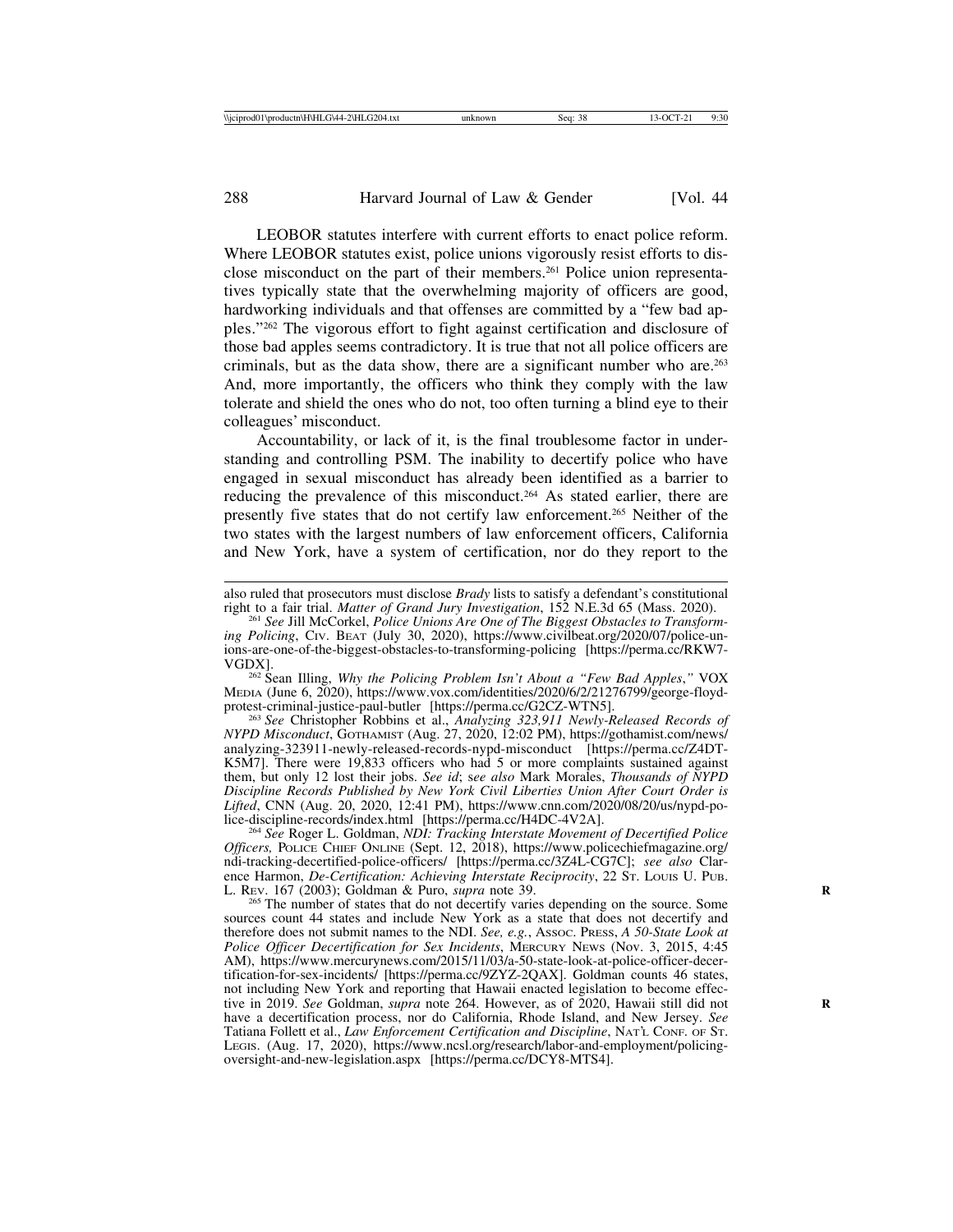National Decertification Index (NDI), a searchable database of decertified officers run by IADLEST.266 A sixth state, Georgia, certifies police officers but does not report the names of decertified officers to the NDI.267 Even in states that have a decertification process, the mechanism for achieving decertification may be weak.268 Some states only permit decertification if the police officer has been convicted of a felony.269 Others only permit decertification after an administrative proceeding has been finalized.270 Still other states will allow a police officer to quit or can terminate an officer without a disciplinary hearing, thereby obviating the need to begin a decertification process.271 If a disciplinary process has not gone forward, the final results will not be reported to NDI $^{272}$  When a police officer is not decertified, he is free to go to a different jurisdiction and be hired as law enforcement in a process known as "officer shuffle" or the "wandering officer," which has

has a net higher number. See id.<br><sup>267</sup> See Inr`t. Ass`N OF DIR's OF LAW ENF<sup>'</sup>T STANDARDS & TRAINING, supra note 99.<br><sup>268</sup> See Candice Norwood, *Can States Tackle Police Misconduct With Certification Systems?*, ATLANTIC (Apr. 9, 2017), https://www.theatlantic.com/politics/archive/2017/ 04/police-misconduct-decertification/522246/ [https://perma.cc/UYM9-DD7H] (relating that in an interview with Roger Goldman discussing state decertification processes, Goldman identified Maryland as a state that has a weak decertification process). In response to an *Associated Press* inquiry as to the number of officers decertified in the past year, Maryland indicated that only one officer was decertified. *See* Crime and Justice News, *State Action Needed to Spot Problem Police Officers*, THE CRIME REP. (June 26, 2020), https://thecrimereport.org/2020/06/26/state-action-needed-to-spot-problem-policeofficers/ [https://perma.cc/ZT3J-WZAC]. *But see* Ben Gonzalez, *The Legislative Legacies of the George Floyd and Breonna Taylor Protests*, S. MD CHRON. (Dec. 20, 2020), https://southernmarylandchronicle.com/2020/12/14/the-legislative-legacies-of-thegeorge-floyd-and-breonna-taylor-protests/ [https://perma.cc/RU3P-V87Y] (noting re-

vived attempt to modify LEOBOR inspired by police reform movement following death

<sup>269</sup> See Raymon Troncoso, *Lawmakers, AG Seek Tougher Decertification Standards for Law Enforcement*, HERALD & REV. (Nov. 11, 2020), https://herald-review.com/news/ local/govt-and-politics/lawmakers-ag-seek-tougher-decertification-standards-for-law-enforcement/article\_c00ca635-b727-5c08-918e-046ee07a1f40.html [https://perma.cc/ 43RP-P84X] (explaining the revived attempt to modify LEOBOR inspired by police reform movement following death of George Floyd).

form movement following death of George Floyd). <sup>270</sup> *See id.* <sup>271</sup> *See, e.g.*, ASSOCIATED PRESS, *Fife Officers Still Certified Despite Misconduct*, EV-ERETT HERALD, (June 19, 2011, 12:01 AM), https://www.heraldnet.com/news/fife-of-<br>ficers-still-certified-despite-misconduct/ [https://perma.cc/8JLY-EJLG].

<sup>266</sup> *See* BRIAN A. REAVES, BUREAU OF JUSTICE STAT., CENSUS OF STATE AND LOCAL LAW ENFORCEMENT AGENCIES 14 (2008). New York is listed as the state with the largest number of sworn officers, but by adding up the various California divisions, California has a net higher number. See id.

ficers-still-certified-despite-misconduct/ [https://perma.cc/8JLY-EJLG]. <sup>272</sup> *See* Denise LaVoie, *Virginia Lawmakers Push to Expand Police Decertification Law*, ABC NEWS (Sept. 11, 2020, 11:46 AM), https://abcnews.go.com/US/wireStory/virginia-lawmakers-push-expand-police-decertification-law-72952231 [https://perma.cc/ UCF4-PURP] (reporting on the bill changing Virginia's loophole allowing an officer to resign and be rehired in another jurisdiction). "This is a fast-track mechanism to really prevent bad officers — bad actors — in our profession from going from place to place to place and continuing to have poor performance," said Ashland Police Chief Doug Goodman. *Id.*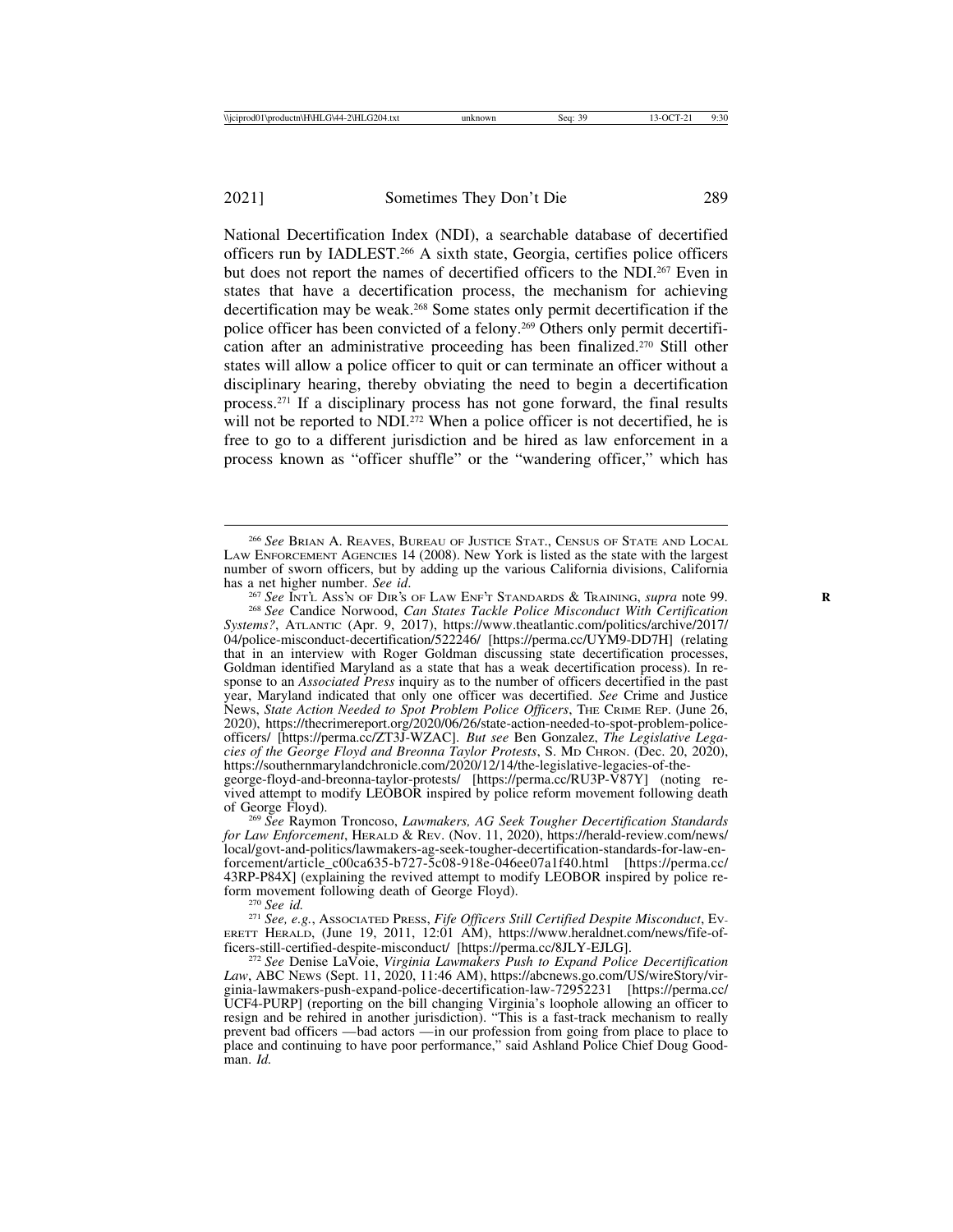been studied specifically in the context of sexual misconduct.<sup>273</sup> The effort toward creating systems of certification and accountability in those states that currently do not have a process may give insight into the feasibility of creating a meaningful network of state-level systems to hold sexually violent officers accountable.274

In addition to the lack of accountability in the criminal setting, police officers on the civil litigation side often enjoy qualified immunity, which shields the officer from liability in a tort action.<sup>275</sup> Since the Floyd demonstrations, police reform proposals have attacked qualified immunity and have attempted to remove the immunity from officers who have committed crimes.276 Combining police reform with the elimination of qualified immunity is problematic in some states, where police unions have been successful in lobbying for the defeat of reform bills.277

<sup>273</sup> *See* Ben Grunwald & John Rappaport, *The Wandering Officer*, 129 YALE. L. J. 1676 (2020); *see also* Rabe-Hemp & Braithwaite, *supra* note 27 (establishing that there is **R** a set of police officers who repeatedly engage in sexual misconduct in every location in which they are hired and finding, in a study of 106 officers in the Midwest whose cases were covered in the news, that some officers who commit police sexual violence are shuffled to other jurisdictions where they become repeat offenders). Officer shuffle occurs outside of PSM as well. *See* Michelle Mark, *A Police Officer Charged with Assaulting Black Youths Has Worked for 9 Different Police Departments, Collecting Use-of-Force Incidents and Complaints Along the Way*, INSIDER (June 24, 2020, 3:34 PM), https:/ /www.insider.com/new-jersey-police-ryan-dubiel-pepper-spray-nine-departments-2020-6

<sup>&</sup>lt;sup>274</sup> See Roger Goldman, *Importance of State Law in Police Reform*, 60 St. Louis U. L. J. 363, 381–83 (2016). <sup>275</sup> *See generally* Joanna C. Schwartz, *How Qualified Immunity Fails*, 127 YALE L. J.

<sup>2 (2017).</sup> <sup>276</sup> *See* Nick Sibilla, *New Bill Would Abolish Qualified Immunity, Make It Easier To Sue Cops Who Violate Civil Rights*, FORBES (June 3, 2020, 2:20 PM), https:// www.forbes.com/sites/nicksibilla/2020/06/03/new-bill-would-abolish-qualified-immunity-make-it-easier-to-sue-cops-who-violate-civil-rights/?sh=36cd04f66fbc/ [https://

 $277$  Both California and Massachusetts had major police objections to the reform legislation that combined certification with the elimination of qualified immunity. *See* CNN, *California Lawmakers Failed to Pass Meaningful Police Reform, Activists Say*, CBS SAC-RAMENTO (Sept. 11, 2020, 12:14 PM), https://sacramento.cbslocal.com/2020/09/11/california-police-reform-bills-fail/ [https://perma.cc/YDT7-RYJJ]. Both the Massachusetts House and Senate passed a reform bill, but both were hung up in committee until the end of November 2020. *See* Chris Lisinski & Sam Doran, *Beacon Hill Reaches Policing Bill Compromise*, WBUR NEWS (Nov. 30, 2020), https://www.wbur.org/news/2020/11/30/ massachusetts-police-reform-bill [https://perma.cc/MA3P-MVLL]. A bill made it out of committee with the qualified immunity language tied to decertification. *Id.* However, a commission was also established to study the issue of qualified immunity. *Id.* The compromise bill has not yet had a vote. *Id.*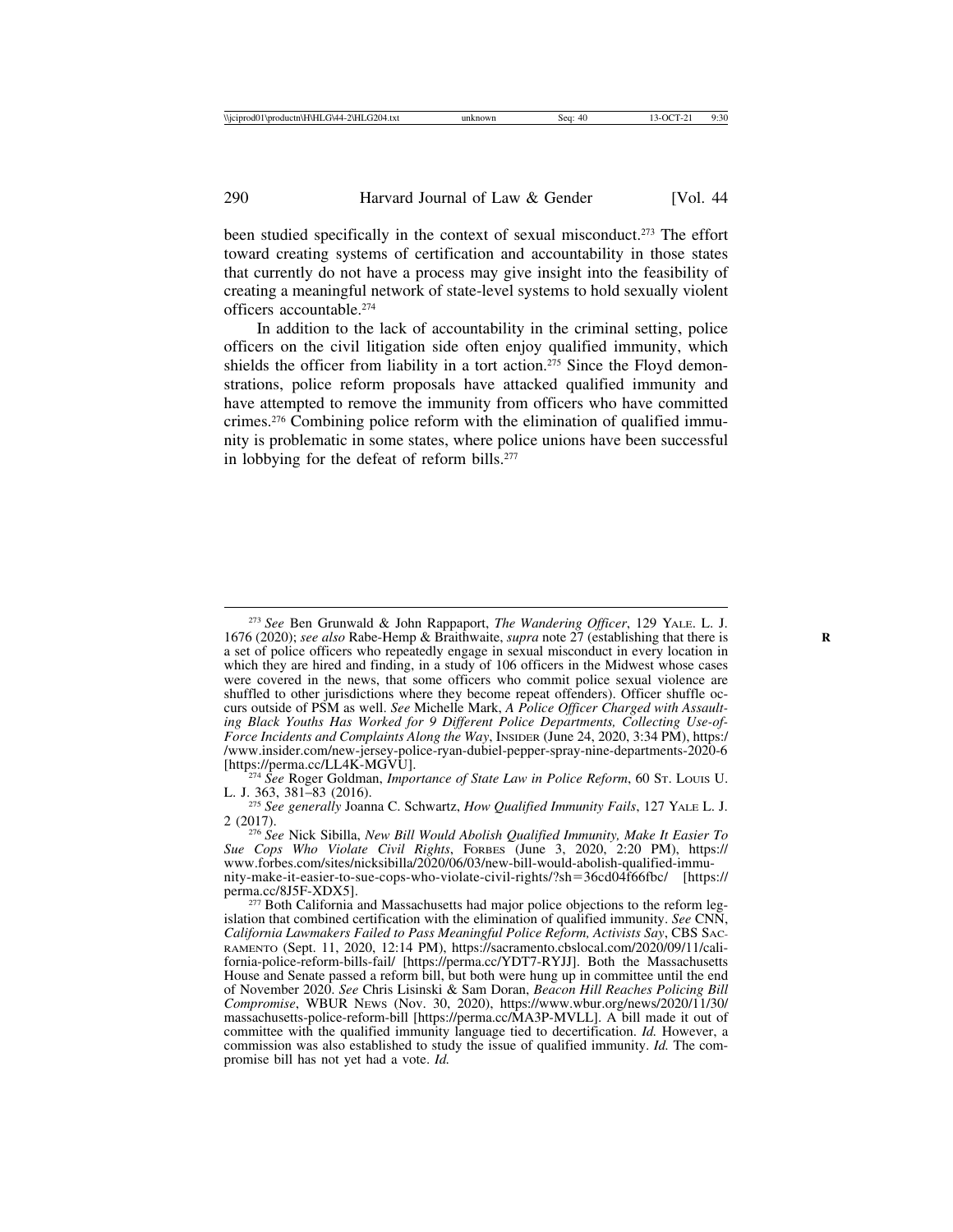## IV. SUGGESTIONS FOR REFORM

#### *A. Centering Black Women in Police Reform Proposals*

Despite COVID-19 lockdown orders in place throughout the country, cities erupted in protest and civil unrest during the summer of 2020 in response to the deaths of George Floyd, Breonna Taylor, and others.<sup>278</sup> Arguments can be made over whether pent-up frustrations from quarantine helped fuel the discontent, but there is no question that the nation was dramatically moved after watching Derek Chauvin execute a Black man on a public street. Black Lives Matter-led protests were joined by people of all races and faiths. Protests of that scale have not been seen in this country since the Civil Rights Movement and the war against Vietnam.279 The United States may be poised to experience a fundamental shift in the way our society views police violence against Black people. Once again, Black people have galvanized the country to stand up and fight injustice. Black women are consistently at the forefront of the struggle and are the backbone of the fight for justice. It did not matter whether the fight was to end slavery,<sup>280</sup> to end lynching,<sup>281</sup> to gain the right to vote, $282$  to end desegregation, $283$  or to end voter suppression.284 Reform can happen, but whether it will be substantial and long-lasting remains unknown. Even if the steps are incremental, they are happening. During this critical time, efforts to accomplish police reform must not push Black women's needs to the margin to focus exclusively on police violence against Black men. Solutions for police violence must also prioritize the protection of Black women not just from death, but also from police sexual

<sup>278</sup> *See* Jack Healy & Kim Barker, *Other Protests Flare and Fade. Why This Movement Already Seems Different*, N.Y. TIMES (June 9, 2020), https://www.nytimes.com/ <sup>279</sup> See id.<br><sup>280</sup> See Debra Michals, *Sojourner Truth* (1797-1883), Nat'l Women's Hist. Museum

<sup>(2015),</sup> https://www.womenshistory.org/education-resources/biographies/sojourner-truth [https://perma.cc/QE7J-EMAN]; Debra Michals, *Harriet Tubman* (1820-1913), NAT'L WOMEN'S HIST. MUSEUM (2015), https://www.womenshistory.org/education-resources/<br>biographies/harriet-tubman [https://perma.cc/U23Y-55XP].

<sup>&</sup>lt;sup>281</sup> See, e.g., *Ida B. Wells*, NAT'L PARK SERV. (Dec. 30, 2020), https://www.nps.gov/ people/idabwells.htm [https://perma.cc/5FMD-T36J]. <sup>282</sup> Meghan Smith, *5 Essential Black Figures In The Women's Suffrage Movement*,

GBH (June 26, 2020), https://www.wgbh.org/programs/2020/06/26/5-essential-black-<br>figures-in-the-womens-suffrage-movement [https://perma.cc/AX9X-293W].

<sup>&</sup>lt;sup>283</sup> See, e.g., Patricia A. Broussard, *Unbowed, Unbroken, and Unsung: The Unrecognized Contributions of African American Women in Social Movements, Politics, and the Maintenance of Democracy*, 25 Wm. & MARY J. RACE, GENDER & Soc. JUST. 631 (2019).

<sup>&</sup>lt;sup>284</sup> See, e.g., Sharon Austin, *How New Voters and Black Women Transformed Georgia's Politics*, CONVERSATION (Jan. 26, 2021, 8:28 AM), https://theconversation.com/ how-new-voters-and-black-women-transformed-georgias-politics-152741 [https:// perma.cc/2YDA-9SDK].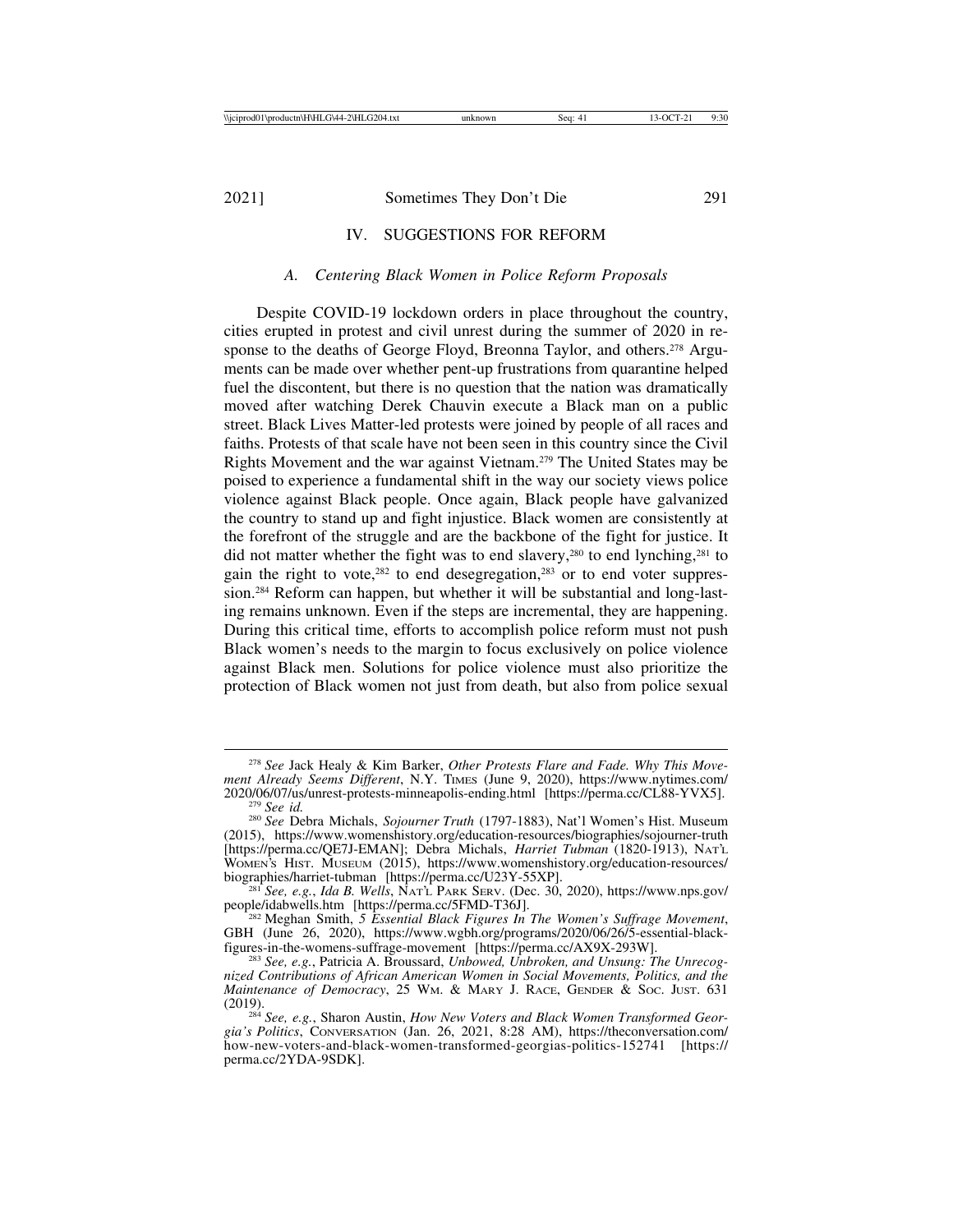violence.285 The nation cannot afford to allow this opportunity to pass as they have in the past.

Despite the fact that three Black women co-founded the movement, men and the media slowly began to erase their presence and to ignore that, from its inception, Black Lives Matter included a demand to protect the lives of Black women and the Black transgender community.286 The drive to marginalize Black women is strong, both within our community as well as outside of it. Projects such as Professor Kimberlé Crenshaw and Andrea Ritchie's #SayHerName were created to pull attention to the fact that Black women were also victims of police violence and to argue that their faces and stories deserved to be heard also.<sup>287</sup> It has been a slow push forward, but progress toward elevating the stories of Black women is being made. A banner protesting Breonna Taylor's death flew over the Kentucky Derby as thousands marched outside,<sup>288</sup> and WNBA players wore her name on their uniforms for the 2020 season.<sup>289</sup> Her death continues to receive more attention, nationally and internationally, than that of any other Black woman killed by the police. Black women who are victims of police sexual misconduct will not achieve that level of notoriety; however, the progress made in elevating the issue of police violence towards Black women can be used to help direct reform attention to police sexual misconduct.

Reform proposals that are shaped primarily around the killings of Black men share some commonalities with reform needed to protect Black women from police sexual violence. Police culture of silence is a problem for both.290 Transparency is also an issue, as there is still no comprehensive

<sup>285</sup> *See* Courtland Milloy, *Black Women's Lives Matter Too, Say the Women Behind the Iconic Hashtag*, WASH. POST (May 19, 2015), https://www.washingtonpost.com/local/ Black-womens-lives-matter-too-say-the-women-behind-the-iconic-hashtag/2015/05/19/

<sup>&</sup>lt;sup>286</sup> See Herstory, BLACK LIVES MATTER, https://blacklivesmatter.com/herstory/ [https://perma.cc/55QD-2WG2] (noting that the founders of #BlackLivesMatter stated that the movements for liberation should not marginalize women and queer and trans people). <sup>287</sup> Alisha Haridasani Gupta, *Why Aren't We All Talking About Breonna Taylor?*, N.Y.

TIMES (Oct. 30, 2020), https://www.nytimes.com/2020/06/04/us/breonna-taylor-blacklives-matter-women.html [https://perma.cc/3N7J-ABFL]. Andrea Ritchie commented that, even the hashtag SayHerName "has been turned into #SayHisName." *Id*. This serves as an example of the seemingly inextricable drive to push women to the margins, even in their own stories.

<sup>&</sup>lt;sup>288</sup> See Associated Press, *Thousands Protest Outside Kentucky Derby over Killing of Breonna Taylor*, CBS NEWS, (Sept. 5, 2020, 11:20 PM), https://www.cbsnews.com/ news/thousands-protest-the-police-killing-of-breonna-taylor-outside-kentucky-derby/

<sup>&</sup>lt;sup>289</sup> See David Close & Brian Ries, *WNBA Players Will Wear Breonna Taylor's Name on Their Uniforms to Honor Women Lost to Racial Violence*, CNN (July 7, 2020), https:// edition.cnn.com/2020/07/06/us/wnba-uniforms-say-her-name-spt-trnd/index.html [https://perma.cc/Q98D-DTPB].

<sup>&</sup>lt;sup>290</sup> See Andy Grimm & Sam Charles, *Fellow Officers May Have Lied, Conspired for Months to Cover for Jason Van Dyke*, CHI. SUN-TIMES (Oct. 4, 2018), https://chicago.suntimes.com/2018/10/4/18394282/fellow-officers-may-have-lied-conspired-formonths-to-cover-for-jason-van-dyke [https://perma.cc/KJN9-Z8L2] (discussing the way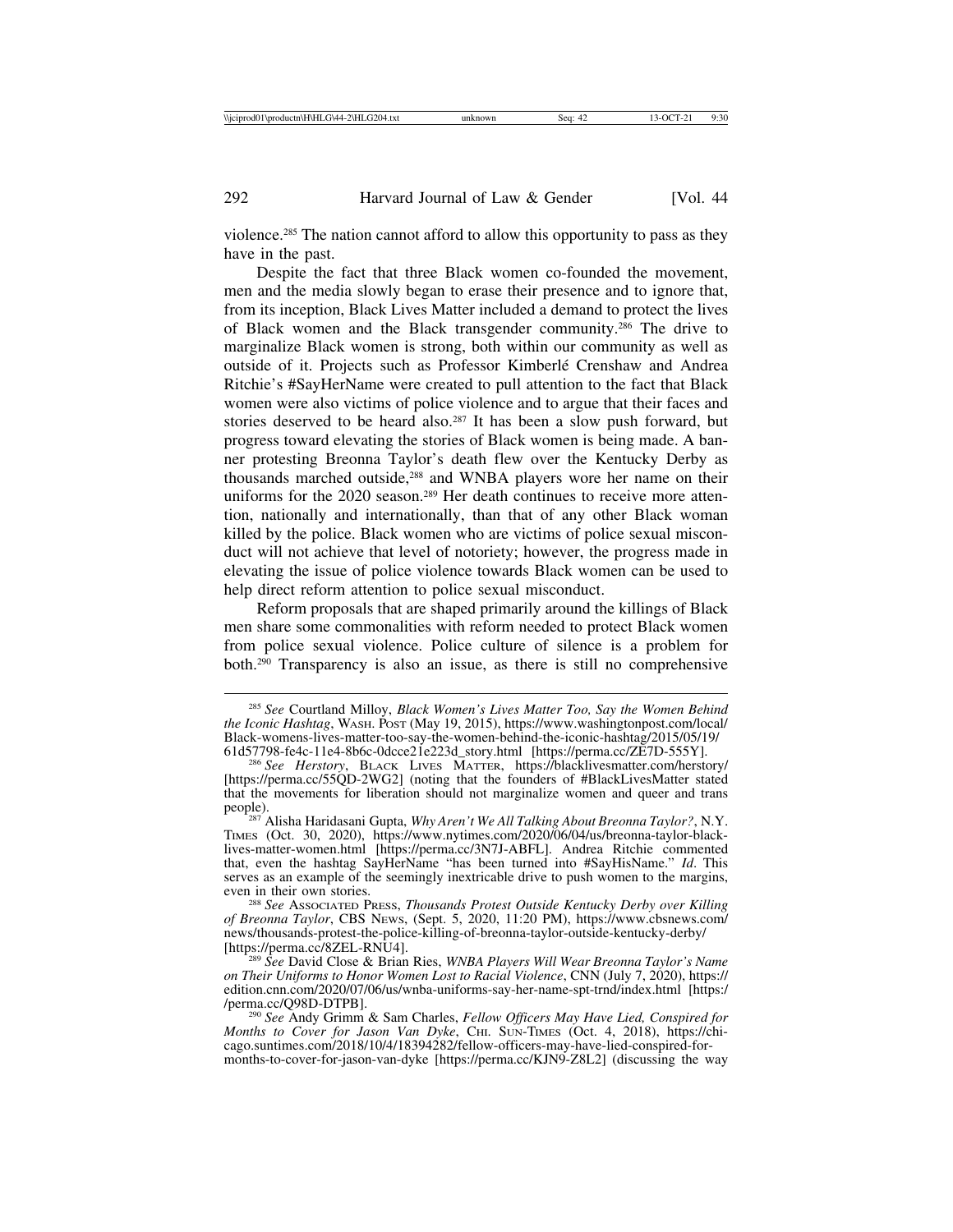database that tracks police killings.291 Accountability is a common difficultly, as police are generally not held accountable for killing Black and Brown people. But if reform proposals stay male-centered, solutions may not be sufficiently nuanced to provide relief to women who are victims of police sexual misconduct. For example, victims of sexual assault will be concerned with how data about police misconduct will be kept and who will be responsible for collecting it. A letter written on behalf of thirty-seven women's organizations and over fifty women who are scholars, lawyers, and community leaders that was submitted to the President's Task Force on 21st Century Policing illustrates this problem.292 The letter pointed out that women of color suffer from police profiling, excessive use of force, and sexual assault.293 The recommendations in the letter concerning sexual assault and harassment fall squarely within the tenor of current requests for police reform in the area of PSM as recommended by IACP.294 And they encouraged the federal government to take a more aggressive role in making sure lockup procedures were followed to help eliminate sexual harassment or assault when a person is detained.<sup>295</sup> It also included a recommendation to "condition federal funding to local law enforcement agencies on adoption of policies aimed at documenting, preventing, and addressing sexual harassment, abuse, and assault by local law enforcement agents consistent with the recommendations of the IACP."296 This was similar to the scholarly proposal that law enforcement unions' tax-exempt status be conditioned on every agency having sufficient accountability measures.<sup>297</sup>

However, the women's advocates also raised an issue that creates tension between what is needed for more general police accountability and the sensitivity of data collection in cases of police sexual misconduct. Almost all police reform calls for better data collection,<sup>298</sup> as did the women's letter.

<sup>298</sup> See, e.g., Vera Bergengruen, *'We Continue to Spin in Circles.' Inside the Decades-Long Effort to Create A National Police Use-of-Force Database*, TIME MAG. (June 30,

the Chicago police tried to cover up evidence that one of their officers murdered Laquan McDonald, an unarmed Black teenager, in Chicago in 2014).

McDonald, an unarmed Black teenager, in Chicago in 2014). <sup>291</sup> *See* Aaron C. Davis & Wesley Lowery, *FBI Call Lack of Data on Police Shootings 'Ridiculous,' 'Embarrassing*,*'* WASH. POST (Oct. 7, 2015), https:// www.washingtonpost.com/national/fbi-director-calls-lack-of-data-on-police-shootings-ridiculous-embarrassing/2015/10/07/c0ebaf7a-6d16-11e5-b31c-d80d62b53e28\_story.html<br>[https://perma.cc/4P8G-52F6].

<sup>&</sup>lt;sup>292</sup> *See* Submission from Andrea J. Ritchie, Soros Justice Fellow, to President's Task Force on 21st Century Policing, U.S. Dep't of Justice (Jan. 28, 2015), *Policy and Oversight: Women of Color's Experiences of Policing* 5 https://b81b38ed-3626-4dfb-806dbee93cc1ddcc.filesusr.com/ugd/04cb5a\_64cf0544dd1f448096c4d421b2b23f45.pdf<br>[https://perma.cc/XV67-6FD4].

<sup>[</sup>https://perma.cc/XV67-6FD4]. <sup>293</sup> *See id*. <sup>294</sup> *See id.* at 3–4. <sup>295</sup> *See id.* at 4. <sup>296</sup> *Id.* at 3. <sup>297</sup> *See* Brian Mogck, *A Proposal for Police Reform: Require Effective Accountability Measures in Police Union Contracts as a Condition of Tax-Exempt Status*, CHI. L. REV. ONLINE (Aug. 7, 2020), https://lawreviewblog.uchicago.edu/2020/08/07/police-unions-<br>mogck/ [https://perma.cc/NS3F-9QY7].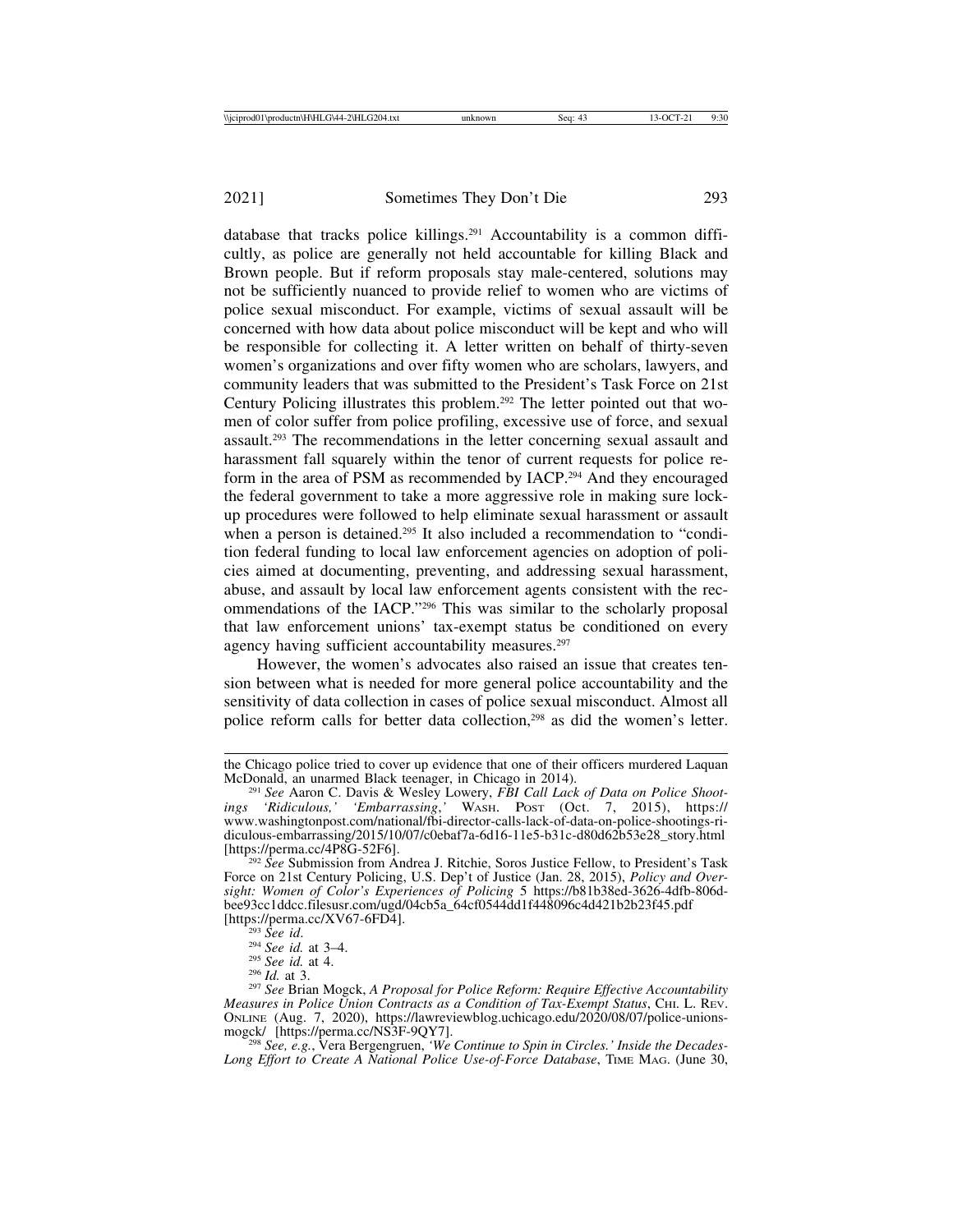They recommended that questions on PSM be included on the Bureau of Justice Statistics Police Contact Survey and on the Office of Victims of Crime National Intimate Partner and Sexual Violence Survey.299 In addition, data should be collected from events involving stops, use of force, profiling, and violence against women, but the women's groups also recommended that *no* law enforcement agent should be charged with collecting the data.<sup>300</sup> Certainly data on sexual assault is much more sensitive than traffic-stop data, even if the stop data does include gender. There is a risk of secondary victimization for a woman who has been sexually assaulted by the police if the police themselves are charged with collecting her complaints. As was discussed earlier, even when women go straight to the hospital, the hospital may call the police and place women at risk of either secondary victimization or being ignored.301 Sensitive data must be collected to help provide a clear picture of what the violent interactions with officers entail and how frequently they occur. And the data must have a measure of credibility such that legislatures and governmental units can feel confident relying on it. The difficult knot to unravel is how to create a reporting system that keeps women safe but also allows for the collection of reliable data. Fortunately, there may be ways to create such a system.

## *B. Building Community-Based Data Collection Points*

As noted earlier, transparency and accountability are two of the most problematic areas in reducing PSM. In the context of police sexual misconduct, it may be necessary to prioritize collection of data for transparency purposes over accountability for individual offenders. Transparency over individual accountability can still create broader accountability measures, but they may need to take place at the supervisory level of a law enforcement agency. When PSM occurs, women and children who may be victimized need, in the first instance, somewhere they can go to safely receive treatment without the police being involved. Ideally, this would be a known and trusted community-based location where data could be collected about the violation, such as where and when it occurred. If possible, a forensic nursing staff capable of collecting evidence of rape or other sexual assault would be available. The framework for such treatment already exists in organizations that help trafficked persons.302 The primary function of the organizations is

<sup>2020),</sup> https://time.com/5861953/police-reform-use-of-force-database/ [https://perma.cc/

<sup>&</sup>lt;sup>299</sup> See Ritchie, *supra* note 292, at 5.<br><sup>300</sup> See id.<br><sup>301</sup> See Levin, "I Didn't Think I'd Survive," *supra* note 190.<br><sup>302</sup> See, e.g., Human Trafficking Services, CTR. FOR FAM. SERVS. (last visited Mar. 18, 2021), https://www.centerffs.org/serv/human-trafficking-services [https://perma.cc/ X9XJ-AJDZ] (noting that the Center for Family Services runs programs for marginalized communities, including persons who have been trafficked, and their "Services Empowering Rights of Victims" programs provide assistance to both international and domestic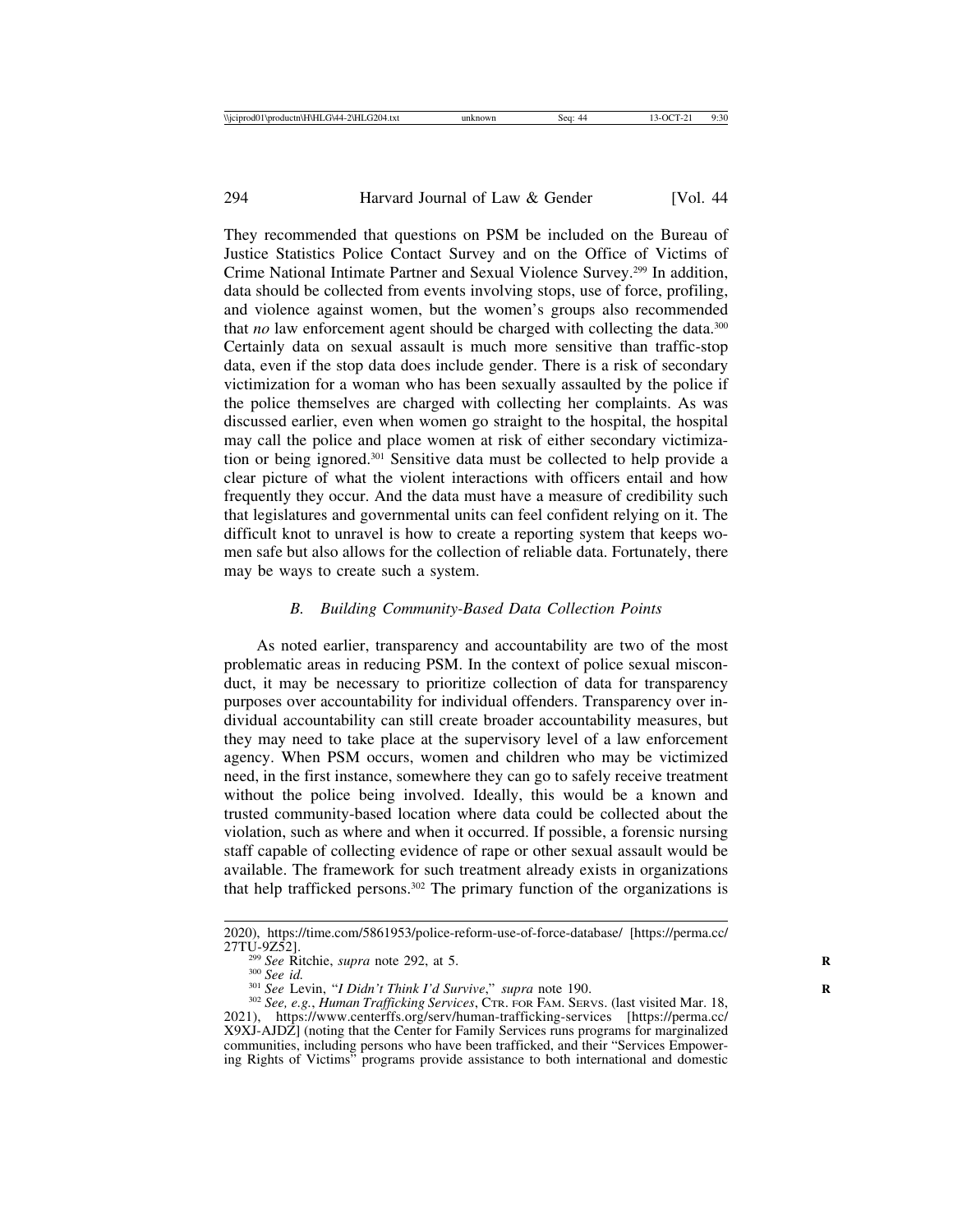to keep victims safe and also provide services to them.303 Their data on the numbers of persons they serve is considered reliable.<sup>304</sup> Such services for women who are victims of PSM would allow the women to receive treatment for their injuries, get counseling for trauma, and preserve evidence of the assault until the women wish to go forward with a complaint. A delay in a decision to go forward with a complaint would not prevent collection of the data on types and frequency of violations occurring within the serviced population.

Bifurcating the collection of data from the need to seek individual accountability could still help promote institutional accountability. Hard data provided by nonprofit service providers to administrators in law enforcement agencies would be difficult to ignore. The data could be used to establish an accountability system for senior-level police supervisors tasked with monitoring whether PSM was occurring and developing mechanisms to identify at-risk offenders.305 Such an approach would be consistent with the IACP recommendation to establish an early warning system for officers who may be at risk of engaging in PSM.306

#### *C. Civilian Complaint Review Boards*

It is also possible to envision a system that continues to link transparency and accountability through the use of civilian review boards.<sup>307</sup> There are many difficulties associated with this approach, although, if it worked successfully, there would be accountability for individual offending officers. Discussions about expanding the use of complaint boards are happening more frequently as part of police reform proposals.308 However, as of

would include a public awareness campaign for victims and an infrastructure that would allow for the collection of data. *See* RITCHIE, INVISIBLE NO MORE, *supra* note 153, at 123. No such action was taken at the time.

<sup>308</sup> See Mission Vision and Values, NAT'L ASSN. OF CIVILIAN OVERSIGHT OF LAW ENF'T (last visited Mar. 18, 2021), https://www.nacole.org/mission [https://perma.cc/ Z7KR-RRCW]. The National Association of Civilian Oversight of Law Enforcement

human trafficking victims); *Services for Survivors and Victims of Abuse*, YWCA OF KALAMAZOO (last visited Mar. 18, 2021), https://www.ywcakalamazoo.org/what-we-do/ caring-for-victims-of-abuse/services-for-survivors-victims-of-abuse [https://perma.cc/

<sup>&</sup>lt;sup>303</sup> *See Human Trafficking Services, supra note 302; <i>Services for Survivors and Victims of Abuse, supra note 302.* 

<sup>&</sup>lt;sup>304</sup> My thanks to Yasmin Vafa, the Executive Director of Rights4Girls, a nonprofit focused on advocating on behalf of girls who are trafficked, for helping me on this point.

<sup>&</sup>lt;sup>305</sup> See Peter Verniero & Paul H. Zoubek, N.J. OFF. OF THE ATT'Y GEN., INTERIM REPORT OF THE STATE POLICE REVIEW TEAM REGARDING ALLEGATIONS OF RACIAL PRO-FILING 90–91 (1999), https://www.state.nj.us/lps/intm\_419.pdf [https://perma.cc/8N69- RF6E] (relating that after a shooting incident following a traffic stop on the New Jersey Turnpike, the Attorney General proposed a system of accountability for supervisory personnel; such personnel were tasked with setting up early warning systems for problem officers, providing training and counseling, and taking disciplinary action where required). <sup>306</sup> *See* IACP, ADDRESSING SEXUAL OFFENSES, *supra* note 35, at 9. <sup>307</sup> In 2009, Andrea Ritchie urged the NYC CCRB to establish a mechanism that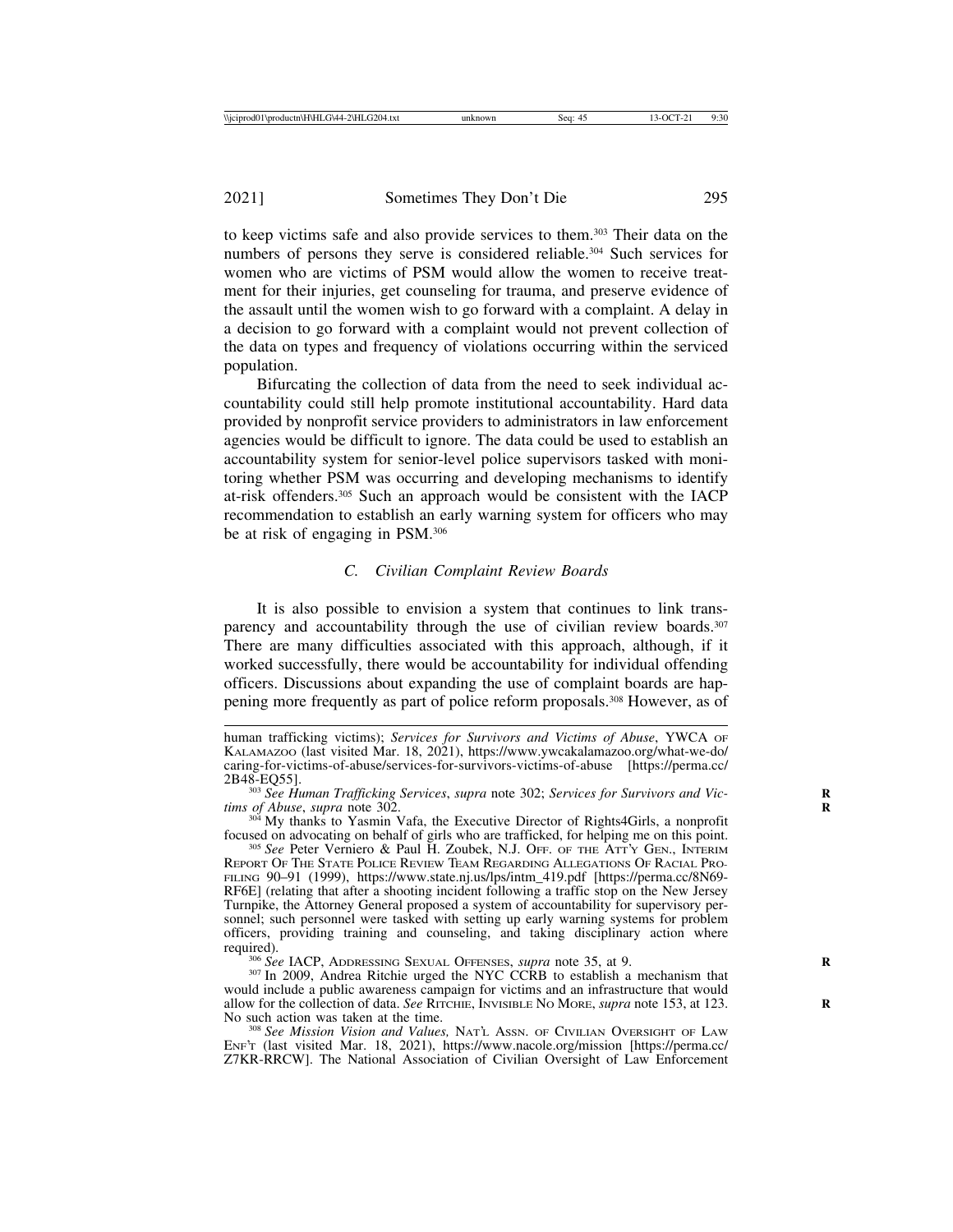2019, there were only 200 civilian review boards operating nationally.309 Even where civilian review boards exist, they are not always independent of the police agency.310 The National Association of Civilian Oversight for Law Enforcement (NACOLE) advises that civilian oversight boards must be independent from law enforcement agencies and political entities in order to be effective.311 The review boards must also have sufficient decision-making authority to perform their work.312 Recently, New York City's Civilian Complaint Review Board (CCRB) attempted to include complaints about PSM within their caseload.<sup>313</sup> The police unions objected immediately, arguing that the CCRB did not have authority to review PSM complaints.314 However, after a litigating the issue, the CCRB re-initiated the process after seeking public comment on the new order extending jurisdiction over PSM complaints.315 Even if a civilian review board is independent and has jurisdictional authority to investigate, it can still be rendered ineffective if the police agency has the final say on disposition of a complaint.316 If a civilian

<sup>309</sup> See Andrew Denney, *Civilian Oversight Is a Solution to Police Misconduct. But is it Effective?,* FREETHINK (Apr. 15, 2019, 10:00 AM), https://www.freethink.com/articles/ civilian-oversight-of-police-seems-like-a-commonsense-solution-to-police-misconduct-

but-is-it-effective [https://perma.cc/4DEL-2QV4] (quoting Liana Perez, director of operations for NACOLE, stating that the number was only "a small sliver of the roughly 18,000 law enforcement agencies operating around the country")

<sup>310</sup> See Olugbenga Ajilore, *How Civilian Review Boards Can Further Police Accountability and Improve Community Relations*, SCHOLARS STRATEGY NETWORK (June 25, 2018), https://scholars.org/brief/how-civilian-review-boards-can-further-police-accountability-and-improve-community-relations [https://perma.cc/5QU9-XJA9] (discussing ineffectiveness of Chicago's review board due to lack of independence from Chicago

<sup>311</sup> See Community Oversight Paves the Road to Police Accountability, NAT'L Assn. FOR CIVILIAN OVERSIGHT OF LAW ENF'T (last visited Mar. 18, 2020), https:// www.nacole.org/community\_oversight\_paves\_the\_road\_to\_police\_accountability

[https://perma.cc/LA9R-2ABW]. <sup>312</sup> *See id.* <sup>313</sup> Al Baker & Benjamin Mueller, *Police Complaint Board to Investigate Charges of Sexual Misconduct*, N.Y. TIMES (Feb. 14, 2018), https://www.nytimes.com/2018/02/14/

<sup>314</sup> See Sydney Pereira & Josefa Velásquez, *NYPD's Oversight Agency Launches Do-Over On Police Sexual Misconduct Investigations*, GOTHAMIST (Nov. 10, 2020, 5:00 AM), https://gothamist.com/news/nypds-oversight-agency-launches-do-over-police-sex-<br>ual-misconduct-investigations [https://perma.cc/2NCV-5WM5].

<sup>315</sup> See id. <sup>316</sup> This is a known problem with the New York City CCRB. Its final determinations are advisory, and the New York City Police Commissioner routinely ignores them, rendering the complaint review process toothless. The New York City Council recently proposed legislation that will terminate the Police Commissioner's ability to be the final arbiter on discipline, and it has also proposed eliminating qualified immunity. *See* Christopher Robbins & Yasmeen Khan, *City Council Aims To "Reduce The NYPD's Footprint" With Sweeping New Police Reforms*, GOTHAMIST (Jan. 30, 2021, 9:28 AM), https:// gothamist.com/news/city-council-aims-reduce-nypds-footprint-sweeping-new-police-reforms [https://perma.cc/ERS9-LD6Z].

<sup>(</sup>NACOLE) is a nonprofit with the following goal: "The National Association for Civilian Oversight of Law Enforcement elevates and advances high professional and ethical standards for and promotes the independence and authority of all entities charged with civil-<br>ian oversight."  $Id$ .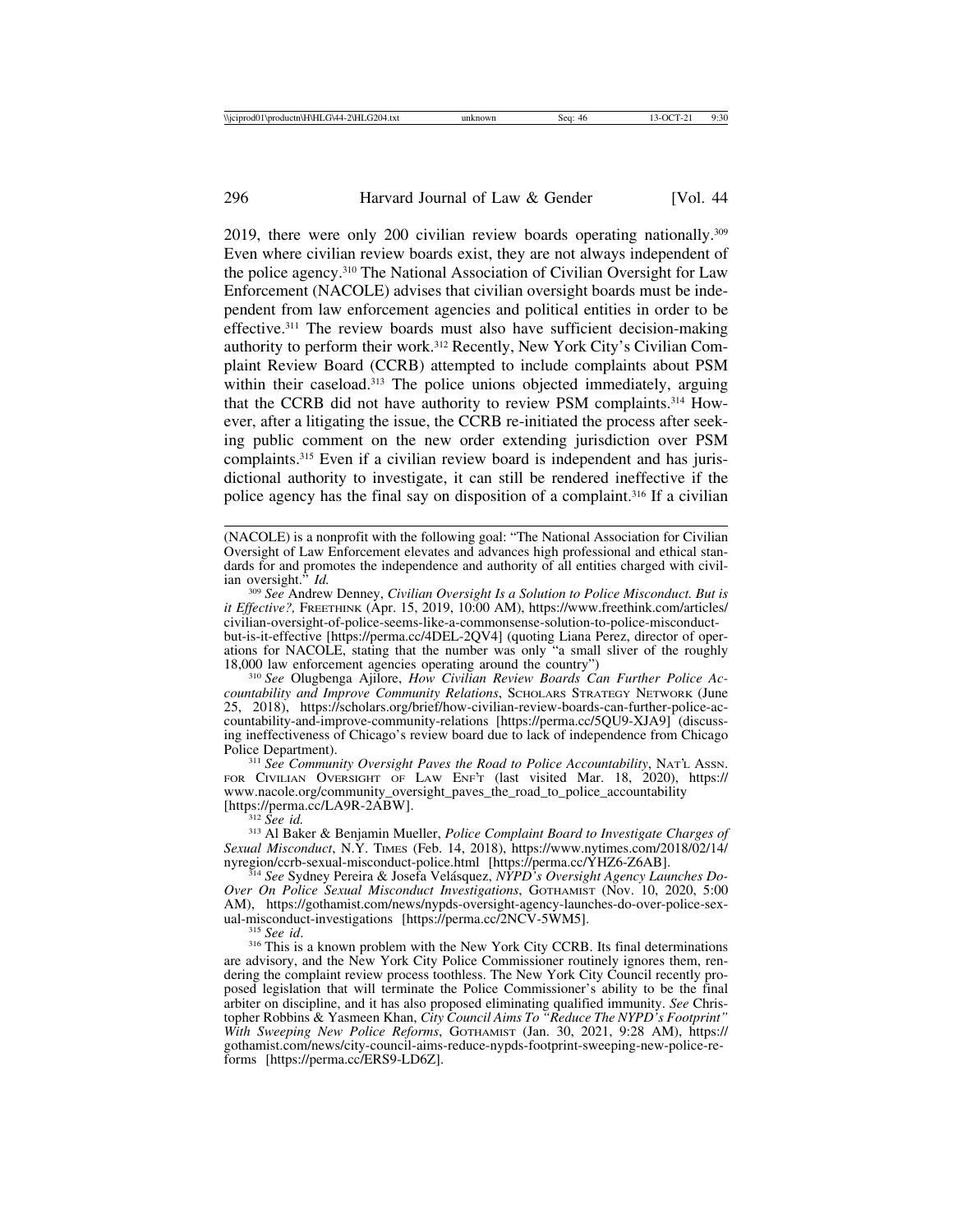review board cannot establish that it can be successful in investigating police misconduct and in holding the police accountable, women may not feel safe enough to report PSM to them.

Assuming an independent civilian review board was created with sufficient jurisdictional scope to handle a complaint about police sexual misconduct, documentation of injuries or other associated trauma would be critically important. This circles back to the problem of where and how victims report offenses. Would a review board require evidence of medical treatment or would the victim's narrative be sufficient to support a complaint? A complaint presented to a civilian review board can lead to disciplinary action, therefore probable documentation of a more specific nature might be required. Again, the safety of the victims would have to be carefully thought through and alternative avenues for obtaining medical documentation should be explored. Potentially, a sexual assault support group might partner with the civilian review board for the purposes of obtaining forensic evidence.317 Alternatively, reallocation of a portion of the police budget could conceivably be used to create a medical office within the civilian review board where forensic services would be available to assist with the collection of evidence. The civilian review board approach does present challenges, but these challenges are not insurmountable. Advocates for Black women should be alert to any police reform proposals that contain recommendations for the establishment of a civilian review board. If there is interest in using it as a vehicle for handling PSM complaints, it is critical for advocates to participate in the process of shaping the board as early as possible to help ensure that obstacles to effective handling of PSM complaints are not baked into the structure of the board.

Inclusion of Black women's needs in the struggle for police reform will not happen magically. Politicians must be specifically educated on the issue of police sexual misconduct and the need for transparency on police records. A politician who considers themselves to be liberal may not fully understand the complexity of addressing police sexual misconduct. Last year, the entire Democratic caucus of the House of Representatives, including its progressive members, were prepared to vote for a bill that widely expanded bargaining powers for police unions.318 Joaquin Castro was the lone representative who tried to alert the House to the dangers of the bill.<sup>319</sup> It was not until George Floyd was killed that House members largely withdrew their support

<sup>317</sup> Andrea Ritchie raised a potential problem with using sexual assault support networks, as they typically refer a victim to the police and thus expose the victim of PSM to secondary victimization. Telephone Interview with Andrea Ritchie (Feb. 18, 2021). In her opinion, sexual assault support groups may need to receive training to differentiate the process of reporting when the perpetrator is a police officer. *Id.* <sup>318</sup> *See* Laura Barrón-López, *Democrats' Coming Civil War Over Police Unions*, Po-

LITICO (Oct. 14, 2020, 7:55 PM), https://www.politico.com/news/magazine/2020/10/14/ police-reform-police-unions-qualified-immunity-democratic-party-420122 [https:// perma.cc/X3WD-CDSZ]. <sup>319</sup> *See id.*